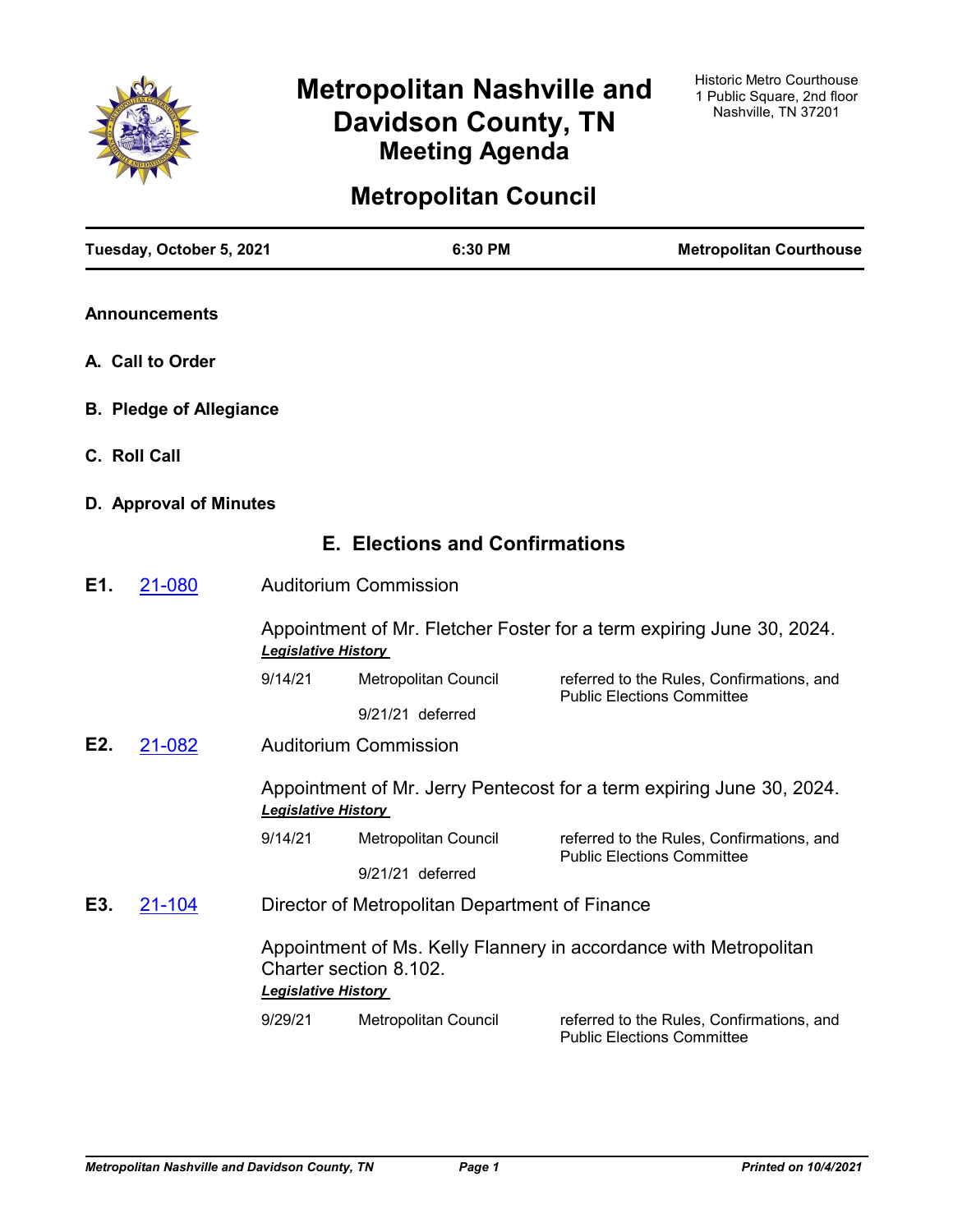| E4. | 21-089 | <b>Hospital Authority</b>                                                                                                                                                         |                                                                                                                  |  |  |
|-----|--------|-----------------------------------------------------------------------------------------------------------------------------------------------------------------------------------|------------------------------------------------------------------------------------------------------------------|--|--|
|     |        | 2026.                                                                                                                                                                             | Reappointment of Dr. Shindana Feagins for a term expiring July 11,                                               |  |  |
|     |        | <b>Legislative History</b>                                                                                                                                                        |                                                                                                                  |  |  |
|     |        | 9/28/21<br>Metropolitan Council                                                                                                                                                   | referred to the Rules, Confirmations, and<br><b>Public Elections Committee</b>                                   |  |  |
| E5. | 21-083 | <b>Industrial Development Board</b>                                                                                                                                               |                                                                                                                  |  |  |
|     |        |                                                                                                                                                                                   | Election to fill three vacancies for terms expiring August 23, 2027.                                             |  |  |
|     |        | <b>Brian Cordova</b><br>-<br>Amr El-Husseini (Nominated by CM Suara)<br>$\qquad \qquad \blacksquare$<br>Joshua Haston<br>Nigel Hodge<br>Quin Segall<br><b>Legislative History</b> | (Nominated by CM Sepulveda)<br>(Nominated by CM VanReece)<br>(Nominated by CM Withers)<br>(Nominated by CM Cash) |  |  |
|     |        | 9/28/21<br>Metropolitan Council                                                                                                                                                   | referred to the Rules, Confirmations, and<br><b>Public Elections Committee</b>                                   |  |  |
| E6. | 21-090 |                                                                                                                                                                                   | Mechanical, Plumbing, and Electrical Examiners Appeals Board                                                     |  |  |
|     |        | 2023.<br><b>Legislative History</b>                                                                                                                                               | Appointment of Mr. Terry Atwood for a term expiring September 21,                                                |  |  |
|     |        | 9/28/21<br>Metropolitan Council                                                                                                                                                   | referred to the Rules, Confirmations, and<br><b>Public Elections Committee</b>                                   |  |  |
| E7. | 21-091 |                                                                                                                                                                                   | Mechanical, Plumbing, and Electrical Examiners Appeals Board                                                     |  |  |
|     |        | <b>Legislative History</b>                                                                                                                                                        | Appointment of Mr. Mark Bandy for a term expiring September 21, 2024.                                            |  |  |
|     |        |                                                                                                                                                                                   | 9/28/21 Metropolitan Council referred to the Rules, Confirmations, and<br><b>Public Elections Committee</b>      |  |  |
| E8. | 21-092 |                                                                                                                                                                                   | Mechanical, Plumbing, and Electrical Examiners Appeals Board                                                     |  |  |
|     |        | 2023.<br><b>Legislative History</b>                                                                                                                                               | Appointment of Mr. Thomas Greer for a term expiring September 21,                                                |  |  |
|     |        | 9/28/21<br>Metropolitan Council                                                                                                                                                   | referred to the Rules, Confirmations, and<br><b>Public Elections Committee</b>                                   |  |  |
| E9. | 21-093 |                                                                                                                                                                                   | Mechanical, Plumbing, and Electrical Examiners Appeals Board                                                     |  |  |
|     |        |                                                                                                                                                                                   | Appointment of Mr. Weston Iler for a term expiring September 21, 2025.                                           |  |  |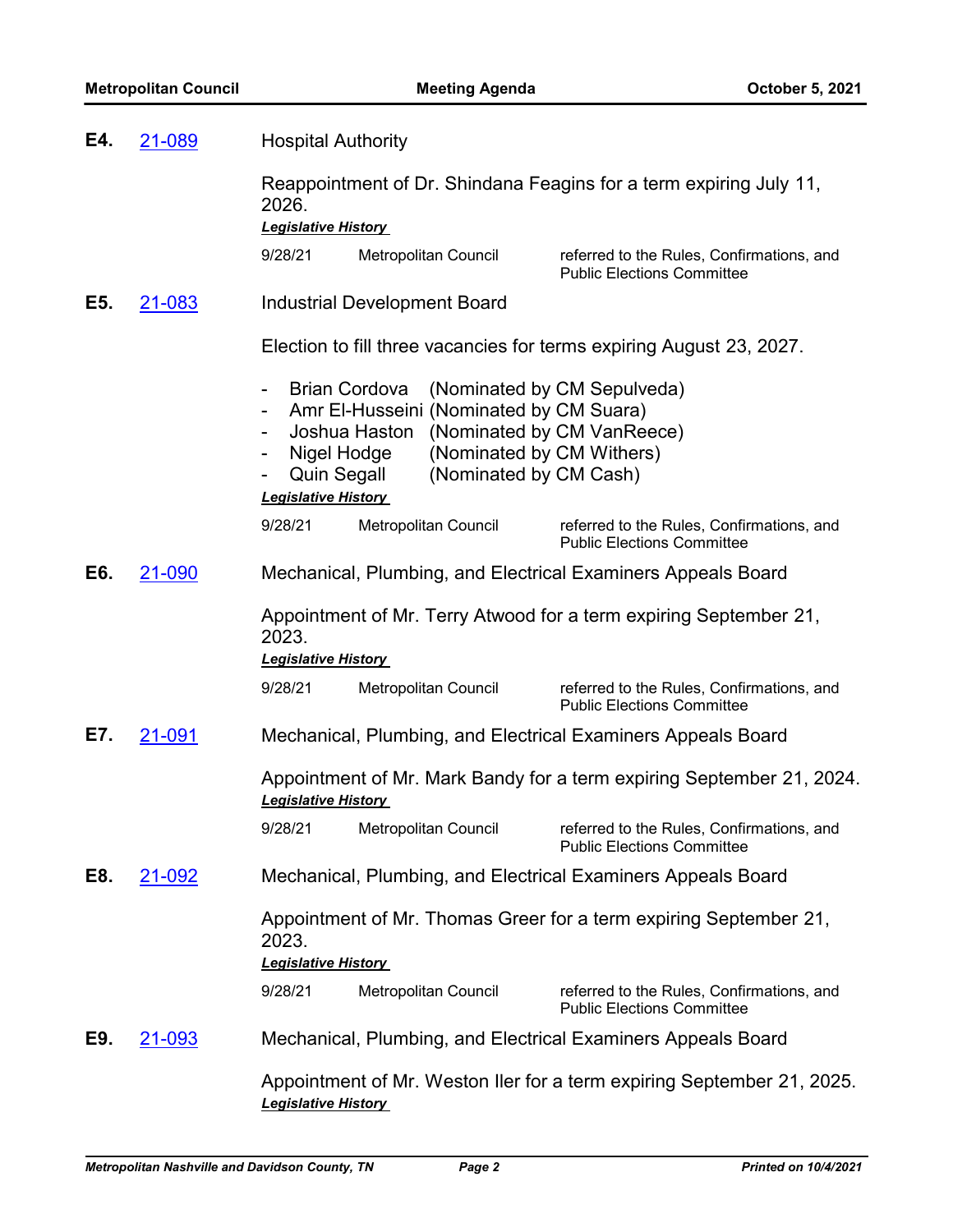|                   | <b>Metropolitan Council</b> |                                     | <b>Meeting Agenda</b>                                  | October 5, 2021                                                                |
|-------------------|-----------------------------|-------------------------------------|--------------------------------------------------------|--------------------------------------------------------------------------------|
|                   |                             | 9/28/21                             | <b>Metropolitan Council</b>                            | referred to the Rules, Confirmations, and<br><b>Public Elections Committee</b> |
| E <sub>10</sub> . | 21-094                      |                                     |                                                        | Mechanical, Plumbing, and Electrical Examiners Appeals Board                   |
|                   |                             | 2023.<br><b>Legislative History</b> |                                                        | Appointment of Mr. Tommy Krantz for a term expiring September 21,              |
|                   |                             | 9/28/21                             | Metropolitan Council                                   | referred to the Rules, Confirmations, and<br><b>Public Elections Committee</b> |
|                   | E11. 21-095                 |                                     |                                                        | Mechanical, Plumbing, and Electrical Examiners Appeals Board                   |
|                   |                             | <b>Legislative History</b>          | September 21, 2025.                                    | Appointment of Ms. Morgan Miller-Wallace for a term expiring                   |
|                   |                             | 9/28/21                             | Metropolitan Council                                   | referred to the Rules, Confirmations, and<br><b>Public Elections Committee</b> |
| E12.              | 21-096                      |                                     |                                                        | Mechanical, Plumbing, and Electrical Examiners Appeals Board                   |
|                   |                             | 2024.<br><b>Legislative History</b> |                                                        | Appointment of Mr. Anthony Pezzi for a term expiring September 21,             |
|                   |                             | 9/28/21                             | Metropolitan Council                                   | referred to the Rules, Confirmations, and<br><b>Public Elections Committee</b> |
| E <sub>13</sub> . | 21-097                      |                                     |                                                        | Mechanical, Plumbing, and Electrical Examiners Appeals Board                   |
|                   |                             | 2023.                               |                                                        | Appointment of Mr. Michael Porter for a term expiring September 21,            |
|                   |                             | <b>Legislative History</b>          |                                                        |                                                                                |
|                   |                             | 9/28/21                             | <b>Metropolitan Council</b>                            | referred to the Rules, Confirmations, and<br><b>Public Elections Committee</b> |
| E14.              | 21-098                      |                                     |                                                        | Mechanical, Plumbing, and Electrical Examiners Appeals Board                   |
|                   |                             | 2024.                               |                                                        | Appointment of Mr. Brian Yunker for a term expiring September 21,              |
|                   |                             | <b>Legislative History</b>          |                                                        |                                                                                |
|                   |                             | 9/28/21                             | Metropolitan Council                                   | referred to the Rules, Confirmations, and<br><b>Public Elections Committee</b> |
| E15.              | 21-099                      |                                     | <b>Metropolitan Audit Committee</b>                    |                                                                                |
|                   |                             |                                     |                                                        | Election of two Council Members, each to serve a 2-year term.                  |
| E16.              | 21-100                      |                                     |                                                        | Planning Commission Member / Planning and Zoning Chair                         |
|                   |                             |                                     | Election of one Council Member to serve a 2-year term. |                                                                                |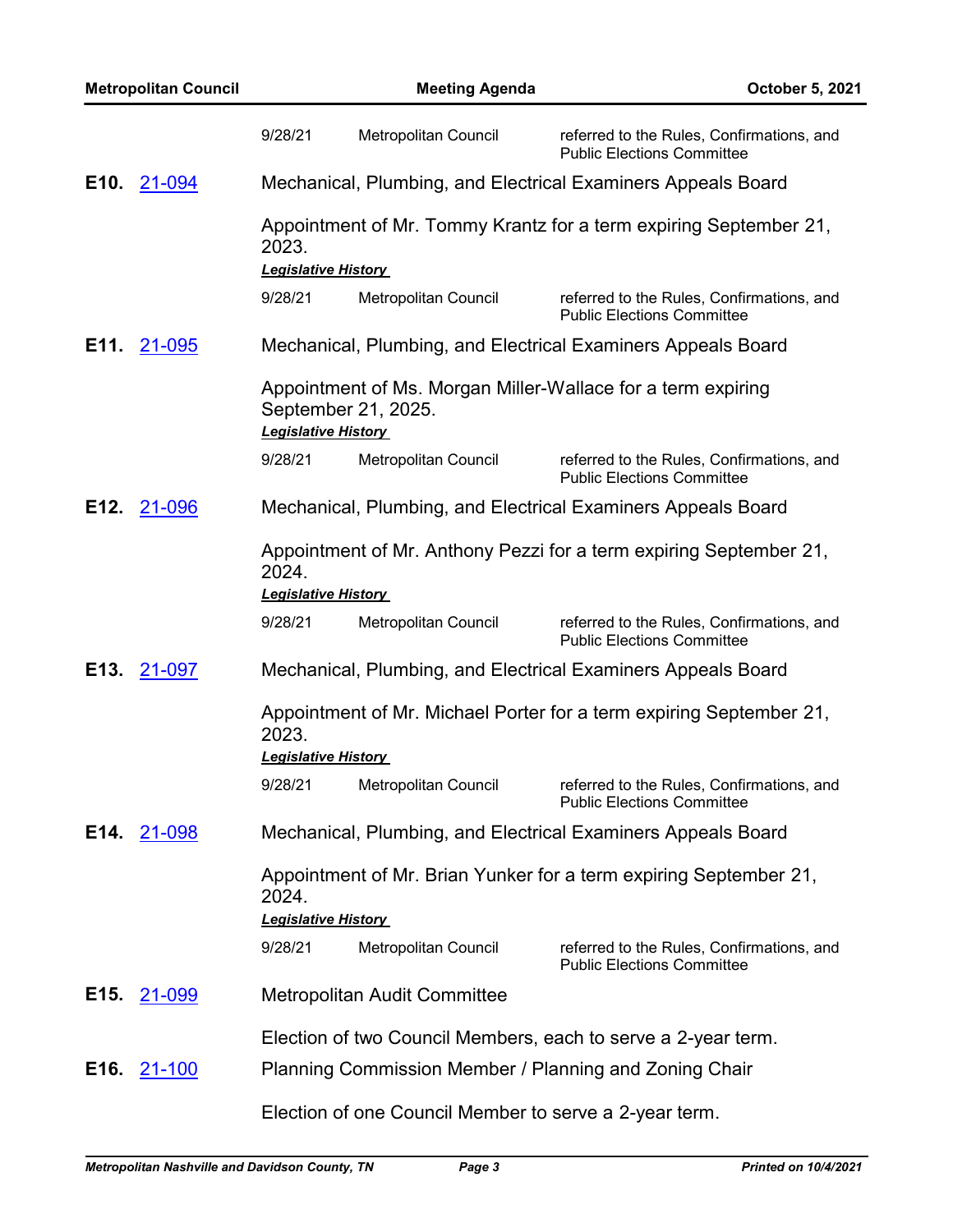|                            | <b>E17.</b> 21-101 | <b>Procurement Standards Board</b><br>Appointment of Ms. Kim Sansom for a term expiring July 20, 2024.<br><b>Legislative History</b> |                                                        |                                                                                |
|----------------------------|--------------------|--------------------------------------------------------------------------------------------------------------------------------------|--------------------------------------------------------|--------------------------------------------------------------------------------|
|                            |                    |                                                                                                                                      |                                                        |                                                                                |
|                            |                    | 9/28/21                                                                                                                              | Metropolitan Council                                   | referred to the Rules, Confirmations, and<br><b>Public Elections Committee</b> |
|                            | E18. 21-102        | <b>Procurement Standards Board</b>                                                                                                   |                                                        |                                                                                |
|                            |                    | 2024.                                                                                                                                |                                                        | Call for nominations to fill one vacancy for a term expiring October 19,       |
| E19.                       | 21-084             |                                                                                                                                      | <b>Tourism and Convention Commission</b>               |                                                                                |
| <b>Legislative History</b> |                    |                                                                                                                                      |                                                        | Reappointment of Ms. Leesa LeClaire for a term expiring June 30, 2024.         |
|                            |                    | 9/14/21                                                                                                                              | Metropolitan Council                                   | referred to the Rules, Confirmations, and<br><b>Public Elections Committee</b> |
|                            |                    |                                                                                                                                      | $9/21/21$ deferred                                     |                                                                                |
|                            | E20. 21-103        |                                                                                                                                      | <b>Traffic and Parking Commission</b>                  |                                                                                |
|                            |                    |                                                                                                                                      | Election of one Council Member to serve a 2-year term. |                                                                                |

# **F. Proposed Rules Amendments**

*Proposed Amendment to Rule 14 of the Council Rules of Procedure.*

# **G. Bills on Public Hearing**

An ordinance to amend Title 17 of the Metropolitan Code of Laws, the Zoning Ordinance of The Metropolitan Government of Nashville and Davidson County, by changing from AR2a to SP zoning on property located at 3156 Anderson Road, to permit 22 multi-family residential units, all of which is described herein (Proposal No. 2018SP-040-001). **1.** [BL2021-766](http://nashville.legistar.com/gateway.aspx?m=l&id=/matter.aspx?key=2302)

| <b>Sponsors:</b> | Porterfield                |                                                                         |                                                  |  |  |
|------------------|----------------------------|-------------------------------------------------------------------------|--------------------------------------------------|--|--|
| Attachments:     | <b>BL2021-766 Plan</b>     |                                                                         |                                                  |  |  |
|                  | <b>BL2021-766 Sketch</b>   |                                                                         |                                                  |  |  |
|                  |                            | BL2021-766 Amendment                                                    |                                                  |  |  |
|                  | <b>Legislative History</b> |                                                                         |                                                  |  |  |
|                  | 5/13/21                    | <b>Planning Commission</b>                                              | approved with conditions, disapproved<br>without |  |  |
|                  |                            | $(8-0-1)$                                                               |                                                  |  |  |
|                  | 5/25/21                    | Metropolitan Council                                                    | filed                                            |  |  |
|                  | 6/1/21                     | Metropolitan Council                                                    | passed on first reading                          |  |  |
|                  | 6/4/21                     | <b>Metropolitan Council</b><br>8/13/21 advertised<br>9/10/21 advertised | advertised                                       |  |  |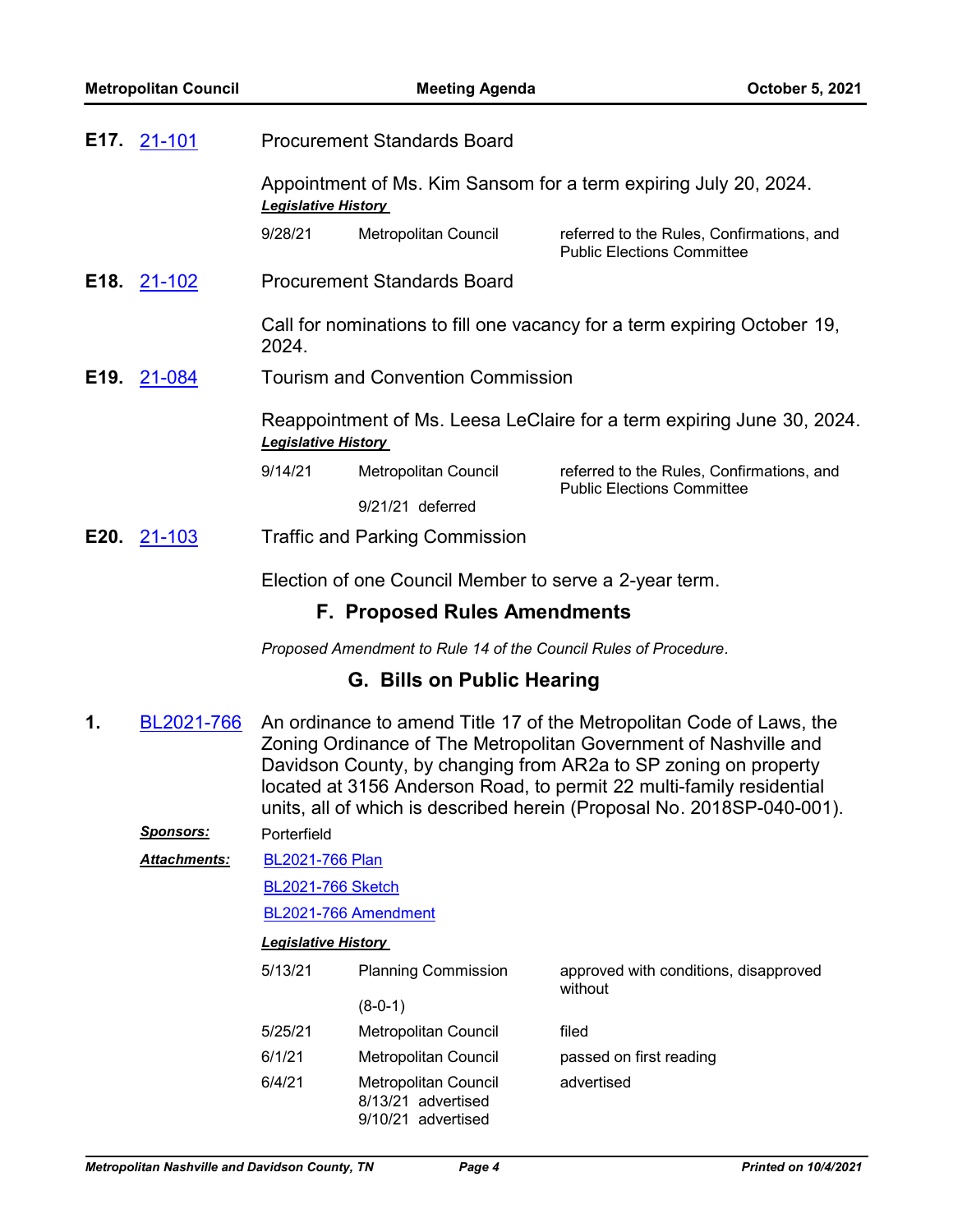| <b>Metropolitan Council</b> |                      |                            | <b>Meeting Agenda</b><br>October 5, 2021                     |                                                                                                                                                                                                                                                                                                                                                                    |  |  |
|-----------------------------|----------------------|----------------------------|--------------------------------------------------------------|--------------------------------------------------------------------------------------------------------------------------------------------------------------------------------------------------------------------------------------------------------------------------------------------------------------------------------------------------------------------|--|--|
|                             |                      | 7/6/21                     | Metropolitan Council<br>as amended                           | public hearing<br>7/6/21 public hearing deferred to September 7, 2021<br>9/7/21 amendment approved; public hearing deferred to October 5, 2021                                                                                                                                                                                                                     |  |  |
|                             |                      | 7/6/21                     | Metropolitan Council                                         | deferred                                                                                                                                                                                                                                                                                                                                                           |  |  |
|                             |                      | 9/7/21                     | Metropolitan Council                                         | amended                                                                                                                                                                                                                                                                                                                                                            |  |  |
|                             |                      | 9/7/21                     | Metropolitan Council<br>deferred to 10/5/2021 public hearing | deferred                                                                                                                                                                                                                                                                                                                                                           |  |  |
| 2.                          | BL2021-797           |                            | mixed use (Proposal No. 2021Z-011TX-001).                    | An ordinance amending Section 17.12.070 of the Metropolitan Code to<br>amend the requirements of the residential floor area ratio bonus in                                                                                                                                                                                                                         |  |  |
|                             | <u>Sponsors:</u>     | Withers                    |                                                              |                                                                                                                                                                                                                                                                                                                                                                    |  |  |
|                             | <u> Attachments:</u> | BL2021-797                 |                                                              |                                                                                                                                                                                                                                                                                                                                                                    |  |  |
|                             |                      |                            | Proposed Substitute BL2021-797                               |                                                                                                                                                                                                                                                                                                                                                                    |  |  |
|                             |                      | <b>Legislative History</b> |                                                              |                                                                                                                                                                                                                                                                                                                                                                    |  |  |
|                             |                      | 6/29/21                    | Metropolitan Council                                         | filed                                                                                                                                                                                                                                                                                                                                                              |  |  |
|                             |                      | 6/29/21                    | Metropolitan Council                                         | referred to the Planning Commission                                                                                                                                                                                                                                                                                                                                |  |  |
|                             |                      | 7/6/21                     | Metropolitan Council                                         | passed on first reading                                                                                                                                                                                                                                                                                                                                            |  |  |
|                             |                      | 7/6/21                     | <b>Metropolitan Council</b><br>deferred to 10/5/2021         | deferred                                                                                                                                                                                                                                                                                                                                                           |  |  |
|                             |                      | 9/10/21                    | Metropolitan Council                                         | advertised                                                                                                                                                                                                                                                                                                                                                         |  |  |
| 3.                          | BL2021-810           |                            | (Proposal No. 2021SP-020-001).                               | An ordinance to amend Title 17 of the Metropolitan Code of Laws, the<br>Zoning Ordinance of The Metropolitan Government of Nashville and<br>Davidson County, by changing from RS10 to SP zoning for properties<br>located at 301 Ben Allen Road and Ben Allen Road (unnumbered), to<br>permit 245 multi-family residential units, all of which is described herein |  |  |
|                             | <u>Sponsors:</u>     | VanReece                   |                                                              |                                                                                                                                                                                                                                                                                                                                                                    |  |  |
|                             | Attachments:         | <b>BL2021-810 Plans</b>    |                                                              |                                                                                                                                                                                                                                                                                                                                                                    |  |  |
|                             |                      | <b>BL2021-810 Sketch</b>   |                                                              |                                                                                                                                                                                                                                                                                                                                                                    |  |  |
|                             |                      |                            | Substitute BL2021-810                                        |                                                                                                                                                                                                                                                                                                                                                                    |  |  |
|                             |                      | <b>Legislative History</b> |                                                              |                                                                                                                                                                                                                                                                                                                                                                    |  |  |
|                             |                      | 6/29/21                    | Metropolitan Council                                         | filed                                                                                                                                                                                                                                                                                                                                                              |  |  |
|                             |                      | 7/6/21                     | <b>Metropolitan Council</b><br>deferred to 9/7/2021          | deferred                                                                                                                                                                                                                                                                                                                                                           |  |  |
|                             |                      | 8/13/21                    | Metropolitan Council<br>9/10/21 advertised                   | advertised                                                                                                                                                                                                                                                                                                                                                         |  |  |
|                             |                      | 8/26/21                    | <b>Planning Commission</b>                                   | approved with conditions, disapproved<br>without                                                                                                                                                                                                                                                                                                                   |  |  |
|                             |                      |                            | $(6-0)$                                                      |                                                                                                                                                                                                                                                                                                                                                                    |  |  |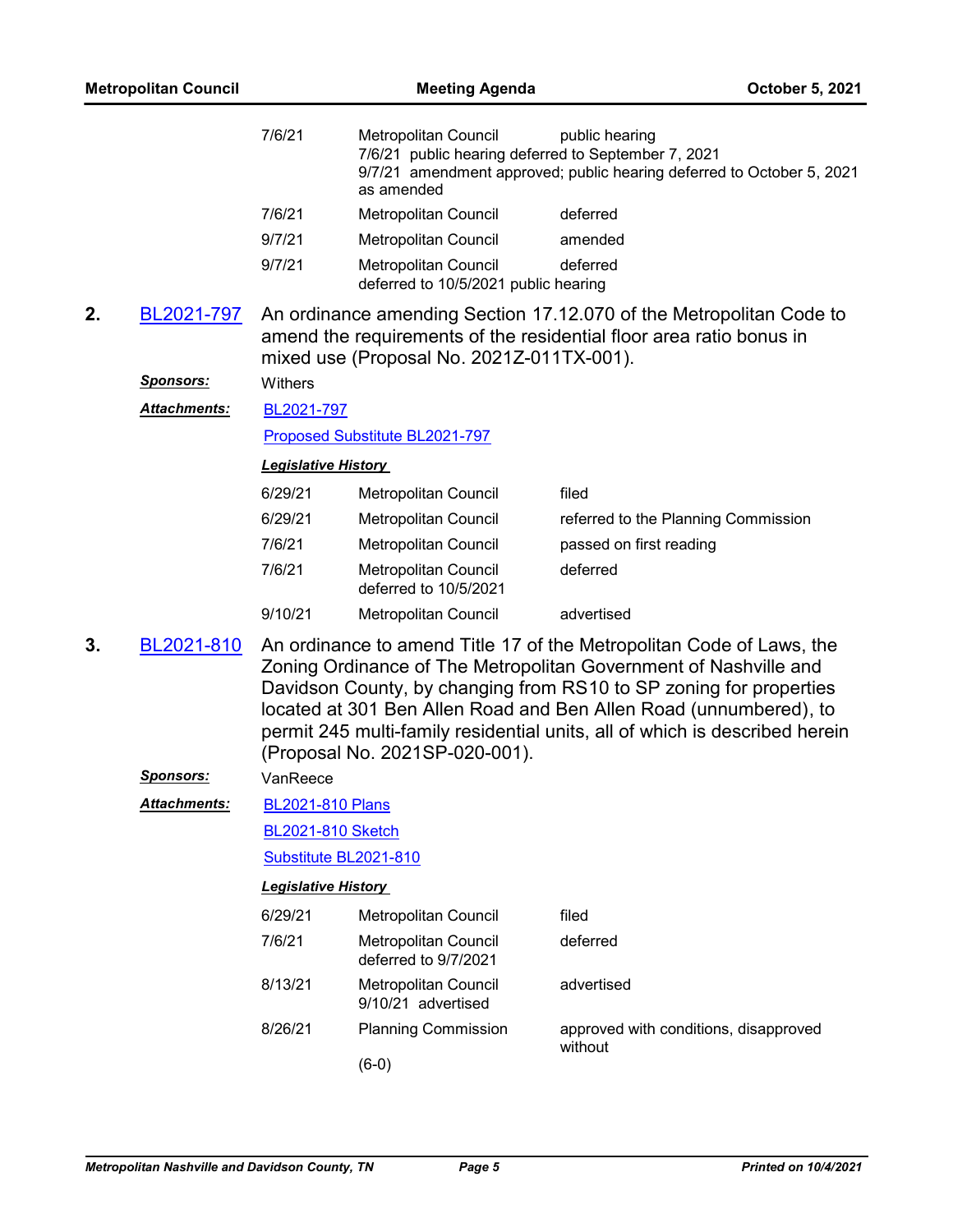|    | <b>Metropolitan Council</b> |                            | <b>Meeting Agenda</b>                                                                                                                                                                                                                                                                                                                                                                                                  |                                     | October 5, 2021 |  |
|----|-----------------------------|----------------------------|------------------------------------------------------------------------------------------------------------------------------------------------------------------------------------------------------------------------------------------------------------------------------------------------------------------------------------------------------------------------------------------------------------------------|-------------------------------------|-----------------|--|
|    |                             | 9/7/21                     | Metropolitan Council<br>7/6/21 passed on first reading; public hearing deferred to September 7,<br>2021<br>9/7/21 substitute approved; public hearing deferred to October 5, 2021<br>as substituted                                                                                                                                                                                                                    | public hearing                      |                 |  |
|    |                             | 9/7/21                     | Metropolitan Council                                                                                                                                                                                                                                                                                                                                                                                                   | substituted                         |                 |  |
|    |                             | 9/7/21                     | <b>Metropolitan Council</b><br>deferred to 10/5/2021 public hearing                                                                                                                                                                                                                                                                                                                                                    | deferred                            |                 |  |
| 4. | BL2021-827                  |                            | An ordinance to amend Title 17 of the Metropolitan Code of Laws, the<br>Zoning Ordinance of The Metropolitan Government of Nashville and<br>Davidson County, by changing from SP to RS80 zoning for properties<br>located at 8733 and 8811 Newsom Station Road, approximately 1700<br>feet northwest of Coley Davis Road, zoned SP (131.06 acres), all of<br>which is described herein (Proposal No. 2021Z-064PR-001). |                                     |                 |  |
|    | <u>Sponsors:</u>            | Hausser and Rosenberg      |                                                                                                                                                                                                                                                                                                                                                                                                                        |                                     |                 |  |
|    | <b>Attachments:</b>         | <b>BL2021-827 Sketch</b>   |                                                                                                                                                                                                                                                                                                                                                                                                                        |                                     |                 |  |
|    |                             | <b>Legislative History</b> |                                                                                                                                                                                                                                                                                                                                                                                                                        |                                     |                 |  |
|    |                             | 6/29/21                    | Metropolitan Council                                                                                                                                                                                                                                                                                                                                                                                                   | filed                               |                 |  |
|    |                             | 7/6/21                     | Metropolitan Council                                                                                                                                                                                                                                                                                                                                                                                                   | passed on first reading             |                 |  |
|    |                             | 7/9/21                     | Metropolitan Council<br>8/13/21 advertised<br>9/10/21 advertised                                                                                                                                                                                                                                                                                                                                                       | advertised                          |                 |  |
|    |                             | 8/3/21                     | Metropolitan Council<br>8/3/21 public hearing deferred to September 7, 2021<br>9/7/21 public hearing deferred to October 5, 2021                                                                                                                                                                                                                                                                                       | public hearing                      |                 |  |
|    |                             | 8/3/21                     | Metropolitan Council                                                                                                                                                                                                                                                                                                                                                                                                   | deferred                            |                 |  |
|    |                             | 9/7/21                     | Metropolitan Council<br>deferred to 10/5/2021 public hearing                                                                                                                                                                                                                                                                                                                                                           | deferred                            |                 |  |
|    |                             | 9/23/21                    | <b>Planning Commission</b><br>$(9-0)$                                                                                                                                                                                                                                                                                                                                                                                  | approved                            |                 |  |
| 5. | BL2021-831                  |                            | An ordinance amending Sections 6.28.030, 17.04.060, and 17.20.030 of<br>the Metropolitan Code to amend the definition of "Short term rental<br>property (STRP)-Not owner-occupied" and to amend parking<br>requirements related to "Short term rental property (STRP)-Not<br>owner-occupied" (Proposal No. 2021Z-012TX-001).                                                                                           |                                     |                 |  |
|    | <u>Sponsors:</u>            |                            | OConnell, Bradford and Parker                                                                                                                                                                                                                                                                                                                                                                                          |                                     |                 |  |
|    | <b>Attachments:</b>         | BL2021-831                 |                                                                                                                                                                                                                                                                                                                                                                                                                        |                                     |                 |  |
|    |                             | <b>Legislative History</b> |                                                                                                                                                                                                                                                                                                                                                                                                                        |                                     |                 |  |
|    |                             | 7/13/21                    | <b>Metropolitan Council</b>                                                                                                                                                                                                                                                                                                                                                                                            | filed                               |                 |  |
|    |                             | 7/13/21                    | Metropolitan Council<br>9/23/21 Planning Commission reset to October 28, 2021                                                                                                                                                                                                                                                                                                                                          | referred to the Planning Commission |                 |  |
|    |                             | 7/20/21                    | <b>Metropolitan Council</b>                                                                                                                                                                                                                                                                                                                                                                                            | passed on first reading             |                 |  |
|    |                             | 8/13/21                    | Metropolitan Council<br>9/10/21 advertised                                                                                                                                                                                                                                                                                                                                                                             | advertised                          |                 |  |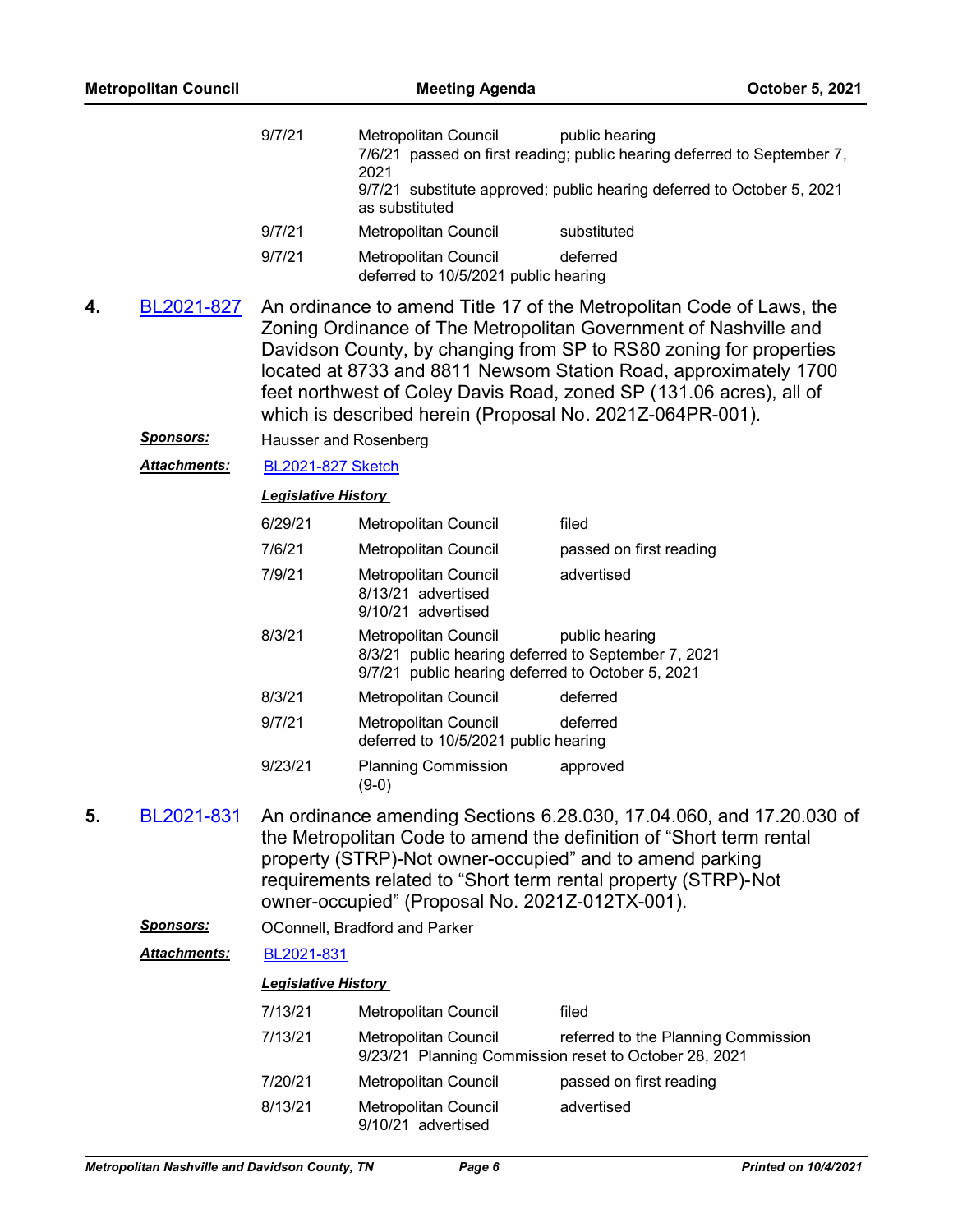| <b>Metropolitan Council</b> |                     |                            |                                                                                                                                                                                                                     | October 5, 2021                                                                                                                                                                                                                                                                         |  |  |  |
|-----------------------------|---------------------|----------------------------|---------------------------------------------------------------------------------------------------------------------------------------------------------------------------------------------------------------------|-----------------------------------------------------------------------------------------------------------------------------------------------------------------------------------------------------------------------------------------------------------------------------------------|--|--|--|
|                             |                     | 9/7/21                     | Metropolitan Council<br>9/7/21 public hearing deferred to October 5, 2021                                                                                                                                           | public hearing                                                                                                                                                                                                                                                                          |  |  |  |
|                             |                     | 9/7/21                     | Metropolitan Council<br>deferred to 10/5/2021 public hearing                                                                                                                                                        | deferred                                                                                                                                                                                                                                                                                |  |  |  |
| 6.                          | BL2021-832          |                            | 2021Z-013TX-001).                                                                                                                                                                                                   | An ordinance to amend various sections of Title 17 of the Metropolitan<br>Zoning Code to incentivize Inclusionary Housing with any residential<br>development that seeks additional development entitlements beyond<br>that permitted by the current base zoning district (Proposal No. |  |  |  |
|                             | <u>Sponsors:</u>    | Allen and OConnell         |                                                                                                                                                                                                                     |                                                                                                                                                                                                                                                                                         |  |  |  |
|                             | Attachments:        | BL2021-832                 |                                                                                                                                                                                                                     |                                                                                                                                                                                                                                                                                         |  |  |  |
|                             |                     |                            | Proposed Substitute BL2021-832                                                                                                                                                                                      |                                                                                                                                                                                                                                                                                         |  |  |  |
|                             |                     | <b>Legislative History</b> |                                                                                                                                                                                                                     |                                                                                                                                                                                                                                                                                         |  |  |  |
|                             |                     | 7/13/21                    | Metropolitan Council                                                                                                                                                                                                | filed                                                                                                                                                                                                                                                                                   |  |  |  |
|                             |                     | 7/13/21                    | Metropolitan Council                                                                                                                                                                                                | referred to the Planning Commission                                                                                                                                                                                                                                                     |  |  |  |
|                             |                     | 7/20/21                    | Metropolitan Council<br>deferred to October 5, 2021                                                                                                                                                                 | passed on first reading                                                                                                                                                                                                                                                                 |  |  |  |
|                             |                     | 9/10/21                    | Metropolitan Council                                                                                                                                                                                                | advertised                                                                                                                                                                                                                                                                              |  |  |  |
| 7.                          | BL2021-842          |                            | An ordinance amending Chapter 16.28 and Section 17.40.430 of the<br>Metropolitan Code to amend the regulations of the demolition of<br>potentially historic structures and sites (Proposal No.<br>2021Z-015TX-001). |                                                                                                                                                                                                                                                                                         |  |  |  |
|                             | <u>Sponsors:</u>    |                            | Cash, Porterfield, Murphy and Styles                                                                                                                                                                                |                                                                                                                                                                                                                                                                                         |  |  |  |
|                             | Attachments:        | BL2021-842                 |                                                                                                                                                                                                                     |                                                                                                                                                                                                                                                                                         |  |  |  |
|                             |                     |                            | Proposed Substitute BL2021-842                                                                                                                                                                                      |                                                                                                                                                                                                                                                                                         |  |  |  |
|                             |                     | <b>Legislative History</b> |                                                                                                                                                                                                                     |                                                                                                                                                                                                                                                                                         |  |  |  |
|                             |                     | 7/27/21                    | Metropolitan Council                                                                                                                                                                                                | referred to the Planning Commission                                                                                                                                                                                                                                                     |  |  |  |
|                             |                     | 7/27/21                    | <b>Metropolitan Council</b>                                                                                                                                                                                         | filed                                                                                                                                                                                                                                                                                   |  |  |  |
|                             |                     | 8/3/21                     | Metropolitan Council<br>deferred to October 5, 2021 public hearing                                                                                                                                                  | passed on first reading                                                                                                                                                                                                                                                                 |  |  |  |
|                             |                     | 9/10/21                    | Metropolitan Council                                                                                                                                                                                                | advertised                                                                                                                                                                                                                                                                              |  |  |  |
| 8.                          | BL2021-843          |                            | No. 2021Z-017TX-001).                                                                                                                                                                                               | An ordinance to amend Sections 17.36.110, 17.36.120, and 17.40.550<br>of the Metropolitan Code of Laws relative to historic signage (Proposal                                                                                                                                           |  |  |  |
|                             | <u>Sponsors:</u>    |                            | Roberts, Porterfield and Styles                                                                                                                                                                                     |                                                                                                                                                                                                                                                                                         |  |  |  |
|                             | <b>Attachments:</b> | BL2021-843                 |                                                                                                                                                                                                                     |                                                                                                                                                                                                                                                                                         |  |  |  |
|                             |                     |                            | Proposed Substitute BL2021-843                                                                                                                                                                                      |                                                                                                                                                                                                                                                                                         |  |  |  |
|                             |                     | <b>Legislative History</b> |                                                                                                                                                                                                                     |                                                                                                                                                                                                                                                                                         |  |  |  |
|                             |                     | 7/27/21                    | Metropolitan Council                                                                                                                                                                                                | filed                                                                                                                                                                                                                                                                                   |  |  |  |
|                             |                     | 8/3/21                     | <b>Metropolitan Council</b><br>deferred to October 5, 2021 public hearing                                                                                                                                           | passed on first reading                                                                                                                                                                                                                                                                 |  |  |  |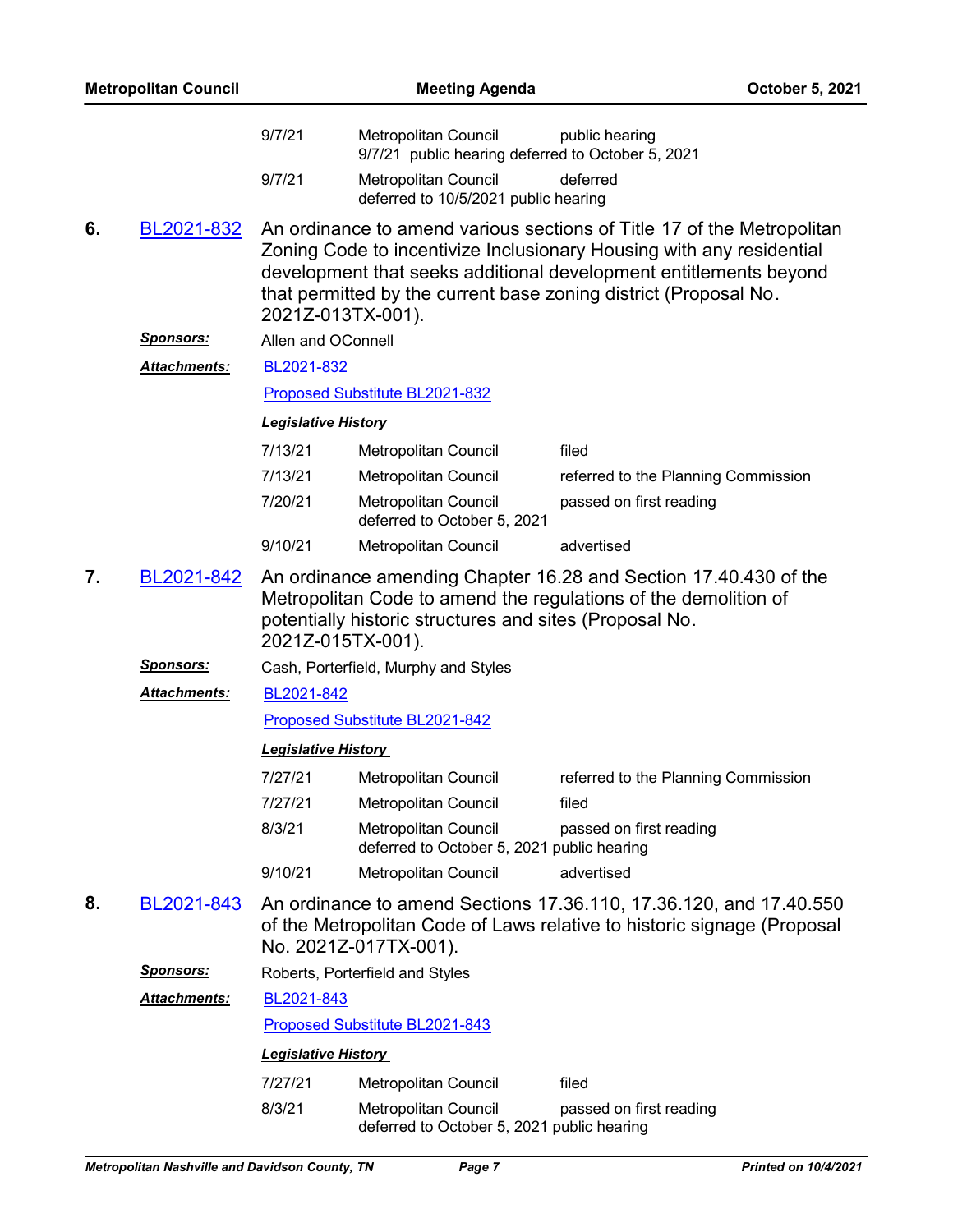| <b>Metropolitan Council</b> |                     |                                                                                                                                                                                                                                                                                                                                                                      |                                                                           | October 5, 2021                                                                                                                               |  |
|-----------------------------|---------------------|----------------------------------------------------------------------------------------------------------------------------------------------------------------------------------------------------------------------------------------------------------------------------------------------------------------------------------------------------------------------|---------------------------------------------------------------------------|-----------------------------------------------------------------------------------------------------------------------------------------------|--|
|                             |                     | 9/10/21<br>9/23/21                                                                                                                                                                                                                                                                                                                                                   | Metropolitan Council<br><b>Planning Commission</b>                        | advertised<br>approved                                                                                                                        |  |
| 9.                          | BL2021-844          |                                                                                                                                                                                                                                                                                                                                                                      | $(9-0)$                                                                   | An ordinance to amend Section 17.40.720 of the Metropolitan Code of<br>Laws to require notice by mail to the address of a property in certain |  |
|                             |                     |                                                                                                                                                                                                                                                                                                                                                                      | cases (Proposal No. 2021Z-016TX-001).                                     |                                                                                                                                               |  |
|                             | <b>Sponsors:</b>    | Parker                                                                                                                                                                                                                                                                                                                                                               |                                                                           |                                                                                                                                               |  |
|                             | <b>Attachments:</b> | BL2021-844                                                                                                                                                                                                                                                                                                                                                           |                                                                           |                                                                                                                                               |  |
|                             |                     | Substitute BL2021-844                                                                                                                                                                                                                                                                                                                                                |                                                                           |                                                                                                                                               |  |
|                             |                     | <b>Legislative History</b>                                                                                                                                                                                                                                                                                                                                           |                                                                           |                                                                                                                                               |  |
|                             |                     | 7/27/21                                                                                                                                                                                                                                                                                                                                                              | Metropolitan Council                                                      | filed                                                                                                                                         |  |
|                             |                     | 8/3/21                                                                                                                                                                                                                                                                                                                                                               | Metropolitan Council                                                      | passed on first reading                                                                                                                       |  |
|                             |                     | 8/13/21                                                                                                                                                                                                                                                                                                                                                              | Metropolitan Council<br>9/10/21 advertised                                | advertised                                                                                                                                    |  |
|                             |                     | 9/7/21                                                                                                                                                                                                                                                                                                                                                               | Metropolitan Council                                                      | public hearing<br>9/7/21 substitute approved; public hearing deferred to October 5, 2021                                                      |  |
|                             |                     | 9/7/21                                                                                                                                                                                                                                                                                                                                                               | Metropolitan Council                                                      | substituted                                                                                                                                   |  |
|                             |                     | 9/7/21                                                                                                                                                                                                                                                                                                                                                               | Metropolitan Council<br>deferred to 10/5/2021 public hearing              | deferred                                                                                                                                      |  |
|                             |                     | 9/23/21                                                                                                                                                                                                                                                                                                                                                              | <b>Planning Commission</b><br>$(9-0)$                                     | approved with a substitute                                                                                                                    |  |
| 10.                         | BL2021-853          | An ordinance to amend Title 17 of the Metropolitan Code of Laws, the<br>Zoning Ordinance of The Metropolitan Government of Nashville and<br>Davidson County, by applying a Historic Landmark Overlay District to<br>property located at 435 Old Hickory Boulevard, at the southeast corner<br>of Donna Drive and Old Hickory Boulevard, zoned RS20 (1.44 acres), all |                                                                           | of which is described herein (Proposal No. 2021HL-003-001).                                                                                   |  |
|                             | <u>Sponsors:</u>    | VanReece                                                                                                                                                                                                                                                                                                                                                             |                                                                           |                                                                                                                                               |  |
|                             | Attachments:        | <b>BL2021-853 Sketch</b>                                                                                                                                                                                                                                                                                                                                             |                                                                           |                                                                                                                                               |  |
|                             |                     | <b>Legislative History</b>                                                                                                                                                                                                                                                                                                                                           |                                                                           |                                                                                                                                               |  |
|                             |                     | 7/27/21                                                                                                                                                                                                                                                                                                                                                              | <b>Metropolitan Council</b><br>8/26/2021<br>9/23/2021                     | referred to the Planning Commission<br>Planning Commission reset to September 23, 2021<br>Planning Commission reset to October 28, 2021       |  |
|                             |                     | 7/27/21                                                                                                                                                                                                                                                                                                                                                              | Metropolitan Council                                                      | filed                                                                                                                                         |  |
|                             |                     | 8/3/21                                                                                                                                                                                                                                                                                                                                                               | <b>Metropolitan Council</b>                                               | passed on first reading                                                                                                                       |  |
|                             |                     | 8/13/21                                                                                                                                                                                                                                                                                                                                                              | <b>Metropolitan Council</b><br>9/10/21 advertised                         | advertised                                                                                                                                    |  |
|                             |                     | 9/7/21                                                                                                                                                                                                                                                                                                                                                               | Metropolitan Council<br>9/7/21 public hearing deferred to October 5, 2021 | public hearing                                                                                                                                |  |
|                             |                     | 9/7/21                                                                                                                                                                                                                                                                                                                                                               | Metropolitan Council                                                      | deferred                                                                                                                                      |  |

deferred to 10/5/2021 public hearing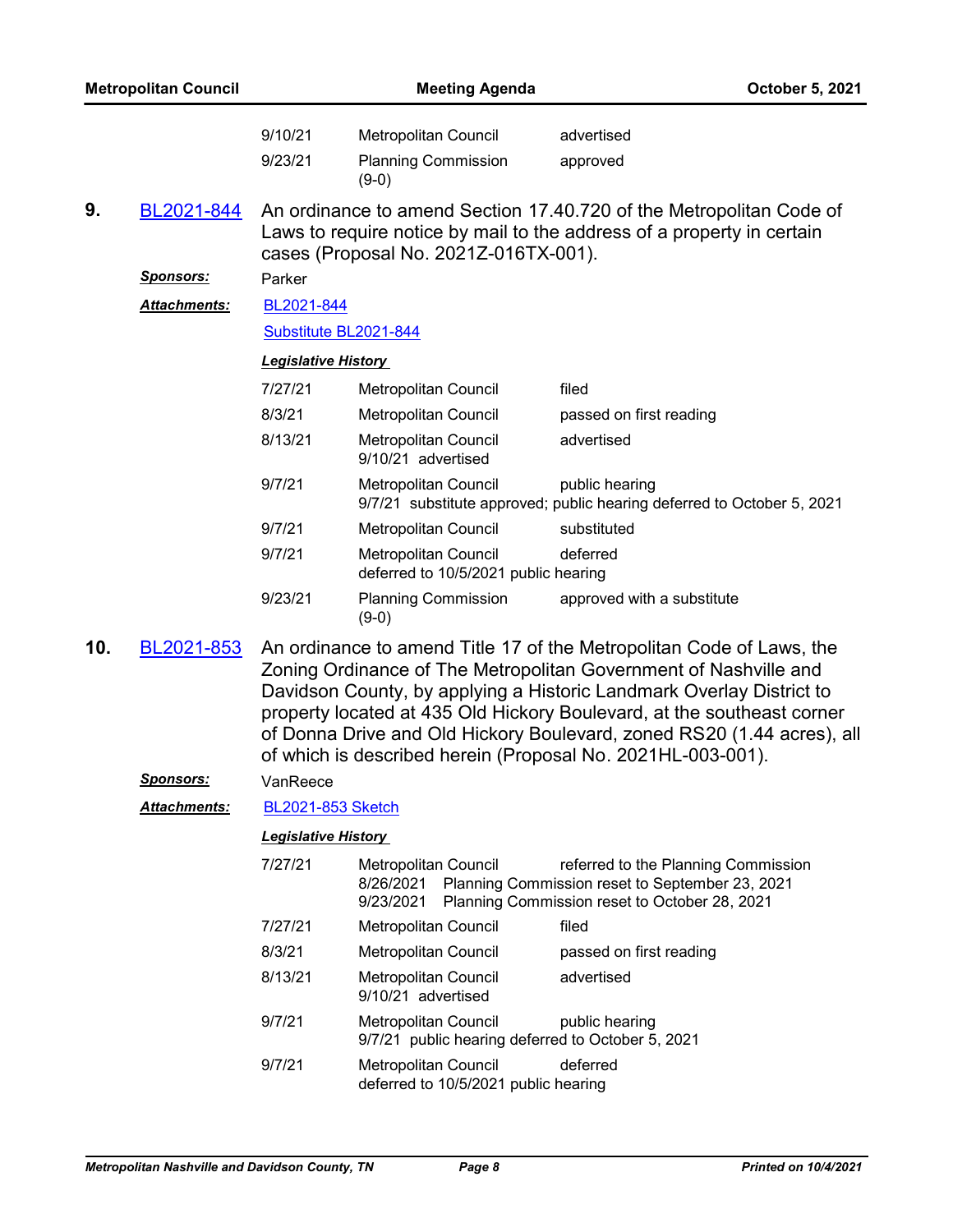| 11.               | BL2021-854          |                                                          | An ordinance to amend Title 17 of the Metropolitan Code of Laws, the<br>Zoning Ordinance of The Metropolitan Government of Nashville and<br>Davidson County, by applying a Neighborhood Landmark Overlay<br>District to property located at 435 Old Hickory Boulevard, at the<br>southeast corner of Donna Drive and Old Hickory Boulevard, zoned<br>RS20 (1.44 acres), to permit small event and short-term rentals, all of<br>which is described herein (Proposal No. 2021NL-003-001). |                                                                                                                                         |  |  |
|-------------------|---------------------|----------------------------------------------------------|------------------------------------------------------------------------------------------------------------------------------------------------------------------------------------------------------------------------------------------------------------------------------------------------------------------------------------------------------------------------------------------------------------------------------------------------------------------------------------------|-----------------------------------------------------------------------------------------------------------------------------------------|--|--|
|                   | <u>Sponsors:</u>    | VanReece                                                 |                                                                                                                                                                                                                                                                                                                                                                                                                                                                                          |                                                                                                                                         |  |  |
|                   | <b>Attachments:</b> | <b>BL2021-854 Sketch</b>                                 |                                                                                                                                                                                                                                                                                                                                                                                                                                                                                          |                                                                                                                                         |  |  |
|                   |                     | <b>Legislative History</b>                               |                                                                                                                                                                                                                                                                                                                                                                                                                                                                                          |                                                                                                                                         |  |  |
|                   |                     | 7/27/21                                                  | <b>Metropolitan Council</b><br>8/26/2021<br>9/23/2021                                                                                                                                                                                                                                                                                                                                                                                                                                    | referred to the Planning Commission<br>Planning Commission reset to September 23, 2021<br>Planning Commission reset to October 28, 2021 |  |  |
|                   |                     | 7/27/21                                                  | Metropolitan Council                                                                                                                                                                                                                                                                                                                                                                                                                                                                     | filed                                                                                                                                   |  |  |
|                   |                     | 8/3/21                                                   | Metropolitan Council                                                                                                                                                                                                                                                                                                                                                                                                                                                                     | passed on first reading                                                                                                                 |  |  |
|                   |                     | 8/13/21                                                  | Metropolitan Council<br>9/10/21 advertised                                                                                                                                                                                                                                                                                                                                                                                                                                               | advertised                                                                                                                              |  |  |
|                   |                     | 9/7/21                                                   | Metropolitan Council<br>9/7/21 public hearing deferred to October 5, 2021                                                                                                                                                                                                                                                                                                                                                                                                                | public hearing                                                                                                                          |  |  |
|                   |                     | 9/7/21                                                   | Metropolitan Council<br>deferred to 10/5/2021 public hearing                                                                                                                                                                                                                                                                                                                                                                                                                             | deferred                                                                                                                                |  |  |
| 12.<br>BL2021-857 |                     | which is described herein (Proposal No. 2021SP-037-001). | An ordinance to amend Title 17 of the Metropolitan Code of Laws, the<br>Zoning Ordinance of The Metropolitan Government of Nashville and<br>Davidson County, by changing from RS10 to SP zoning for properties<br>located at 1908 Lebanon Pike and Lebanon Pike (unnumbered), at the<br>northeast corner of Omohundro Drive and Lebanon Pike (5.92 acres), to<br>permit 40 multi-family residential units and nine single family lots, all of                                            |                                                                                                                                         |  |  |
|                   | <u>Sponsors:</u>    | Syracuse                                                 |                                                                                                                                                                                                                                                                                                                                                                                                                                                                                          |                                                                                                                                         |  |  |
|                   | <b>Attachments:</b> | <b>BL2021-857 Plans</b>                                  |                                                                                                                                                                                                                                                                                                                                                                                                                                                                                          |                                                                                                                                         |  |  |
|                   |                     | <b>BL2021-857 Sketch</b>                                 |                                                                                                                                                                                                                                                                                                                                                                                                                                                                                          |                                                                                                                                         |  |  |
|                   |                     | BL2021-857 Amendment                                     |                                                                                                                                                                                                                                                                                                                                                                                                                                                                                          |                                                                                                                                         |  |  |
|                   |                     | <b>Legislative History</b>                               |                                                                                                                                                                                                                                                                                                                                                                                                                                                                                          |                                                                                                                                         |  |  |
|                   |                     | 6/24/21                                                  | <b>Planning Commission</b>                                                                                                                                                                                                                                                                                                                                                                                                                                                               | approved with conditions, disapproved<br>without                                                                                        |  |  |
|                   |                     |                                                          | $(7-0)$                                                                                                                                                                                                                                                                                                                                                                                                                                                                                  |                                                                                                                                         |  |  |
|                   |                     | 7/27/21                                                  | Metropolitan Council                                                                                                                                                                                                                                                                                                                                                                                                                                                                     | filed                                                                                                                                   |  |  |
|                   |                     | 8/3/21                                                   | Metropolitan Council                                                                                                                                                                                                                                                                                                                                                                                                                                                                     | passed on first reading                                                                                                                 |  |  |
|                   |                     | 8/13/21                                                  | Metropolitan Council<br>9/10/21 advertised                                                                                                                                                                                                                                                                                                                                                                                                                                               | advertised                                                                                                                              |  |  |
|                   |                     | 9/7/21                                                   | Metropolitan Council                                                                                                                                                                                                                                                                                                                                                                                                                                                                     | public hearing<br>9/7/21 amendment approved; public hearing deferred to October 5, 2021                                                 |  |  |
|                   |                     | 9/7/21                                                   | Metropolitan Council                                                                                                                                                                                                                                                                                                                                                                                                                                                                     | amended                                                                                                                                 |  |  |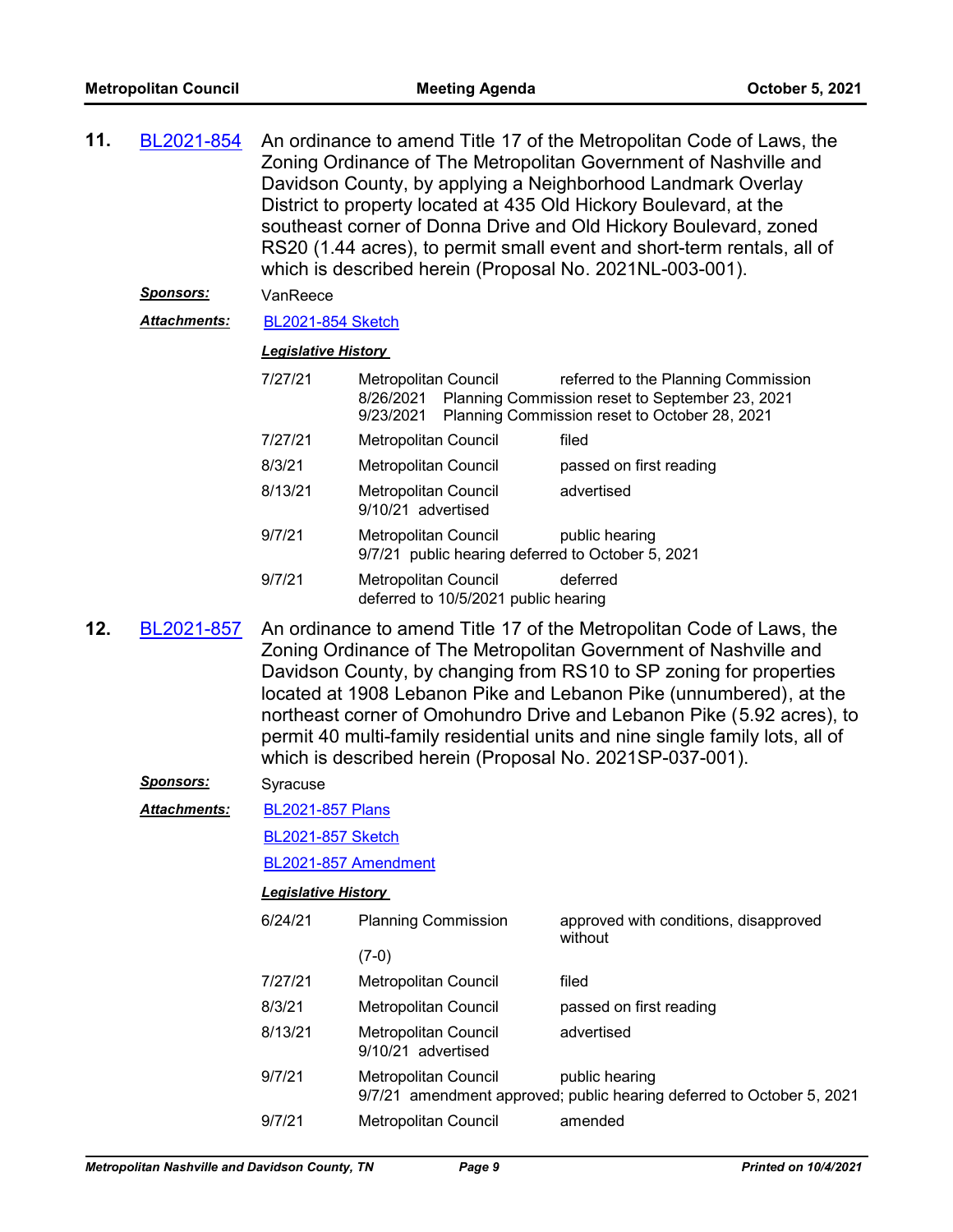|     |                  | 9/7/21                                                                                                                                                                                                                                                                                                                                                                                                                    | Metropolitan Council<br>deferred to 10/5/2021 public hearing              | deferred                |
|-----|------------------|---------------------------------------------------------------------------------------------------------------------------------------------------------------------------------------------------------------------------------------------------------------------------------------------------------------------------------------------------------------------------------------------------------------------------|---------------------------------------------------------------------------|-------------------------|
| 13. | BL2021-859       | An ordinance to amend Title 17 of the Metropolitan Code of Laws, the<br>Zoning Ordinance of The Metropolitan Government of Nashville and<br>Davidson County, by changing from OG to MUG-A zoning for a portion<br>of property located at 612 W Due West Avenue, at the northwest corner<br>of W Due West Avenue and S Graycroft Avenue (16.50 acres), all of<br>which is described herein (Proposal No. 2021Z-073PR-001). |                                                                           |                         |
|     | <u>Sponsors:</u> | VanReece                                                                                                                                                                                                                                                                                                                                                                                                                  |                                                                           |                         |
|     | Attachments:     | <b>BL2021-859 Sketch</b>                                                                                                                                                                                                                                                                                                                                                                                                  |                                                                           |                         |
|     |                  | Proposed Substitute BL2021-859                                                                                                                                                                                                                                                                                                                                                                                            |                                                                           |                         |
|     |                  |                                                                                                                                                                                                                                                                                                                                                                                                                           | Proposed Substitute BL2021-859 Sketch                                     |                         |
|     |                  | <b>Legislative History</b>                                                                                                                                                                                                                                                                                                                                                                                                |                                                                           |                         |
|     |                  | 7/27/21                                                                                                                                                                                                                                                                                                                                                                                                                   | Metropolitan Council                                                      | filed                   |
|     |                  | 8/3/21                                                                                                                                                                                                                                                                                                                                                                                                                    | Metropolitan Council                                                      | passed on first reading |
|     |                  | 8/13/21                                                                                                                                                                                                                                                                                                                                                                                                                   | Metropolitan Council<br>9/10/21 advertised                                | advertised              |
|     |                  | 9/7/21                                                                                                                                                                                                                                                                                                                                                                                                                    | Metropolitan Council<br>9/7/21 public hearing deferred to October 5, 2021 | public hearing          |
|     |                  | 9/7/21                                                                                                                                                                                                                                                                                                                                                                                                                    | Metropolitan Council<br>deferred to 10/5/2021 public hearing              | deferred                |
|     |                  | 9/23/21                                                                                                                                                                                                                                                                                                                                                                                                                   | <b>Planning Commission</b><br>$(7-0-1)$                                   | approved                |
| 14. | BL2021-868       | An ordinance to amend Title 17 of the Metropolitan Code of Laws, the<br>Zoning Ordinance of the Metropolitan Government of Nashville and<br>Davidson County, to update review processes, update maps, revise<br>typographic errors, and refine the urban design standards within<br>Chapter 17.37, Downtown Code, all of which is described herein<br>(Proposal No. 2021Z-007TX-001)                                      |                                                                           |                         |
|     | <b>Sponsors:</b> | OConnell                                                                                                                                                                                                                                                                                                                                                                                                                  |                                                                           |                         |
|     | Attachments:     | <b>BL2021-868 Plans</b>                                                                                                                                                                                                                                                                                                                                                                                                   |                                                                           |                         |
|     |                  | Legislative History                                                                                                                                                                                                                                                                                                                                                                                                       |                                                                           |                         |
|     |                  | 7/22/21                                                                                                                                                                                                                                                                                                                                                                                                                   | <b>Planning Commission</b><br>$(7-0)$                                     | approved                |
|     |                  | 8/31/21                                                                                                                                                                                                                                                                                                                                                                                                                   | Metropolitan Council                                                      | filed                   |
|     |                  | 9/7/21                                                                                                                                                                                                                                                                                                                                                                                                                    | Metropolitan Council                                                      | passed on first reading |
|     |                  | 9/10/21                                                                                                                                                                                                                                                                                                                                                                                                                   | Metropolitan Council                                                      | advertised              |
|     |                  |                                                                                                                                                                                                                                                                                                                                                                                                                           |                                                                           |                         |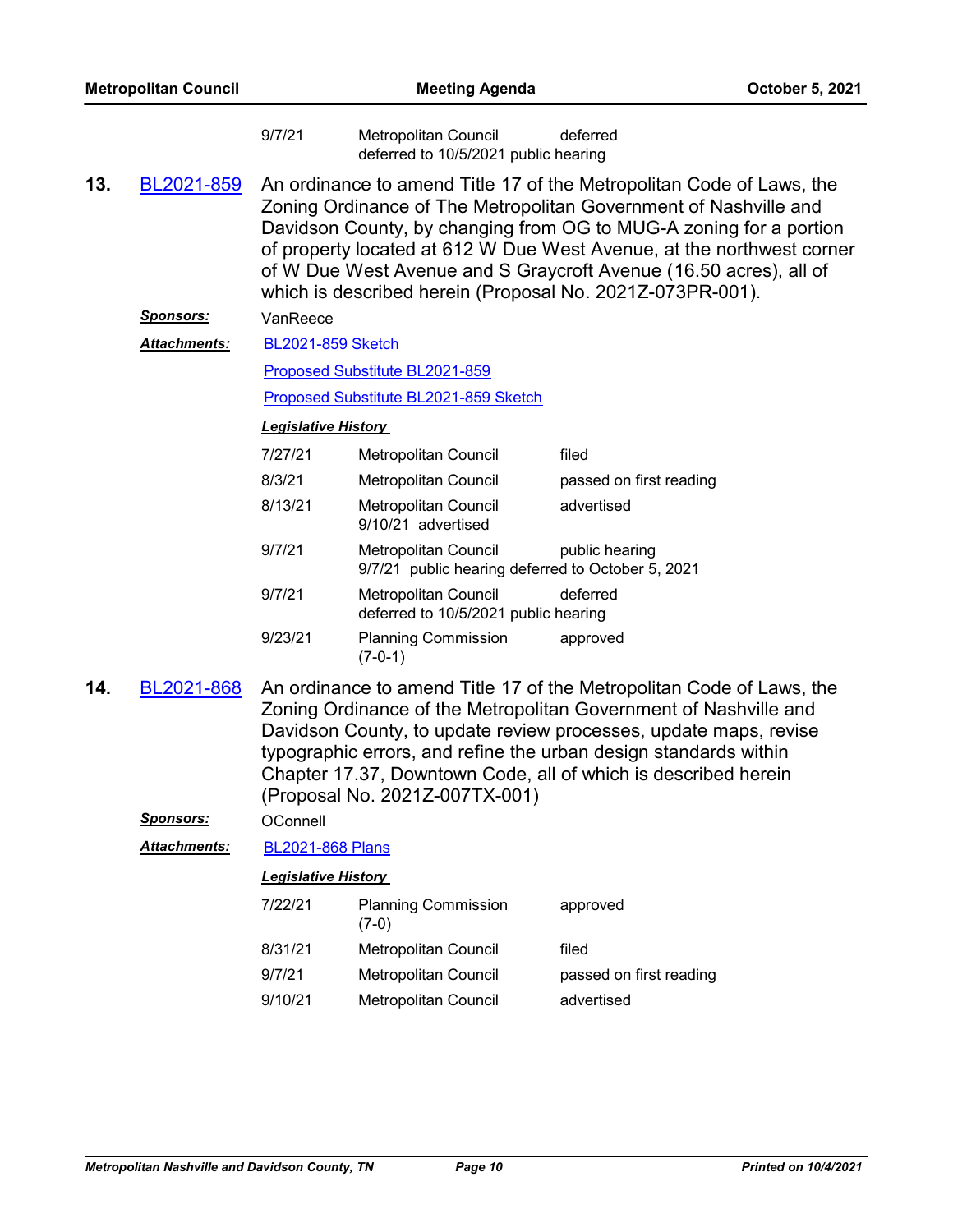| 15. | BL2021-869                 | An ordinance to amend Title 17 of the Metropolitan Code of Laws, the<br>Zoning Ordinance of the Metropolitan Government of Nashville and<br>Davidson County, to refine the urban design standards within Chapter<br>17.37, Downtown Code, relating to permitted façade materials, all of<br>which is described herein (Proposal No. 2021Z-007TX-001). THE<br>PROPOSED ORDINANCE REQUIRES CERTAIN MATERIALS TO BE<br>RESTRICTED IN THE CONSTRUCTION OF BUILDINGS. |                                       |                                                  |  |
|-----|----------------------------|------------------------------------------------------------------------------------------------------------------------------------------------------------------------------------------------------------------------------------------------------------------------------------------------------------------------------------------------------------------------------------------------------------------------------------------------------------------|---------------------------------------|--------------------------------------------------|--|
|     | <b>Sponsors:</b>           | OConnell                                                                                                                                                                                                                                                                                                                                                                                                                                                         |                                       |                                                  |  |
|     | <b>Attachments:</b>        |                                                                                                                                                                                                                                                                                                                                                                                                                                                                  | Proposed Substitute BL2021-869        |                                                  |  |
|     | <b>Legislative History</b> |                                                                                                                                                                                                                                                                                                                                                                                                                                                                  |                                       |                                                  |  |
|     |                            | 7/22/21                                                                                                                                                                                                                                                                                                                                                                                                                                                          | <b>Planning Commission</b><br>$(7-0)$ | approved                                         |  |
|     |                            | 8/31/21                                                                                                                                                                                                                                                                                                                                                                                                                                                          | Metropolitan Council                  | filed                                            |  |
|     |                            | 9/7/21                                                                                                                                                                                                                                                                                                                                                                                                                                                           | <b>Metropolitan Council</b>           | passed on first reading                          |  |
|     |                            | 9/10/21                                                                                                                                                                                                                                                                                                                                                                                                                                                          | Metropolitan Council                  | advertised                                       |  |
| 16. | BL2021-886                 | An ordinance to authorize building material restrictions and<br>requirements for BL2021-766, a proposed Specific Plan Zoning District<br>located at 3156 Anderson Road (Proposal No. 2018SP-040-001). THE<br>PROPOSED ORDINANCE REQUIRES CERTAIN MATERIALS TO BE<br>RESTRICTED IN THE CONSTRUCTION OF BUILDINGS.                                                                                                                                                 |                                       |                                                  |  |
|     | <b>Sponsors:</b>           | Porterfield                                                                                                                                                                                                                                                                                                                                                                                                                                                      |                                       |                                                  |  |
|     |                            | <b>Legislative History</b>                                                                                                                                                                                                                                                                                                                                                                                                                                       |                                       |                                                  |  |
|     |                            | 5/13/21                                                                                                                                                                                                                                                                                                                                                                                                                                                          | <b>Planning Commission</b>            | approved with conditions, disapproved<br>without |  |
|     |                            |                                                                                                                                                                                                                                                                                                                                                                                                                                                                  | $(8-0-1)$                             |                                                  |  |
|     |                            | 8/31/21                                                                                                                                                                                                                                                                                                                                                                                                                                                          | Metropolitan Council                  | filed                                            |  |
|     |                            | 9/7/21                                                                                                                                                                                                                                                                                                                                                                                                                                                           | Metropolitan Council                  | passed on first reading                          |  |
|     |                            | 9/10/21                                                                                                                                                                                                                                                                                                                                                                                                                                                          | Metropolitan Council                  | advertised                                       |  |
| 17. | BL2021-887                 | An ordinance to authorize building material restrictions and<br>requirements for BL2021-787, a proposed Specific Plan Zoning District<br>located at 1505, 1509, 1511, 1513, 1601 and 1603 Dickerson Pike,<br>1600, 1608, 1612 and 1616 Luton Street and Dickerson Pike<br>(unnumbered) (Proposal No. 2021SP-022-001). THE PROPOSED<br>ORDINANCE REQUIRES CERTAIN MATERIALS TO BE RESTRICTED<br>IN THE CONSTRUCTION OF BUILDINGS.                                 |                                       |                                                  |  |
|     | <b>Sponsors:</b>           | Parker                                                                                                                                                                                                                                                                                                                                                                                                                                                           |                                       |                                                  |  |
|     |                            | <b>Legislative History</b>                                                                                                                                                                                                                                                                                                                                                                                                                                       |                                       |                                                  |  |
|     |                            | 5/13/21                                                                                                                                                                                                                                                                                                                                                                                                                                                          | <b>Planning Commission</b>            | approved with conditions, disapproved<br>without |  |
|     |                            |                                                                                                                                                                                                                                                                                                                                                                                                                                                                  | $(9-0)$                               |                                                  |  |
|     |                            | 8/31/21                                                                                                                                                                                                                                                                                                                                                                                                                                                          | Metropolitan Council                  | filed                                            |  |
|     |                            | 9/7/21                                                                                                                                                                                                                                                                                                                                                                                                                                                           | Metropolitan Council                  | passed on first reading                          |  |
|     |                            | 9/10/21                                                                                                                                                                                                                                                                                                                                                                                                                                                          | Metropolitan Council                  | advertised                                       |  |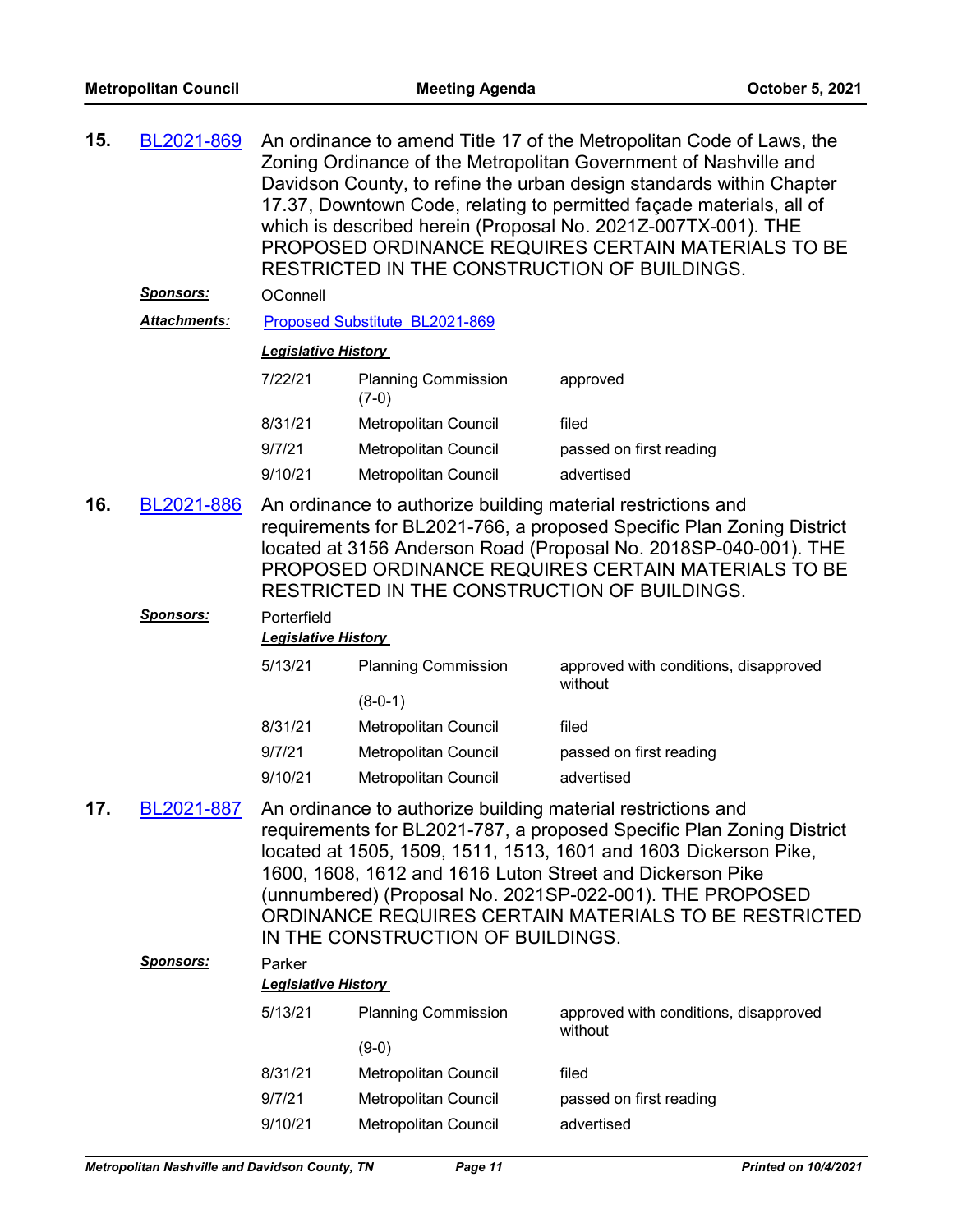| 18. | BL2021-888 An ordinance to authorize building material restrictions and |
|-----|-------------------------------------------------------------------------|
|     | requirements for BL2021-810, a proposed Specific Plan Zoning District   |
|     | located at 301 Ben Allen Road and Ben Allen Road (unnumbered)           |
|     | (Proposal No. 2021SP-020-001). THE PROPOSED ORDINANCE                   |
|     | REQUIRES CERTAIN MATERIALS TO BE RESTRICTED IN THE                      |
|     | <b>CONSTRUCTION OF BUILDINGS.</b>                                       |
|     |                                                                         |

| <b>Sponsors:</b> | VanReece<br><b>Legislative History</b> |                            |                                                  |
|------------------|----------------------------------------|----------------------------|--------------------------------------------------|
|                  | 8/26/21                                | <b>Planning Commission</b> | approved with conditions, disapproved<br>without |
|                  |                                        | $(6-0)$                    |                                                  |
|                  | 8/31/21                                | Metropolitan Council       | filed                                            |
|                  | 9/7/21                                 | Metropolitan Council       | passed on first reading                          |
|                  | 9/10/21                                | Metropolitan Council       | advertised                                       |
|                  |                                        |                            |                                                  |

- An ordinance to authorize building material restrictions and requirements for BL2021-853, a proposed Historic Landmark Overlay District to include properties located at 435 Old Hickory Boulevard, at the southeast corner of Donna Drive and Old Hickory Boulevard (1.44 acres) (Proposal No. 2021HL-003-001). THE PROPOSED ORDINANCE REQUIRES CERTAIN MATERIALS TO BE RESTRICTED IN THE CONSTRUCTION OF BUILDINGS. **19.** [BL2021-889](http://nashville.legistar.com/gateway.aspx?m=l&id=/matter.aspx?key=13550)
	- *Sponsors:* VanReece
	- *Attachments:* [BL2021-889 Exhibit A](http://nashville.legistar.com/gateway.aspx?M=F&ID=2695d5aa-7536-4a8f-bc18-67b4ad0d342f.pdf)

| 8/31/21 | Metropolitan Council        | referred to the Planning Commission<br>8/26/21 Planning Commission reset to September 23, 2021<br>9/23/21 Planning Commission reset to October 28, 2021 |
|---------|-----------------------------|---------------------------------------------------------------------------------------------------------------------------------------------------------|
| 8/31/21 | Metropolitan Council        | filed                                                                                                                                                   |
| 9/7/21  | Metropolitan Council        | passed on first reading                                                                                                                                 |
| 9/10/21 | <b>Metropolitan Council</b> | advertised                                                                                                                                              |

An ordinance to authorize building material restrictions and requirements for BL2021-857, a proposed Specific Plan Zoning District located at 1908 Lebanon Pike and Lebanon Pike (unnumbered), at the northeast corner of Omohundro Drive and Lebanon Pike (5.92 acres) (Proposal No. 2021SP-037-001). THE PROPOSED ORDINANCE REQUIRES CERTAIN MATERIALS TO BE RESTRICTED IN THE CONSTRUCTION OF BUILDINGS. **20.** [BL2021-890](http://nashville.legistar.com/gateway.aspx?m=l&id=/matter.aspx?key=13549) *Sponsors:* Syracuse *Legislative History* 

| 6/24/21 | <b>Planning Commission</b><br>(7-0) | approved with conditions, disapproved<br>without |
|---------|-------------------------------------|--------------------------------------------------|
| 8/31/21 | Metropolitan Council                | filed                                            |
| 9/7/21  | Metropolitan Council                | passed on first reading                          |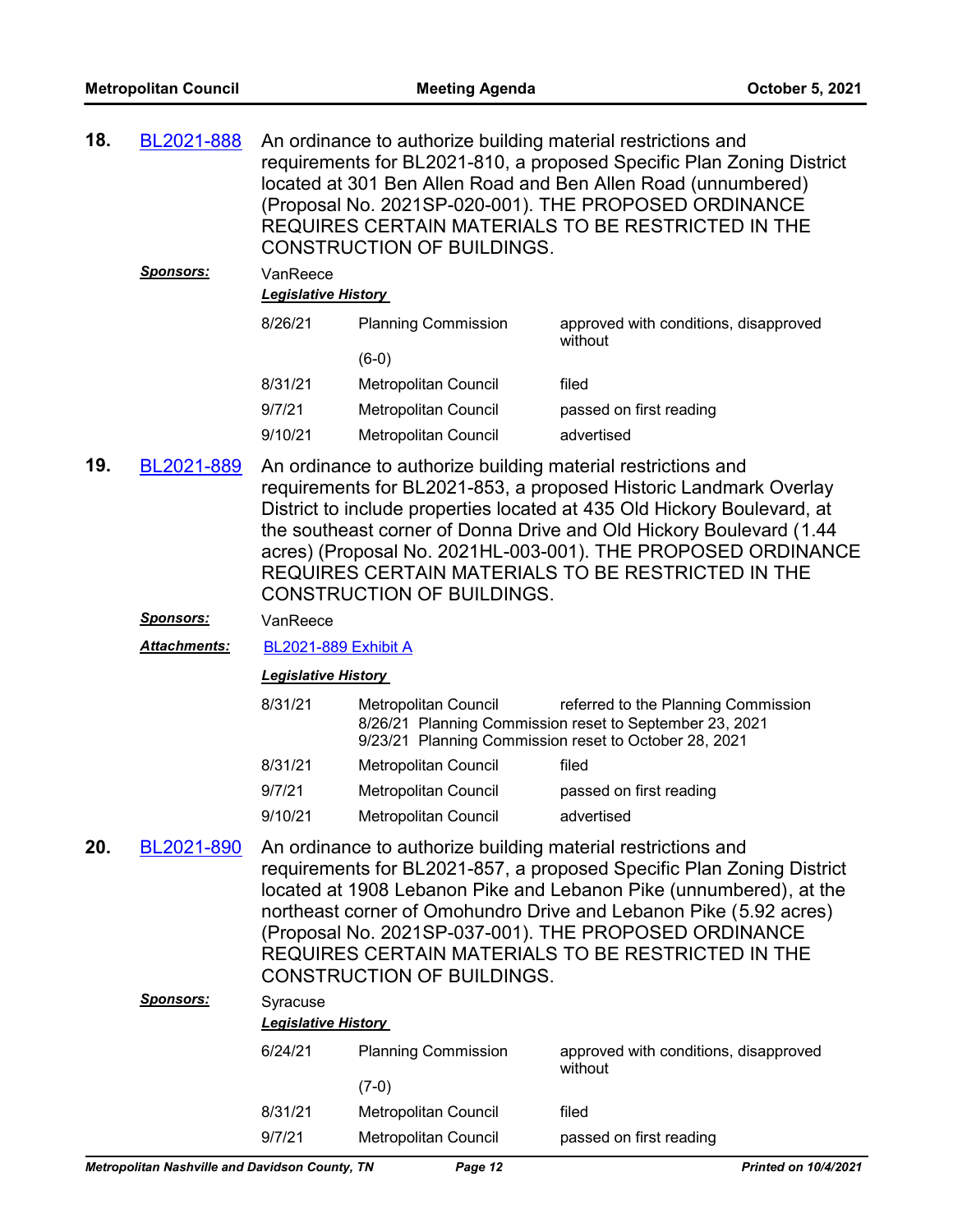| <b>Metropolitan Council</b> |                  | <b>Meeting Agenda</b>                  |                                                                                                                                                                                                                                                                                                                                                                                                            | October 5, 2021                                  |  |  |
|-----------------------------|------------------|----------------------------------------|------------------------------------------------------------------------------------------------------------------------------------------------------------------------------------------------------------------------------------------------------------------------------------------------------------------------------------------------------------------------------------------------------------|--------------------------------------------------|--|--|
|                             |                  | 9/10/21                                | Metropolitan Council                                                                                                                                                                                                                                                                                                                                                                                       | advertised                                       |  |  |
| 21.                         | BL2021-891       |                                        | An ordinance to authorize building material restrictions and<br>requirements for BL2021-862, a proposed Specific Plan Zoning District<br>located at 1301 Herman Street, at the southwest corner of Herman<br>Street and 12th Avenue North (2.11 acres) (Proposal No.<br>2021SP-039-001). THE PROPOSED ORDINANCE REQUIRES<br>CERTAIN MATERIALS TO BE RESTRICTED IN THE<br><b>CONSTRUCTION OF BUILDINGS.</b> |                                                  |  |  |
|                             | <b>Sponsors:</b> | OConnell<br><b>Legislative History</b> |                                                                                                                                                                                                                                                                                                                                                                                                            |                                                  |  |  |
|                             |                  | 7/22/21                                | <b>Planning Commission</b>                                                                                                                                                                                                                                                                                                                                                                                 | approved with conditions, disapproved            |  |  |
|                             |                  |                                        | $(7-0)$                                                                                                                                                                                                                                                                                                                                                                                                    | without                                          |  |  |
|                             |                  | 8/31/21                                | <b>Metropolitan Council</b>                                                                                                                                                                                                                                                                                                                                                                                | filed                                            |  |  |
|                             |                  | 9/7/21                                 | Metropolitan Council                                                                                                                                                                                                                                                                                                                                                                                       | passed on first reading                          |  |  |
|                             |                  | 9/10/21                                | Metropolitan Council                                                                                                                                                                                                                                                                                                                                                                                       | advertised                                       |  |  |
| 22.                         | BL2021-892       |                                        | An ordinance to authorize building material restrictions and<br>requirements for BL2021-863, a proposed Specific Plan Zoning District<br>located at 1301 Herman Street, at the southwest corner of Herman<br>Street and 12th Avenue North (2.11 acres) (Proposal No.<br>2021SP-040-001). THE PROPOSED ORDINANCE REQUIRES<br>CERTAIN MATERIALS TO BE RESTRICTED IN THE<br><b>CONSTRUCTION OF BUILDINGS.</b> |                                                  |  |  |
|                             | Sponsors:        | OConnell<br><b>Legislative History</b> |                                                                                                                                                                                                                                                                                                                                                                                                            |                                                  |  |  |
|                             |                  | 7/22/21                                | <b>Planning Commission</b>                                                                                                                                                                                                                                                                                                                                                                                 | approved with conditions, disapproved<br>without |  |  |
|                             |                  |                                        | $(7-0)$                                                                                                                                                                                                                                                                                                                                                                                                    |                                                  |  |  |
|                             |                  | 8/31/21                                | Metropolitan Council                                                                                                                                                                                                                                                                                                                                                                                       | filed                                            |  |  |
|                             |                  | 9/7/21<br>9/10/21                      | Metropolitan Council<br>Metropolitan Council                                                                                                                                                                                                                                                                                                                                                               | passed on first reading<br>advertised            |  |  |
| 23.                         | BL2021-893       |                                        | An ordinance to amend Title 17 of the Metropolitan Code of Laws, the<br>Zoning Ordinance of The Metropolitan Government of Nashville and<br>Davidson County, by changing from RS5 to RM20-A zoning for property<br>located at 123 Elmhurst Avenue, at the northwest corner of Lucile Street<br>and Elmhurst Avenue (0.13 acres), all of which is described herein<br>(Proposal No. 2021Z-056PR-001).       |                                                  |  |  |
|                             | <b>Sponsors:</b> | Parker                                 |                                                                                                                                                                                                                                                                                                                                                                                                            |                                                  |  |  |
|                             | Attachments:     | <b>BL2021-893 Sketch</b>               |                                                                                                                                                                                                                                                                                                                                                                                                            |                                                  |  |  |
|                             |                  | <b>Legislative History</b>             |                                                                                                                                                                                                                                                                                                                                                                                                            |                                                  |  |  |
|                             |                  | 7/22/21                                | <b>Planning Commission</b><br>$(7-0)$                                                                                                                                                                                                                                                                                                                                                                      | approved                                         |  |  |
|                             |                  | 8/31/21                                | Metropolitan Council                                                                                                                                                                                                                                                                                                                                                                                       | filed                                            |  |  |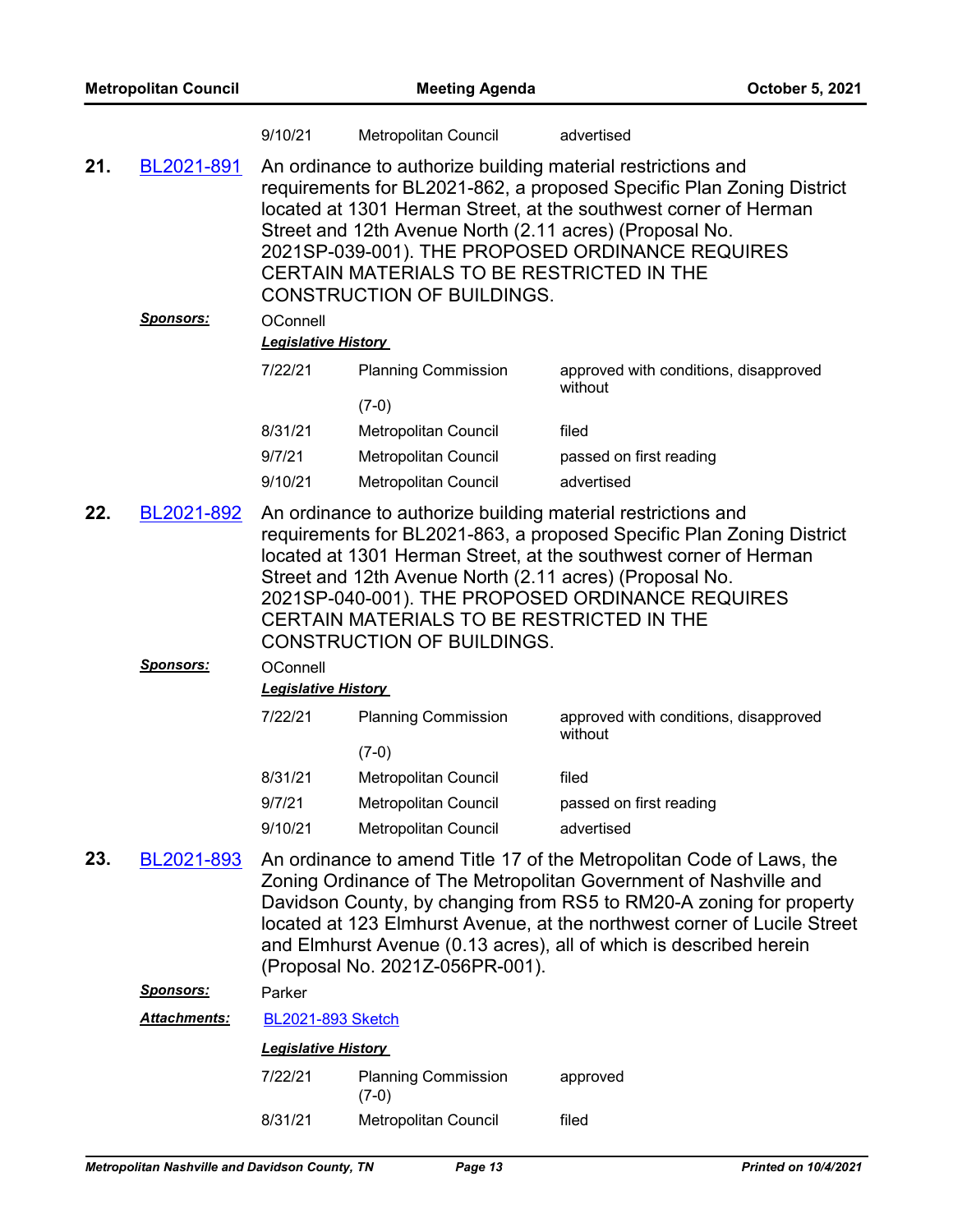|     | <b>Metropolitan Council</b> |                            | <b>Meeting Agenda</b>                                                                                                                                                                                                                                                                                                                                                                                                                                                                                                                                                    |                                                  | October 5, 2021 |
|-----|-----------------------------|----------------------------|--------------------------------------------------------------------------------------------------------------------------------------------------------------------------------------------------------------------------------------------------------------------------------------------------------------------------------------------------------------------------------------------------------------------------------------------------------------------------------------------------------------------------------------------------------------------------|--------------------------------------------------|-----------------|
|     |                             | 9/7/21<br>9/10/21          | Metropolitan Council<br><b>Metropolitan Council</b>                                                                                                                                                                                                                                                                                                                                                                                                                                                                                                                      | passed on first reading<br>advertised            |                 |
| 24. | BL2021-894                  |                            | An ordinance to amend Title 17 of the Metropolitan Code of Laws, the<br>Zoning Ordinance of The Metropolitan Government of Nashville and<br>Davidson County, by applying a Neighborhood Landmark Overlay<br>District to property located at 2400 10th Avenue South, at the southeast<br>corner of Caruthers Avenue and 10th Avenue South, zoned R8 and<br>located within the Waverly Belmont Neighborhood Conservation District<br>(1.1 acres), to permit community education and daycare and office, all of<br>which is described herein (Proposal No. 2021NL-002-001). |                                                  |                 |
|     | <u>Sponsors:</u>            | Sledge                     |                                                                                                                                                                                                                                                                                                                                                                                                                                                                                                                                                                          |                                                  |                 |
|     | Attachments:                | <b>BL2021-894 Plans</b>    |                                                                                                                                                                                                                                                                                                                                                                                                                                                                                                                                                                          |                                                  |                 |
|     |                             | <b>BL2021-894 Sketch</b>   |                                                                                                                                                                                                                                                                                                                                                                                                                                                                                                                                                                          |                                                  |                 |
|     |                             | <b>Legislative History</b> |                                                                                                                                                                                                                                                                                                                                                                                                                                                                                                                                                                          |                                                  |                 |
|     |                             | 7/22/21                    | <b>Planning Commission</b><br>$(7-0)$                                                                                                                                                                                                                                                                                                                                                                                                                                                                                                                                    | approved with conditions                         |                 |
|     |                             | 8/31/21                    | Metropolitan Council                                                                                                                                                                                                                                                                                                                                                                                                                                                                                                                                                     | filed                                            |                 |
|     |                             | 9/7/21                     | Metropolitan Council                                                                                                                                                                                                                                                                                                                                                                                                                                                                                                                                                     | passed on first reading                          |                 |
|     |                             | 9/10/21                    | Metropolitan Council                                                                                                                                                                                                                                                                                                                                                                                                                                                                                                                                                     | advertised                                       |                 |
| 25. | BL2021-895                  |                            | An ordinance to amend Title 17 of the Metropolitan Code of Laws, the<br>Zoning Ordinance of The Metropolitan Government of Nashville and<br>Davidson County, by changing from RM4 to SP zoning for property<br>located at 503 W Trinity Lane, approximately 100 feet east of Old<br>Matthews Road (4.96 acres), to permit a mixed use development, all of<br>which is described herein (Proposal No. 2021SP-047-001).                                                                                                                                                    |                                                  |                 |
|     | <b>Sponsors:</b>            | Toombs                     |                                                                                                                                                                                                                                                                                                                                                                                                                                                                                                                                                                          |                                                  |                 |
|     | <u> Attachments:</u>        | <b>BL2021-895 Plans</b>    |                                                                                                                                                                                                                                                                                                                                                                                                                                                                                                                                                                          |                                                  |                 |
|     |                             | <b>BL2021-895 Sketch</b>   |                                                                                                                                                                                                                                                                                                                                                                                                                                                                                                                                                                          |                                                  |                 |
|     |                             | <b>Legislative History</b> |                                                                                                                                                                                                                                                                                                                                                                                                                                                                                                                                                                          |                                                  |                 |
|     |                             | 7/22/21                    | <b>Planning Commission</b>                                                                                                                                                                                                                                                                                                                                                                                                                                                                                                                                               | approved with conditions, disapproved<br>without |                 |
|     |                             |                            | $(7-0)$                                                                                                                                                                                                                                                                                                                                                                                                                                                                                                                                                                  |                                                  |                 |
|     |                             | 8/31/21                    | Metropolitan Council                                                                                                                                                                                                                                                                                                                                                                                                                                                                                                                                                     | filed                                            |                 |
|     |                             | 9/7/21                     | Metropolitan Council                                                                                                                                                                                                                                                                                                                                                                                                                                                                                                                                                     | passed on first reading                          |                 |
|     |                             | 9/10/21                    | <b>Metropolitan Council</b>                                                                                                                                                                                                                                                                                                                                                                                                                                                                                                                                              | advertised                                       |                 |
|     |                             |                            |                                                                                                                                                                                                                                                                                                                                                                                                                                                                                                                                                                          |                                                  |                 |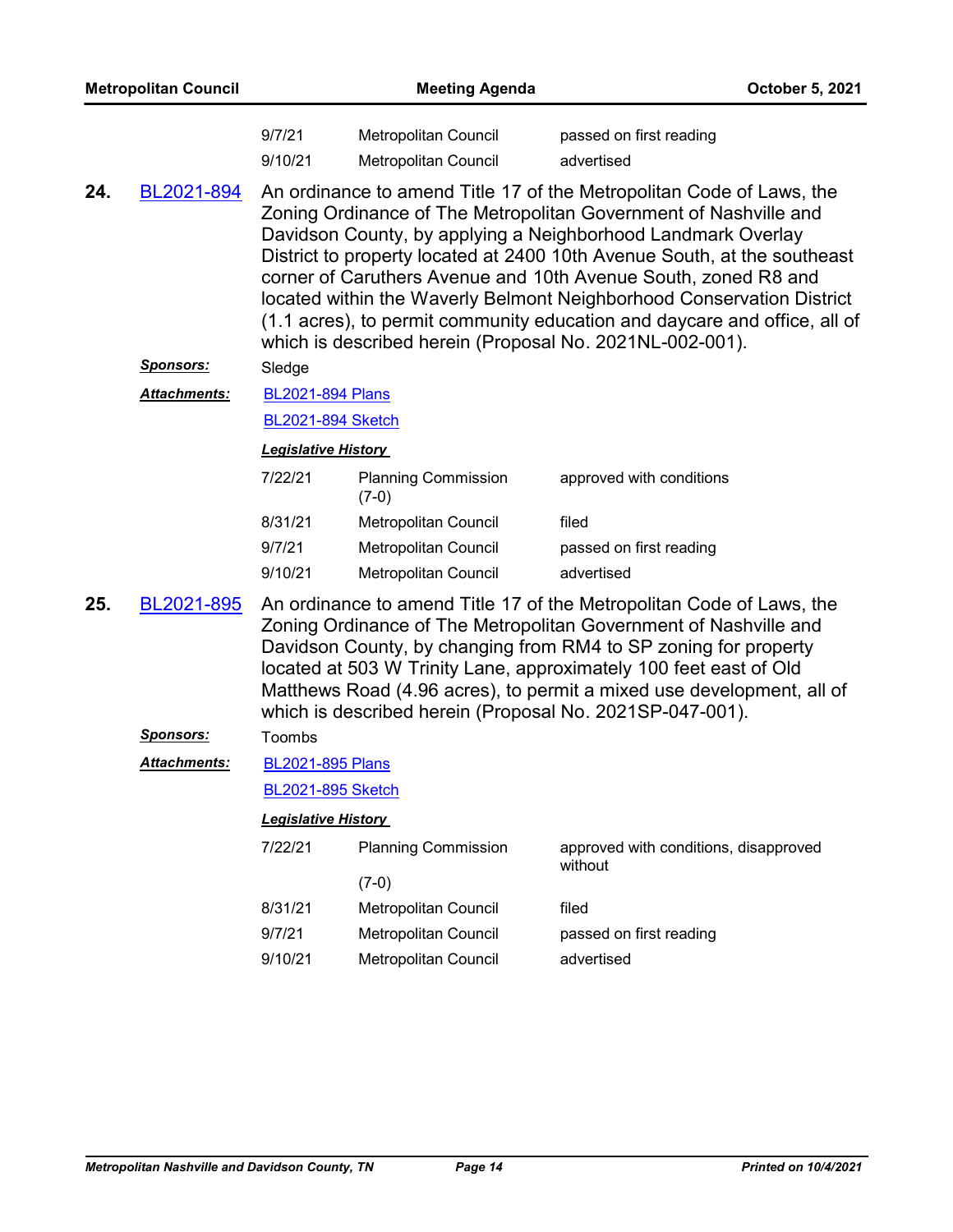| 26. | BL2021-896       |                                             | An ordinance to authorize building material restrictions and | requirements for BL2021-895, a proposed Specific Plan Zoning District<br>located at 503 W Trinity Lane, approximately 100 feet east of Old<br>Matthews Road (4.96 acres) (Proposal No. 2021SP-047-001).<br>THE PROPOSED ORDINANCE REQUIRES CERTAIN MATERIALS TO<br>BE RESTRICTED IN THE CONSTRUCTION OF BUILDINGS. |
|-----|------------------|---------------------------------------------|--------------------------------------------------------------|--------------------------------------------------------------------------------------------------------------------------------------------------------------------------------------------------------------------------------------------------------------------------------------------------------------------|
|     | <b>Sponsors:</b> | <b>Toombs</b><br><b>Legislative History</b> |                                                              |                                                                                                                                                                                                                                                                                                                    |
|     |                  | 7/22/21                                     | <b>Planning Commission</b>                                   | approved with conditions, disapproved<br>without                                                                                                                                                                                                                                                                   |
|     |                  |                                             | $(7-0)$                                                      |                                                                                                                                                                                                                                                                                                                    |

| 8/31/21 | Metropolitan Council | filed                   |
|---------|----------------------|-------------------------|
| 9/7/21  | Metropolitan Council | passed on first reading |
| 9/10/21 | Metropolitan Council | advertised              |

An ordinance to amend Title 17 of the Metropolitan Code of Laws, the Zoning Ordinance of The Metropolitan Government of Nashville and Davidson County, by applying a Contextual Overlay District to various properties located east of Nolensville Pike, zoned R10, R15, R20, and RS10 (136.48 acres), all of which is described herein (Proposal No. 2021COD-004-001). **27.** [BL2021-897](http://nashville.legistar.com/gateway.aspx?m=l&id=/matter.aspx?key=13499)

## *Sponsors:* Sepulveda

[BL2021-897 Owners List](http://nashville.legistar.com/gateway.aspx?M=F&ID=75522a46-a7a5-4c28-aa39-17d6fd243c29.xlsx) *Attachments:*

[BL2021-897 Sketch](http://nashville.legistar.com/gateway.aspx?M=F&ID=92b7897b-bbb6-4123-a875-61657fa3072e.docx)

#### *Legislative History*

| 8/31/21 | <b>Metropolitan Council</b>         | filed                   |
|---------|-------------------------------------|-------------------------|
| 9/7/21  | Metropolitan Council                | passed on first reading |
| 9/10/21 | Metropolitan Council                | advertised              |
| 9/23/21 | <b>Planning Commission</b><br>(9-0) | approved                |

An ordinance to amend Title 17 of the Metropolitan Code of Laws, the Zoning Ordinance of The Metropolitan Government of Nashville and Davidson County, by changing from RS10 and RM15-A to RM15-A-NS zoning for properties located at 509, 511, and 513 E Trinity Lane, approximately 270 feet east of Jones Avenue (0.92 acres), all of which is described herein (Proposal No. 2021Z-063PR-001). **28.** [BL2021-898](http://nashville.legistar.com/gateway.aspx?m=l&id=/matter.aspx?key=13515)

# *Sponsors:* Parker

*Attachments:* [BL2021-898 Sketch](http://nashville.legistar.com/gateway.aspx?M=F&ID=a0208a63-8521-49e5-8d0b-e20e4151ad32.docx)

| 7/22/21 | <b>Planning Commission</b><br>$(7-0)$ | approved                |
|---------|---------------------------------------|-------------------------|
| 8/31/21 | <b>Metropolitan Council</b>           | filed                   |
| 9/7/21  | Metropolitan Council                  | passed on first reading |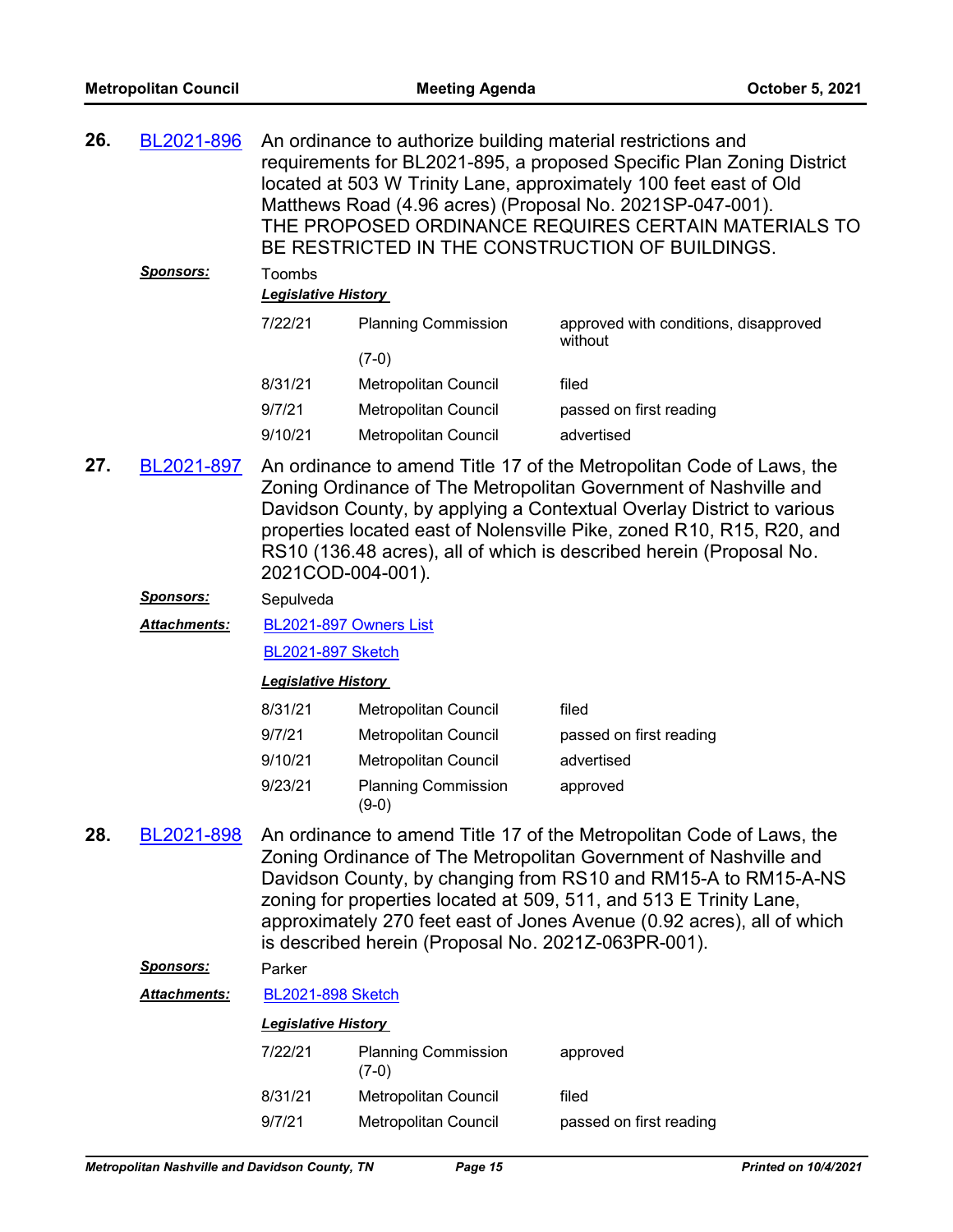| <b>Metropolitan Council</b> |                     | <b>Meeting Agenda</b>      |                                                                                                                                                                                                                                                                                                                                                                                                                                                                             | October 5, 2021                                                                                                                                                                                                                                                                                                                                                                                                        |  |
|-----------------------------|---------------------|----------------------------|-----------------------------------------------------------------------------------------------------------------------------------------------------------------------------------------------------------------------------------------------------------------------------------------------------------------------------------------------------------------------------------------------------------------------------------------------------------------------------|------------------------------------------------------------------------------------------------------------------------------------------------------------------------------------------------------------------------------------------------------------------------------------------------------------------------------------------------------------------------------------------------------------------------|--|
|                             |                     | 9/10/21                    | Metropolitan Council                                                                                                                                                                                                                                                                                                                                                                                                                                                        | advertised                                                                                                                                                                                                                                                                                                                                                                                                             |  |
| 29.                         | BL2021-899          |                            | An ordinance to amend Title 17 of the Metropolitan Code of Laws, the<br>Zoning Ordinance of The Metropolitan Government of Nashville and<br>Davidson County, by changing to rezone from IWD to MUN-A-NS<br>zoning for properties located at 212 Hart Street and a portion of property<br>located at 1264 3rd Avenue South, at the northeast corner of Hart Street<br>and 3rd Avenue South (0.54 acres), all of which is described herein<br>(Proposal No. 2021Z-049PR-001). |                                                                                                                                                                                                                                                                                                                                                                                                                        |  |
|                             | <u>Sponsors:</u>    | Sledge                     |                                                                                                                                                                                                                                                                                                                                                                                                                                                                             |                                                                                                                                                                                                                                                                                                                                                                                                                        |  |
|                             | Attachments:        | <b>BL2021-899 Sketch</b>   |                                                                                                                                                                                                                                                                                                                                                                                                                                                                             |                                                                                                                                                                                                                                                                                                                                                                                                                        |  |
|                             |                     | <b>Legislative History</b> |                                                                                                                                                                                                                                                                                                                                                                                                                                                                             |                                                                                                                                                                                                                                                                                                                                                                                                                        |  |
|                             |                     | 7/22/21                    | <b>Planning Commission</b><br>$(7-0)$                                                                                                                                                                                                                                                                                                                                                                                                                                       | approved                                                                                                                                                                                                                                                                                                                                                                                                               |  |
|                             |                     | 8/31/21                    | Metropolitan Council                                                                                                                                                                                                                                                                                                                                                                                                                                                        | filed                                                                                                                                                                                                                                                                                                                                                                                                                  |  |
|                             |                     | 9/7/21                     | Metropolitan Council                                                                                                                                                                                                                                                                                                                                                                                                                                                        | passed on first reading                                                                                                                                                                                                                                                                                                                                                                                                |  |
|                             |                     | 9/10/21                    | <b>Metropolitan Council</b>                                                                                                                                                                                                                                                                                                                                                                                                                                                 | advertised                                                                                                                                                                                                                                                                                                                                                                                                             |  |
| 30.                         | BL2021-900          | 2021SP-053-001).           |                                                                                                                                                                                                                                                                                                                                                                                                                                                                             | An ordinance to amend Title 17 of the Metropolitan Code of Laws, the<br>Zoning Ordinance of The Metropolitan Government of Nashville and<br>Davidson County, by changing from RS7.5 and MUG-A to SP zoning for<br>property located at Dickerson Pike (unnumbered), approximately 380<br>feet west of Dickerson Pike (7.22 acres), to permit a mixed-use<br>development, all of which is described herein (Proposal No. |  |
|                             | <u>Sponsors:</u>    | Toombs                     |                                                                                                                                                                                                                                                                                                                                                                                                                                                                             |                                                                                                                                                                                                                                                                                                                                                                                                                        |  |
|                             | <b>Attachments:</b> | <b>BL2021-900 Plans</b>    |                                                                                                                                                                                                                                                                                                                                                                                                                                                                             |                                                                                                                                                                                                                                                                                                                                                                                                                        |  |
|                             |                     | <b>BL2021-900 Sketch</b>   |                                                                                                                                                                                                                                                                                                                                                                                                                                                                             |                                                                                                                                                                                                                                                                                                                                                                                                                        |  |
|                             |                     |                            | Proposed Substitute BL2021-900                                                                                                                                                                                                                                                                                                                                                                                                                                              |                                                                                                                                                                                                                                                                                                                                                                                                                        |  |
|                             |                     |                            | Proposed Substitute BL2021-900 Plans                                                                                                                                                                                                                                                                                                                                                                                                                                        |                                                                                                                                                                                                                                                                                                                                                                                                                        |  |
|                             |                     |                            | Proposed Substitute BL2021-900 Sketch                                                                                                                                                                                                                                                                                                                                                                                                                                       |                                                                                                                                                                                                                                                                                                                                                                                                                        |  |
|                             |                     | <b>Legislative History</b> |                                                                                                                                                                                                                                                                                                                                                                                                                                                                             |                                                                                                                                                                                                                                                                                                                                                                                                                        |  |
|                             |                     | 8/26/21                    | <b>Planning Commission</b>                                                                                                                                                                                                                                                                                                                                                                                                                                                  | approved with conditions, disapproved<br>without                                                                                                                                                                                                                                                                                                                                                                       |  |
|                             |                     |                            | $(6-0)$                                                                                                                                                                                                                                                                                                                                                                                                                                                                     |                                                                                                                                                                                                                                                                                                                                                                                                                        |  |
|                             |                     | 8/31/21                    | Metropolitan Council                                                                                                                                                                                                                                                                                                                                                                                                                                                        | filed                                                                                                                                                                                                                                                                                                                                                                                                                  |  |
|                             |                     | 9/7/21                     | Metropolitan Council                                                                                                                                                                                                                                                                                                                                                                                                                                                        | passed on first reading                                                                                                                                                                                                                                                                                                                                                                                                |  |
|                             |                     | 9/10/21                    | Metropolitan Council                                                                                                                                                                                                                                                                                                                                                                                                                                                        | advertised                                                                                                                                                                                                                                                                                                                                                                                                             |  |
|                             |                     |                            |                                                                                                                                                                                                                                                                                                                                                                                                                                                                             |                                                                                                                                                                                                                                                                                                                                                                                                                        |  |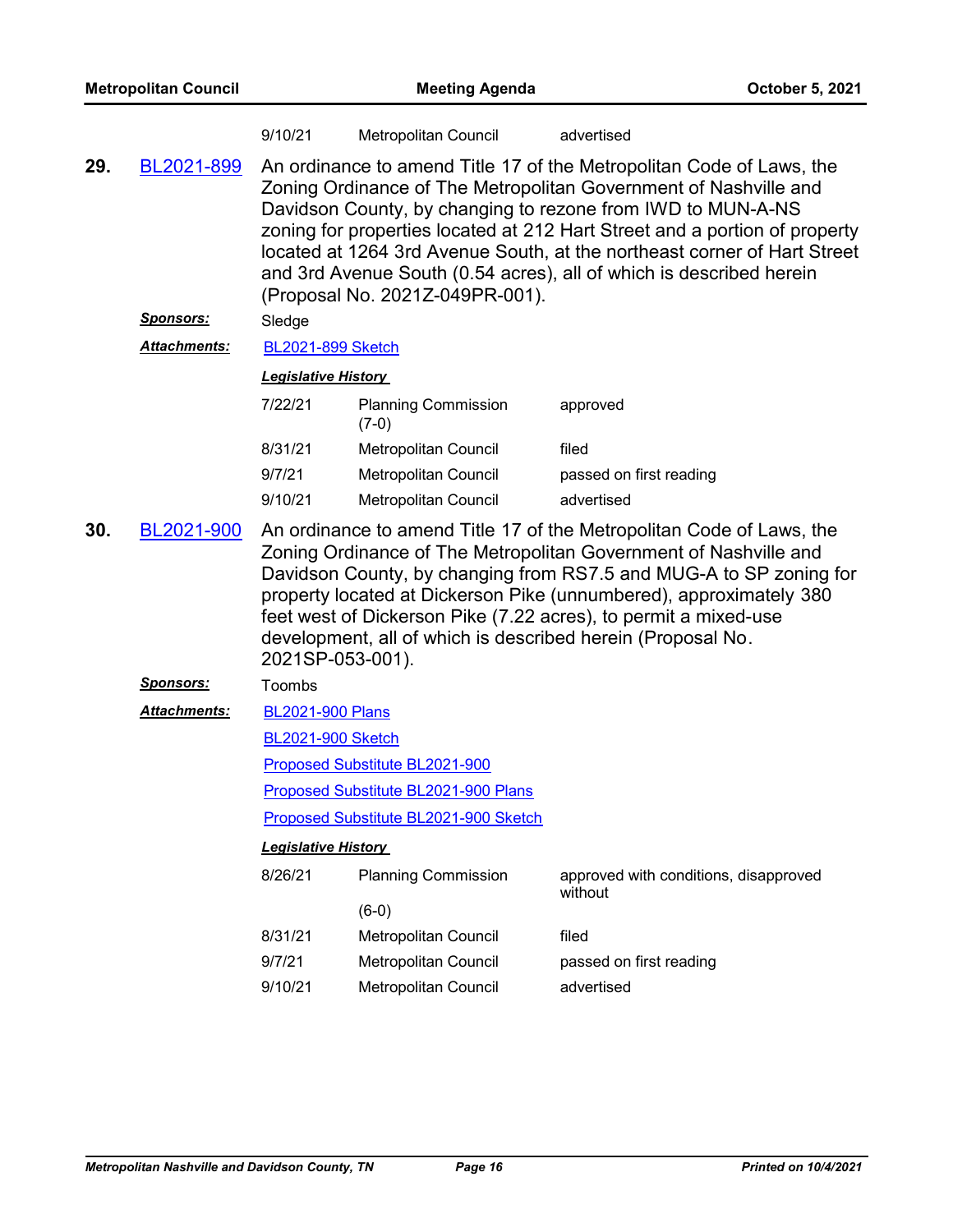| 31. | BL2021-901       |                                      | An ordinance to authorize building material restrictions and | requirements for BL2021-900, a proposed Specific Plan Zoning District<br>located at Dickerson Pike (unnumbered), approximately 380 feet west of<br>Dickerson Pike (7.22 acres) (Proposal No. 2021SP-053-001).<br>THE PROPOSED ORDINANCE REQUIRES CERTAIN MATERIALS TO<br>BE RESTRICTED IN THE CONSTRUCTION OF BUILDINGS.                                                                                                   |
|-----|------------------|--------------------------------------|--------------------------------------------------------------|----------------------------------------------------------------------------------------------------------------------------------------------------------------------------------------------------------------------------------------------------------------------------------------------------------------------------------------------------------------------------------------------------------------------------|
|     | <u>Sponsors:</u> | Toombs<br><b>Legislative History</b> |                                                              |                                                                                                                                                                                                                                                                                                                                                                                                                            |
|     |                  | 8/26/21                              | <b>Planning Commission</b>                                   | approved with conditions, disapproved<br>without                                                                                                                                                                                                                                                                                                                                                                           |
|     |                  |                                      | $(6-0)$                                                      |                                                                                                                                                                                                                                                                                                                                                                                                                            |
|     |                  | 8/31/21                              | Metropolitan Council                                         | filed                                                                                                                                                                                                                                                                                                                                                                                                                      |
|     |                  | 9/7/21                               | Metropolitan Council                                         | passed on first reading                                                                                                                                                                                                                                                                                                                                                                                                    |
|     |                  | 9/10/21                              | Metropolitan Council                                         | advertised                                                                                                                                                                                                                                                                                                                                                                                                                 |
| 32. | BL2021-902       |                                      | No. 2021Z-068PR-001).                                        | An ordinance to amend Title 17 of the Metropolitan Code of Laws, the<br>Zoning Ordinance of The Metropolitan Government of Nashville and<br>Davidson County, by changing from SP to RS5 zoning for a portion of<br>property located at 1801 Meridian Street, approximately 465 feet east of<br>Meridian Street (0.20 acres), all of which is described herein (Proposal                                                    |
|     | Sponsors:        | Parker                               |                                                              |                                                                                                                                                                                                                                                                                                                                                                                                                            |
|     |                  |                                      |                                                              |                                                                                                                                                                                                                                                                                                                                                                                                                            |
|     | Attachments:     | <b>BL2021-902 Sketch</b>             |                                                              |                                                                                                                                                                                                                                                                                                                                                                                                                            |
|     |                  | <b>Legislative History</b>           |                                                              |                                                                                                                                                                                                                                                                                                                                                                                                                            |
|     |                  | 7/22/21                              | <b>Planning Commission</b><br>$(7-0)$                        | approved with conditions                                                                                                                                                                                                                                                                                                                                                                                                   |
|     |                  | 8/31/21                              | Metropolitan Council                                         | filed                                                                                                                                                                                                                                                                                                                                                                                                                      |
|     |                  | 9/7/21                               | Metropolitan Council                                         | passed on first reading                                                                                                                                                                                                                                                                                                                                                                                                    |
|     |                  | 9/10/21                              | Metropolitan Council                                         | advertised                                                                                                                                                                                                                                                                                                                                                                                                                 |
| 33. | BL2021-903       |                                      | No. 2017NHC-003-002).                                        | An ordinance to amend Title 17 of the Metropolitan Code of Laws, the<br>Zoning Ordinance of The Metropolitan Government of Nashville and<br>Davidson County, by amending the Bowling House Neighborhood<br>Conservation Overlay District to include properties located at 4200<br>through 4412 Utah Avenue and 4200 through 4402 Nebraska Avenue,<br>zoned RS7.5 (13.87 acres), all of which is described herein (Proposal |
|     | <b>Sponsors:</b> | Murphy                               |                                                              |                                                                                                                                                                                                                                                                                                                                                                                                                            |
|     | Attachments:     | BL2021-903 Owners List               |                                                              |                                                                                                                                                                                                                                                                                                                                                                                                                            |
|     |                  | <b>BL2021-903 Sketch</b>             |                                                              |                                                                                                                                                                                                                                                                                                                                                                                                                            |
|     |                  |                                      | Proposed Substitute BL2021-903                               |                                                                                                                                                                                                                                                                                                                                                                                                                            |
|     |                  |                                      | Proposed Substitute BL2021-903 Owner List                    |                                                                                                                                                                                                                                                                                                                                                                                                                            |
|     |                  |                                      | Proposed Substitute BL2021-903 Sketch                        |                                                                                                                                                                                                                                                                                                                                                                                                                            |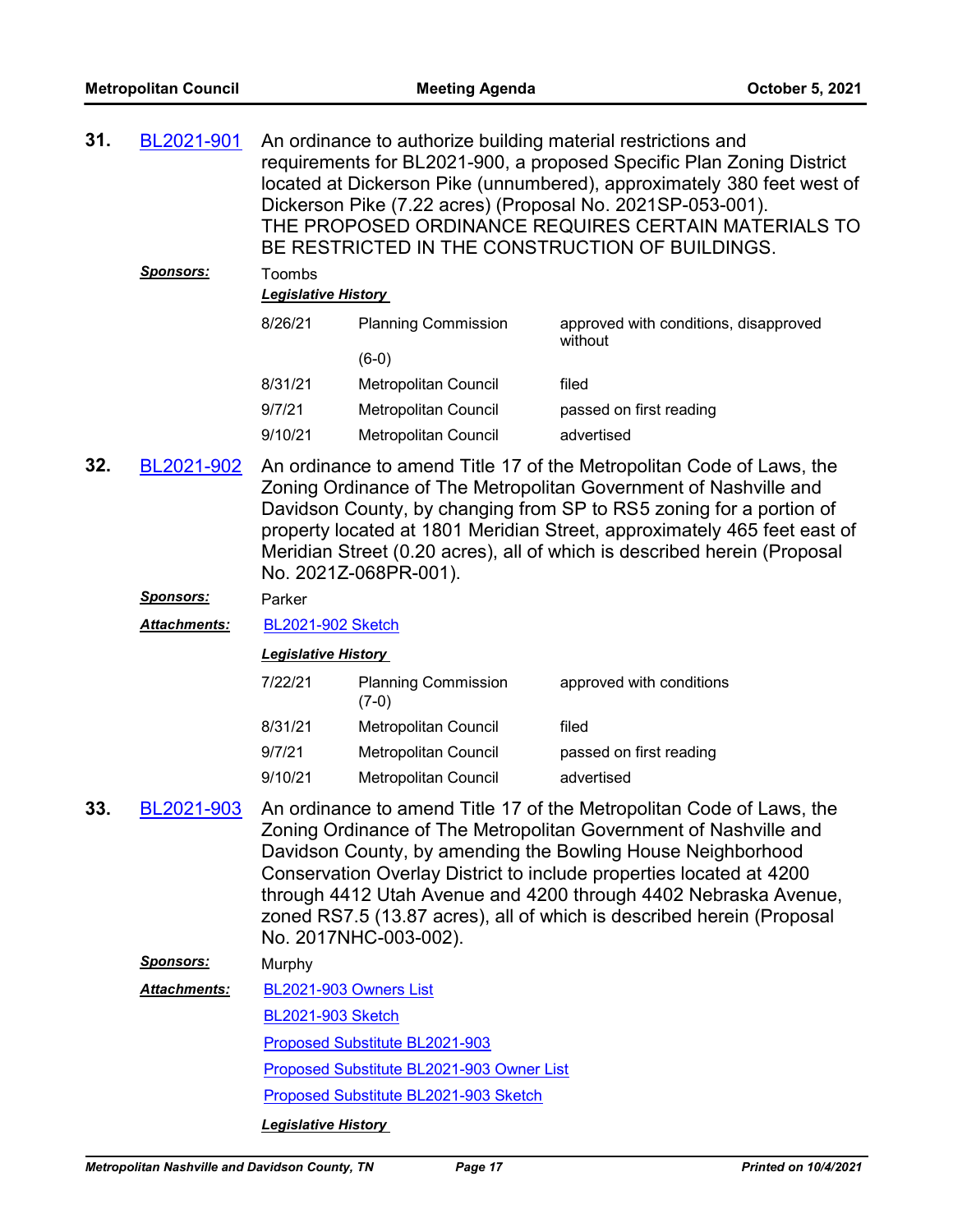| <b>Metropolitan Council</b> |                  | <b>Meeting Agenda</b>          |                                         |                                                                                                                                                                                                                                                                                                                                                                                                                                                          | October 5, 2021 |
|-----------------------------|------------------|--------------------------------|-----------------------------------------|----------------------------------------------------------------------------------------------------------------------------------------------------------------------------------------------------------------------------------------------------------------------------------------------------------------------------------------------------------------------------------------------------------------------------------------------------------|-----------------|
|                             |                  | 8/31/21                        | Metropolitan Council                    | filed                                                                                                                                                                                                                                                                                                                                                                                                                                                    |                 |
|                             |                  | 9/7/21                         | Metropolitan Council                    | passed on first reading                                                                                                                                                                                                                                                                                                                                                                                                                                  |                 |
|                             |                  | 9/10/21                        | Metropolitan Council                    | advertised                                                                                                                                                                                                                                                                                                                                                                                                                                               |                 |
|                             |                  | 9/23/21                        | <b>Planning Commission</b><br>$(8-0-1)$ | approved                                                                                                                                                                                                                                                                                                                                                                                                                                                 |                 |
| 34.                         | BL2021-904       |                                |                                         | An ordinance to authorize building material restrictions and<br>requirements for BL2021-903, a proposed amendment to the Bowling<br>House Neighborhood Conservation Overlay District to include properties<br>located at 4200 through 4412 Utah Avenue and 4200 through 4402<br>Nebraska Avenue (13.87 acres) (Proposal No. 2017NHC-003-002).<br>THE PROPOSED ORDINANCE REQUIRES CERTAIN MATERIALS TO<br>BE RESTRICTED IN THE CONSTRUCTION OF BUILDINGS. |                 |
|                             | <u>Sponsors:</u> | Murphy                         |                                         |                                                                                                                                                                                                                                                                                                                                                                                                                                                          |                 |
|                             | Attachments:     | <b>BL2021-904 Exhibit A</b>    |                                         |                                                                                                                                                                                                                                                                                                                                                                                                                                                          |                 |
|                             |                  | Proposed Substitute BL2021-904 |                                         |                                                                                                                                                                                                                                                                                                                                                                                                                                                          |                 |
|                             |                  | <b>Legislative History</b>     |                                         |                                                                                                                                                                                                                                                                                                                                                                                                                                                          |                 |
|                             |                  | 8/31/21                        | Metropolitan Council                    | filed                                                                                                                                                                                                                                                                                                                                                                                                                                                    |                 |
|                             |                  | 9/7/21                         | Metropolitan Council                    | passed on first reading                                                                                                                                                                                                                                                                                                                                                                                                                                  |                 |
|                             |                  | 9/10/21                        | Metropolitan Council                    | advertised                                                                                                                                                                                                                                                                                                                                                                                                                                               |                 |
|                             |                  | 9/23/21                        | <b>Planning Commission</b><br>$(8-0-1)$ | approved                                                                                                                                                                                                                                                                                                                                                                                                                                                 |                 |
| 35.                         | BL2021-905       |                                | 2021Z-050PR-001).                       | An ordinance to amend Title 17 of the Metropolitan Code of Laws, the<br>Zoning Ordinance of The Metropolitan Government of Nashville and<br>Davidson County, by changing from AR2a to RS20 zoning for property<br>located at 3216 Earhart Road, at the eastern terminus of Buntingway<br>Drive (2.93 acres), all of which is described herein (Proposal No.                                                                                              |                 |
|                             | <u>Sponsors:</u> | Evans                          |                                         |                                                                                                                                                                                                                                                                                                                                                                                                                                                          |                 |
|                             | Attachments:     | <b>BL2021-905 Sketch</b>       |                                         |                                                                                                                                                                                                                                                                                                                                                                                                                                                          |                 |
|                             |                  | <b>Legislative History</b>     |                                         |                                                                                                                                                                                                                                                                                                                                                                                                                                                          |                 |
|                             |                  | 7/22/21                        | <b>Planning Commission</b><br>$(7-0)$   | approved                                                                                                                                                                                                                                                                                                                                                                                                                                                 |                 |
|                             |                  | 8/31/21                        | Metropolitan Council                    | filed                                                                                                                                                                                                                                                                                                                                                                                                                                                    |                 |
|                             |                  | 9/7/21                         | Metropolitan Council                    | passed on first reading                                                                                                                                                                                                                                                                                                                                                                                                                                  |                 |
|                             |                  | 9/10/21                        | Metropolitan Council                    | advertised                                                                                                                                                                                                                                                                                                                                                                                                                                               |                 |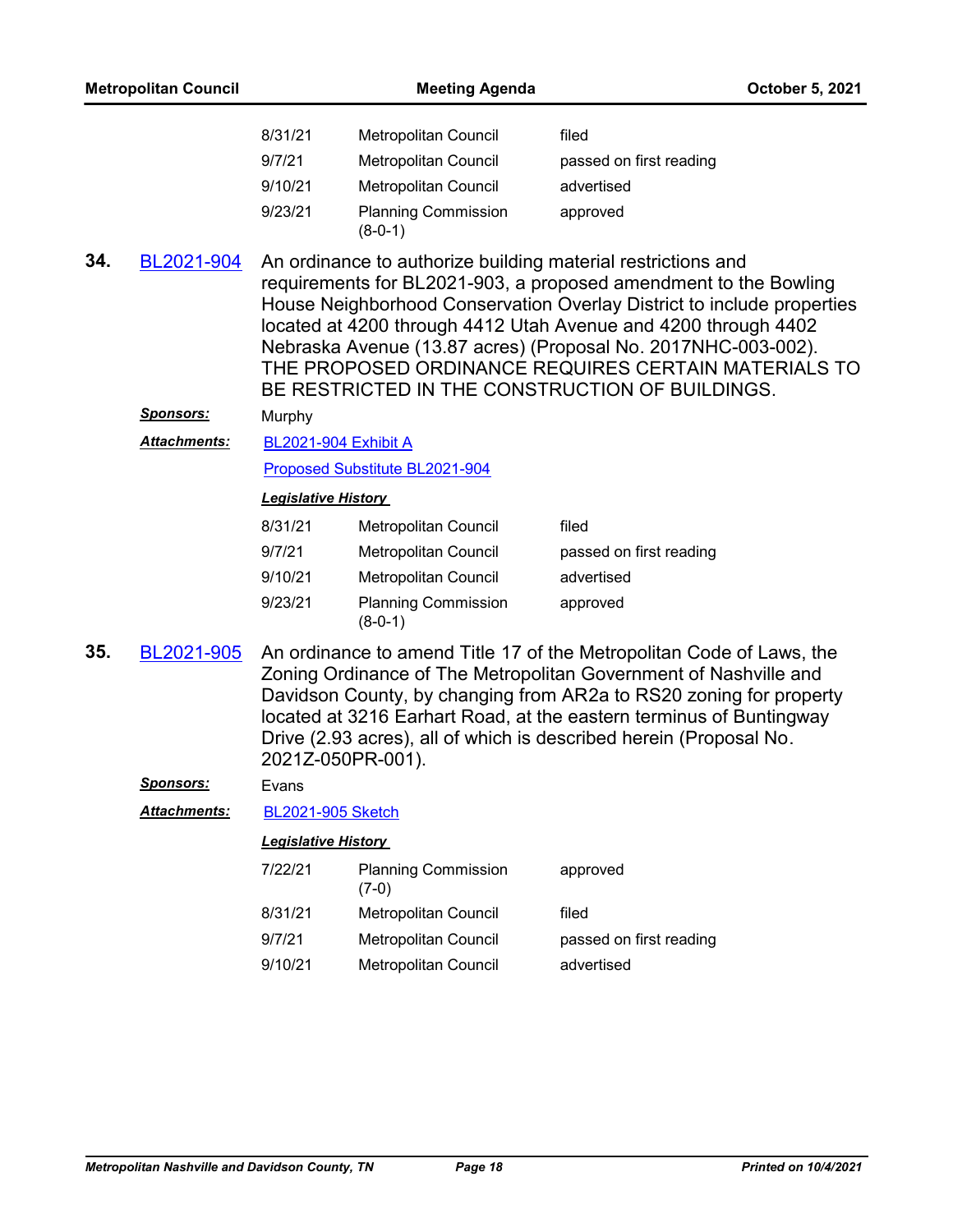- An ordinance to amend Title 17 of the Metropolitan Code of Laws, the Zoning Ordinance of The Metropolitan Government of Nashville and Davidson County, by changing from AR2a to R80 zoning for property located at 7848 McCrory Lane, approximately 385 feet south of Highway 70 (42.24 acres), all of which is described herein (Proposal No. 2021Z-092PR-001). **36.** [BL2021-906](http://nashville.legistar.com/gateway.aspx?m=l&id=/matter.aspx?key=13517)
	- *Sponsors:* Rosenberg and Bradford
	- *Attachments:* [BL2021-906 Sketch](http://nashville.legistar.com/gateway.aspx?M=F&ID=752ba738-2fa6-4c5a-a3c5-bdc899fab7e1.docx)

| 8/31/21 | Metropolitan Council        | filed                                                                                        |
|---------|-----------------------------|----------------------------------------------------------------------------------------------|
| 8/31/21 | Metropolitan Council        | referred to the Planning Commission<br>9/23/21 Planning Commission reset to October 14, 2021 |
| 9/7/21  | <b>Metropolitan Council</b> | passed on first reading                                                                      |
| 9/10/21 | <b>Metropolitan Council</b> | advertised                                                                                   |

An ordinance to amend Title 17 of the Metropolitan Code of Laws, the Zoning Ordinance of The Metropolitan Government of Nashville and Davidson County, by changing from IR to SP zoning for properties located at 121 Madison Street, at the southeast corner of 2nd Avenue North and Madison Street (1.42 acres), to permit self-storage use, all of which is described herein (Proposal No. 2021SP-026-001). **37.** [BL2021-907](http://nashville.legistar.com/gateway.aspx?m=l&id=/matter.aspx?key=13541)

# *Sponsors:* OConnell

[BL2021-907 Exhibit A](http://nashville.legistar.com/gateway.aspx?M=F&ID=5f6f2fd1-6e74-4a02-9b8d-afc92781bedf.pdf) *Attachments:*

[BL2021-907 Plans](http://nashville.legistar.com/gateway.aspx?M=F&ID=b53b91c5-6ad9-43ca-a36a-ad077392fa74.pdf)

[BL2021-907 Sketch](http://nashville.legistar.com/gateway.aspx?M=F&ID=847537ee-650a-4789-911a-d0cfc2a9e06d.docx)

# *Legislative History*

| 5/13/21 | <b>Planning Commission</b><br>(9-0) | disapproved             |
|---------|-------------------------------------|-------------------------|
| 8/31/21 | Metropolitan Council                | filed                   |
| 9/7/21  | Metropolitan Council                | passed on first reading |
| 9/10/21 | <b>Metropolitan Council</b>         | advertised              |

An ordinance to authorize building material restrictions and requirements for BL2021-907, a proposed Specific Plan Zoning District located at 121 Madison Street, at the southeast corner of 2nd Avenue North and Madison Street (1.42 acres) (Proposal No. 2021SP-026-001). THE PROPOSED ORDINANCE REQUIRES CERTAIN MATERIALS TO BE RESTRICTED IN THE CONSTRUCTION OF BUILDINGS. **38.** [BL2021-908](http://nashville.legistar.com/gateway.aspx?m=l&id=/matter.aspx?key=13542)

| <b>Sponsors:</b> | OConnell<br><b>Legislative History</b> |                                       |                         |  |
|------------------|----------------------------------------|---------------------------------------|-------------------------|--|
|                  | 5/13/21                                | <b>Planning Commission</b><br>$(9-0)$ | disapproved             |  |
|                  | 8/31/21                                | Metropolitan Council                  | filed                   |  |
|                  | 9/7/21                                 | Metropolitan Council                  | passed on first reading |  |
|                  |                                        |                                       |                         |  |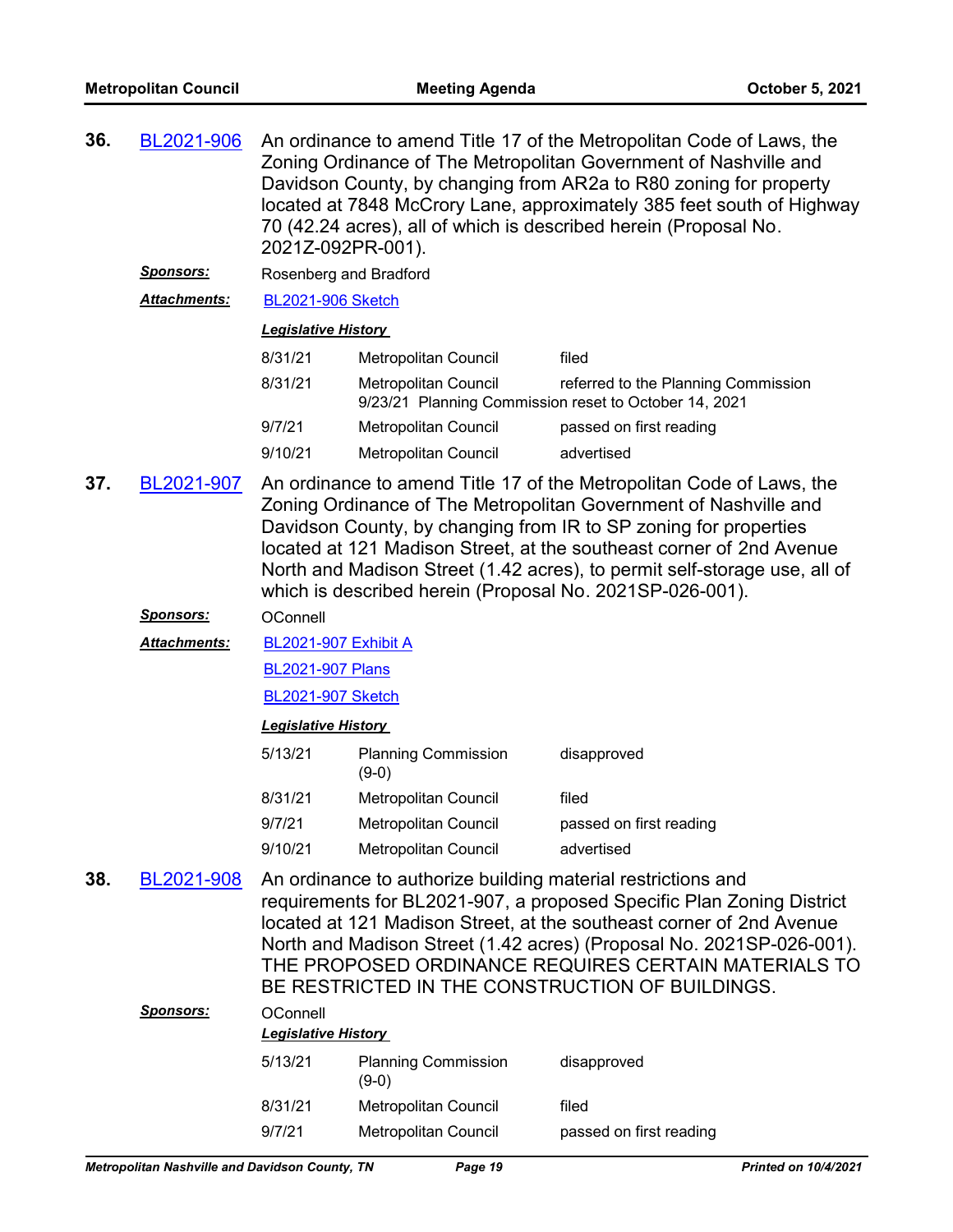|     |                         | 9/10/21                                                                                                                                                                                                                                                                                                                                                                                                                                                    | Metropolitan Council                             | advertised                                                                                                                                                                                                                                                                                                                                                  |  |
|-----|-------------------------|------------------------------------------------------------------------------------------------------------------------------------------------------------------------------------------------------------------------------------------------------------------------------------------------------------------------------------------------------------------------------------------------------------------------------------------------------------|--------------------------------------------------|-------------------------------------------------------------------------------------------------------------------------------------------------------------------------------------------------------------------------------------------------------------------------------------------------------------------------------------------------------------|--|
| 39. | BL2021-909<br>Sponsors: | An ordinance to amend Title 17 of the Metropolitan Code of Laws, the<br>Zoning Ordinance of The Metropolitan Government of Nashville and<br>Davidson County, by changing from IWD to RM40-A-NS zoning for<br>properties located at 1301, 1307, 1309 and 1403 Lebanon Pike and<br>Lebanon Pike (unnumbered), approximately 1,850 feet west of Spence<br>Lane (15.56 acres), all of which is described herein (Proposal No.<br>2021Z-061PR-001).<br>OConnell |                                                  |                                                                                                                                                                                                                                                                                                                                                             |  |
|     | <b>Attachments:</b>     | <b>BL2021-909 Sketch</b>                                                                                                                                                                                                                                                                                                                                                                                                                                   |                                                  |                                                                                                                                                                                                                                                                                                                                                             |  |
|     |                         | <b>Legislative History</b>                                                                                                                                                                                                                                                                                                                                                                                                                                 |                                                  |                                                                                                                                                                                                                                                                                                                                                             |  |
|     |                         | 8/26/21                                                                                                                                                                                                                                                                                                                                                                                                                                                    | <b>Planning Commission</b><br>$(6-0)$            | approved                                                                                                                                                                                                                                                                                                                                                    |  |
|     |                         | 9/7/21                                                                                                                                                                                                                                                                                                                                                                                                                                                     | Metropolitan Council                             | passed on first reading                                                                                                                                                                                                                                                                                                                                     |  |
|     |                         | 9/10/21                                                                                                                                                                                                                                                                                                                                                                                                                                                    | <b>Metropolitan Council</b>                      | advertised                                                                                                                                                                                                                                                                                                                                                  |  |
| 40. | BL2021-910              |                                                                                                                                                                                                                                                                                                                                                                                                                                                            | described herein (Proposal No. 2021Z-060PR-001). | An ordinance to amend Title 17 of the Metropolitan Code of Laws, the<br>Zoning Ordinance of The Metropolitan Government of Nashville and<br>Davidson County, by changing from RS7.5 to R8 zoning for property<br>located at 2412 Old Matthews Road, at the northwest corner of Old<br>Matthews Road and Trinity Hills Parkway (0.27 acres), all of which is |  |
|     | <u>Sponsors:</u>        | Toombs                                                                                                                                                                                                                                                                                                                                                                                                                                                     |                                                  |                                                                                                                                                                                                                                                                                                                                                             |  |
|     | <b>Attachments:</b>     | BL2021-910                                                                                                                                                                                                                                                                                                                                                                                                                                                 |                                                  |                                                                                                                                                                                                                                                                                                                                                             |  |
|     |                         | <b>BL2021-910 Sketch</b>                                                                                                                                                                                                                                                                                                                                                                                                                                   |                                                  |                                                                                                                                                                                                                                                                                                                                                             |  |
|     |                         | <b>Legislative History</b>                                                                                                                                                                                                                                                                                                                                                                                                                                 |                                                  |                                                                                                                                                                                                                                                                                                                                                             |  |
|     |                         | 6/24/21                                                                                                                                                                                                                                                                                                                                                                                                                                                    | <b>Planning Commission</b><br>$(7-0)$            | approved                                                                                                                                                                                                                                                                                                                                                    |  |
|     |                         | 9/7/21                                                                                                                                                                                                                                                                                                                                                                                                                                                     | Metropolitan Council                             | passed on first reading                                                                                                                                                                                                                                                                                                                                     |  |
|     |                         | 9/10/21                                                                                                                                                                                                                                                                                                                                                                                                                                                    | <b>Metropolitan Council</b>                      | advertised                                                                                                                                                                                                                                                                                                                                                  |  |
|     |                         |                                                                                                                                                                                                                                                                                                                                                                                                                                                            |                                                  |                                                                                                                                                                                                                                                                                                                                                             |  |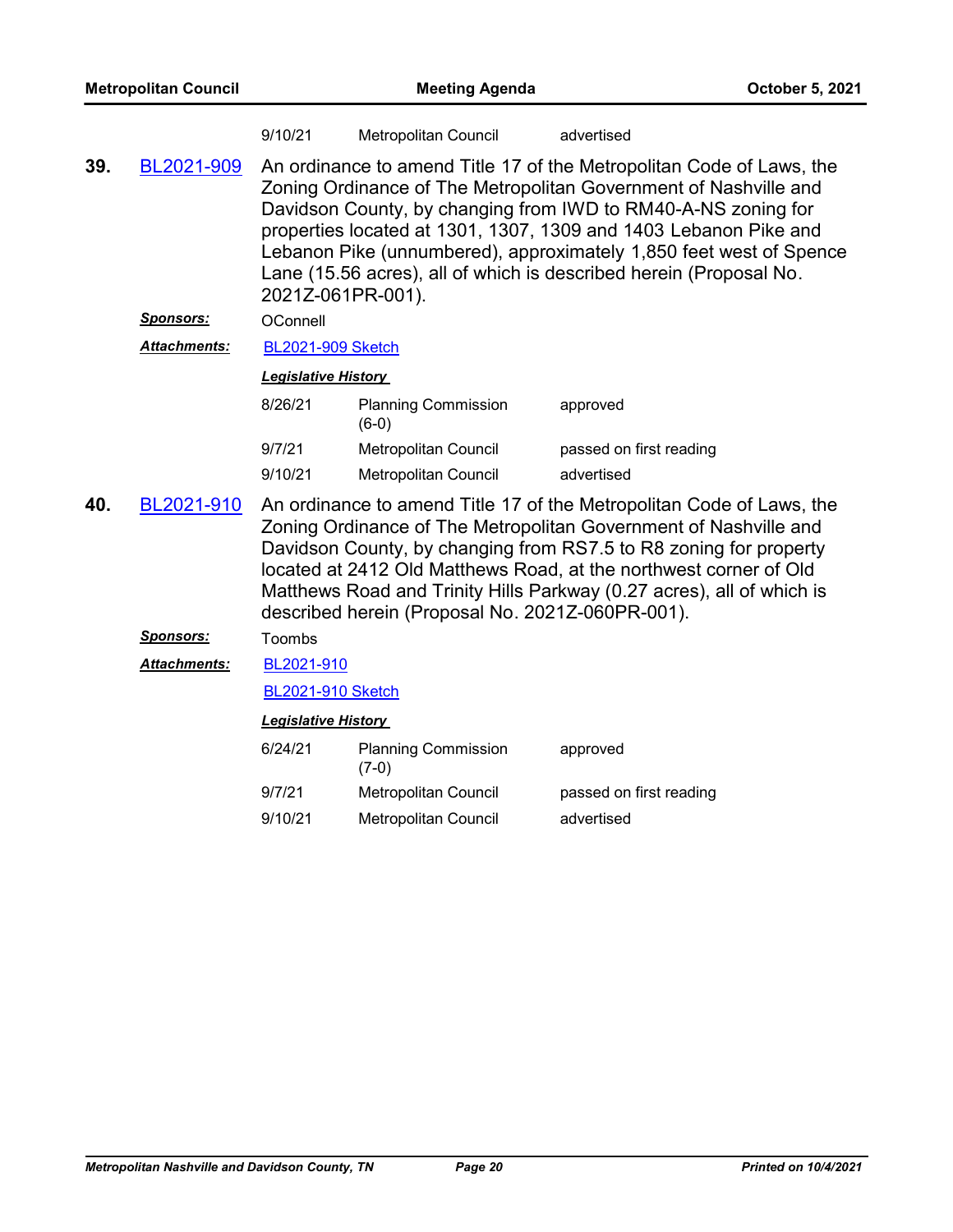# **H. Consent Resolutions and Resolutions**

- 41. [RS2021-1125](http://nashville.legistar.com/gateway.aspx?m=l&id=/matter.aspx?key=13531) A resolution requesting the Nashville Department of Transportation and Multimodal Infrastructure (NDOT) conduct a study to determine the feasibility and cost of contracting with the State of Tennessee to allow for NDOT to maintain state routes in Davidson County.
	- *Sponsors:* Nash, Bradford and Styles

Attachments: [Proposed Substitute RS2021-1125](http://nashville.legistar.com/gateway.aspx?M=F&ID=434f5acc-d076-4f14-a6d8-ed200c68d115.docx)

# *Legislative History*

| 8/31/21 | <b>Metropolitan Council</b>                                                                             | filed                                                          |
|---------|---------------------------------------------------------------------------------------------------------|----------------------------------------------------------------|
| 9/7/21  | Metropolitan Council                                                                                    | deferred                                                       |
| 9/21/21 | <b>Public Works Committee</b><br>recommended for deferral<br>9/7/21<br>9/21/21 recommended for deferral | deferred                                                       |
| 9/21/21 | Metropolitan Council                                                                                    | referred to the Transportation and<br>Infrastructure Committee |
| 9/21/21 | <b>Metropolitan Council</b>                                                                             | deferred                                                       |

- 42. [RS2021-1163](http://nashville.legistar.com/gateway.aspx?m=l&id=/matter.aspx?key=13558) A resolution recognizing Judge William Higgins for his 50 years of service to Nashville and Davidson County upon the occasion of his retirement.
	- *Sponsors:* Murphy, Mendes, Allen and Hurt *Legislative History*  9/14/21 Metropolitan Council referred to the Rules, Confirmations, and Public Elections Committee 9/21/21 recommended for deferral 9/14/21 Metropolitan Council filed 9/21/21 Metropolitan Council deferred
- **43.** [RS2021-1166](http://nashville.legistar.com/gateway.aspx?m=l&id=/matter.aspx?key=13606) A resolution accepting a donation from the Congress Group in the amount of \$2,500,000 as a contribution to the Barnes Housing Trust Fund and approving a donation from the Congress Group in the amount of \$500,000 to a to-be-formed nonprofit entity for the benefit of Wharf Park.
	- *Sponsors:* OConnell, Parker, Allen, Bradford, Toombs, Welsch and Suara
	- *Attachments:* [RS2021-1166 Donation Letter](http://nashville.legistar.com/gateway.aspx?M=F&ID=3d8de910-513d-4213-b39b-d8ba9bd828c4.PDF)

| 9/28/21 | Metropolitan Council | referred to the Affordable Housing<br>Committee                          |
|---------|----------------------|--------------------------------------------------------------------------|
| 9/28/21 | Metropolitan Council | referred to the Budget and Finance<br>Committee                          |
| 9/28/21 | Metropolitan Council | referred to the Public Facilities, Arts, and<br><b>Culture Committee</b> |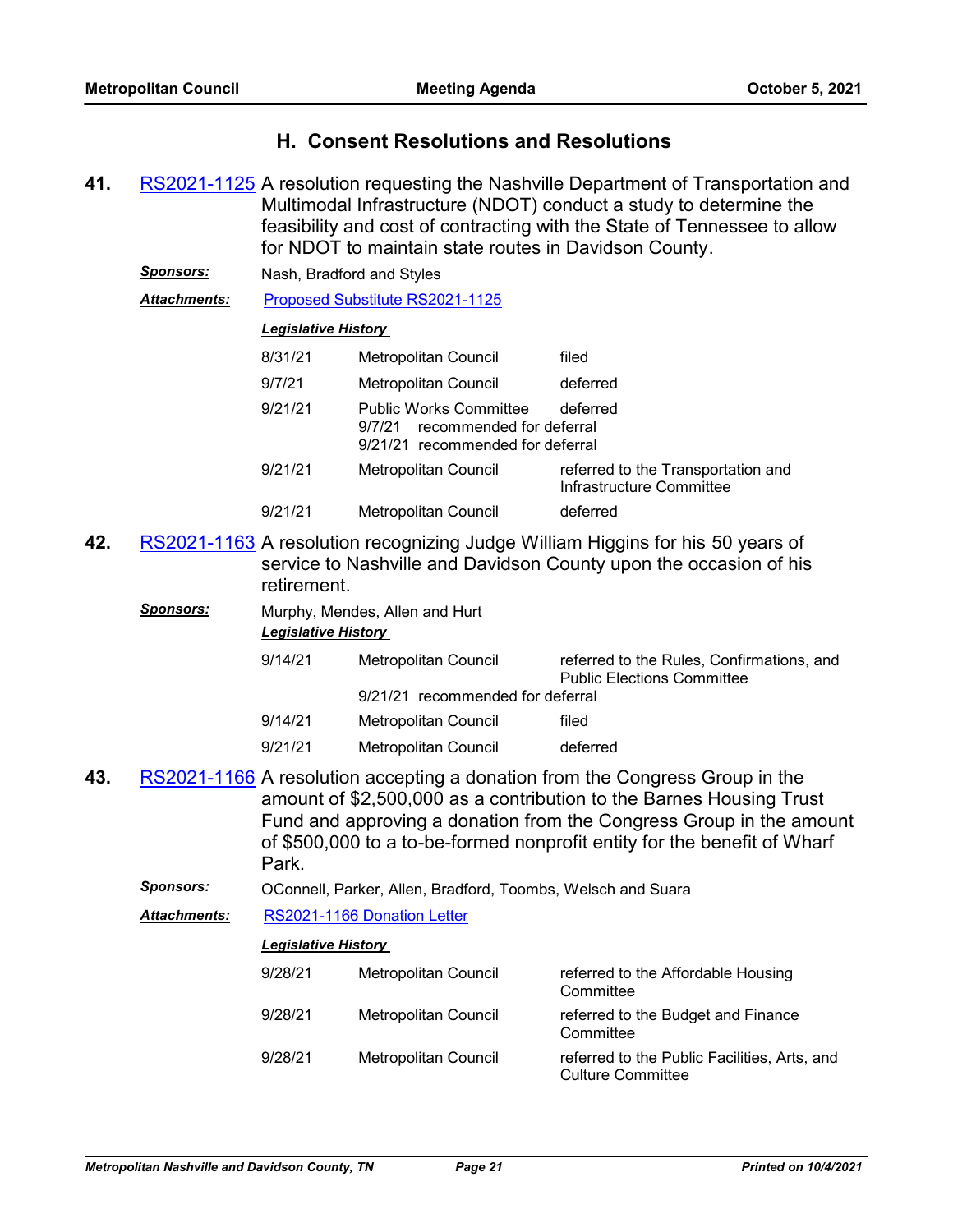| 44. | <u>Sponsors:</u><br><b>Attachments:</b> | RS2021-1167 A resolution accepting a grant from the Tennessee Department of<br>Mental Health and Substance Abuse Services to The Metropolitan<br>Government of Nashville and Davidson County for the State Trial Courts<br>to provide Tennessee Highway Safety Office Recovery Court<br>Enhancements to existing recovery court programs and services to<br>improve alcohol countermeasures.<br>Allen and Toombs<br>RS2021-1167 Grant Exhibit<br><b>Legislative History</b> |                                                 |                                                                                                                                                                                                                                                                                             |  |
|-----|-----------------------------------------|-----------------------------------------------------------------------------------------------------------------------------------------------------------------------------------------------------------------------------------------------------------------------------------------------------------------------------------------------------------------------------------------------------------------------------------------------------------------------------|-------------------------------------------------|---------------------------------------------------------------------------------------------------------------------------------------------------------------------------------------------------------------------------------------------------------------------------------------------|--|
|     |                                         | 9/28/21                                                                                                                                                                                                                                                                                                                                                                                                                                                                     | Metropolitan Council                            | referred to the Budget and Finance<br>Committee                                                                                                                                                                                                                                             |  |
| 45. |                                         |                                                                                                                                                                                                                                                                                                                                                                                                                                                                             | for defendants charged with misdemeanor crimes. | RS2021-1168 A resolution approving a contract between the State of Tennessee,<br>Department of Mental Health and Substance Abuse Services, and The<br>Metropolitan Government of Nashville and Davidson County for<br>establishing agreed rates for court ordered evaluations and treatment |  |
|     | <b>Sponsors:</b>                        | Allen and Toombs                                                                                                                                                                                                                                                                                                                                                                                                                                                            |                                                 |                                                                                                                                                                                                                                                                                             |  |
|     | Attachments:                            | <b>RS2021-1168 Contract</b>                                                                                                                                                                                                                                                                                                                                                                                                                                                 |                                                 |                                                                                                                                                                                                                                                                                             |  |
|     |                                         | <b>Legislative History</b>                                                                                                                                                                                                                                                                                                                                                                                                                                                  |                                                 |                                                                                                                                                                                                                                                                                             |  |
|     |                                         | 9/28/21                                                                                                                                                                                                                                                                                                                                                                                                                                                                     | Metropolitan Council                            | referred to the Budget and Finance<br>Committee                                                                                                                                                                                                                                             |  |
| 46. |                                         | RS2021-1169 A resolution authorizing Fairgrounds Nashville and Municipal Auditorium<br>to accept Community Development Block Grant funds from the<br>Metropolitan Development and Housing Agency.                                                                                                                                                                                                                                                                           |                                                 |                                                                                                                                                                                                                                                                                             |  |
|     | <b>Sponsors:</b>                        | Allen, Bradford and Styles<br><b>Legislative History</b>                                                                                                                                                                                                                                                                                                                                                                                                                    |                                                 |                                                                                                                                                                                                                                                                                             |  |
|     |                                         | 9/28/21                                                                                                                                                                                                                                                                                                                                                                                                                                                                     | Metropolitan Council                            | referred to the Budget and Finance<br>Committee                                                                                                                                                                                                                                             |  |
|     |                                         | 9/28/21                                                                                                                                                                                                                                                                                                                                                                                                                                                                     | Metropolitan Council                            | referred to the Public Facilities, Arts, and<br>Culture Committee                                                                                                                                                                                                                           |  |
| 47. |                                         | Municipal Auditorium.                                                                                                                                                                                                                                                                                                                                                                                                                                                       |                                                 | RS2021-1170 A resolution accepting the terms of a cooperative purchasing master<br>agreement for portable automatic seating risers for the Nashville                                                                                                                                        |  |
|     | <b>Sponsors:</b>                        |                                                                                                                                                                                                                                                                                                                                                                                                                                                                             | OConnell, Allen, Bradford and Styles            |                                                                                                                                                                                                                                                                                             |  |
|     | Attachments:                            | RS2021-1170 Agreement Exhibit                                                                                                                                                                                                                                                                                                                                                                                                                                               |                                                 |                                                                                                                                                                                                                                                                                             |  |
|     |                                         | <b>Legislative History</b>                                                                                                                                                                                                                                                                                                                                                                                                                                                  |                                                 |                                                                                                                                                                                                                                                                                             |  |
|     |                                         | 9/28/21                                                                                                                                                                                                                                                                                                                                                                                                                                                                     | Metropolitan Council                            | referred to the Budget and Finance<br>Committee                                                                                                                                                                                                                                             |  |
|     |                                         | 9/28/21                                                                                                                                                                                                                                                                                                                                                                                                                                                                     | Metropolitan Council                            | referred to the Public Facilities, Arts, and<br><b>Culture Committee</b>                                                                                                                                                                                                                    |  |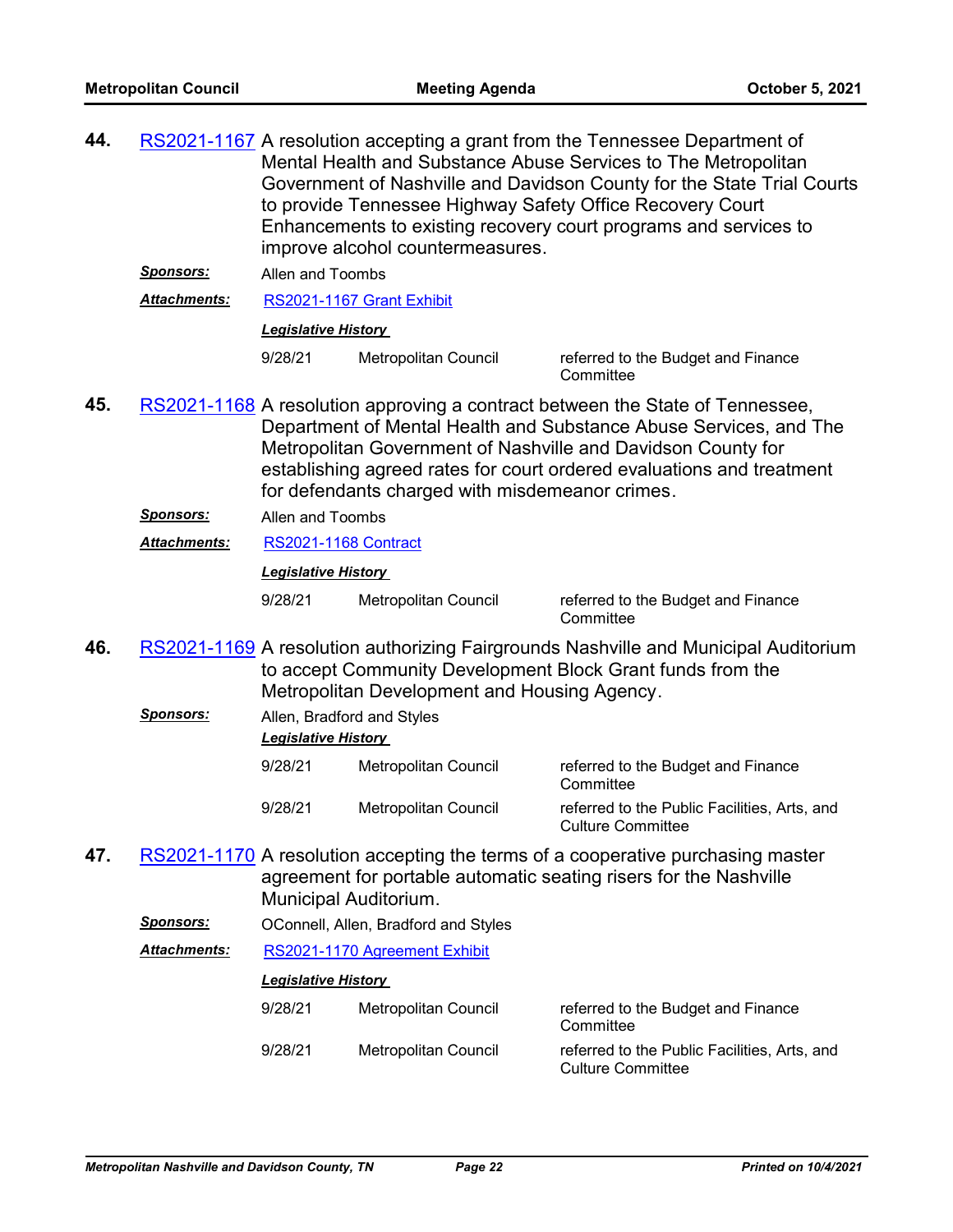**48.** [RS2021-1171](http://nashville.legistar.com/gateway.aspx?m=l&id=/matter.aspx?key=13601) A resolution approving a contract between the Metropolitan Government of Nashville and Davidson County and NuOrigin Systems, Inc. to provide annual maintenance, support, and necessary upgrades for various mission critical applications for Public Works.

*Sponsors:* Allen and Young

*Attachments:* [RS2021-1171 Contract Exhibit](http://nashville.legistar.com/gateway.aspx?M=F&ID=e822e680-7047-4487-a41a-56d551e6b5a2.pdf)

## *Legislative History*

| 9/28/21 | Metropolitan Council | referred to the Budget and Finance<br>Committee                |
|---------|----------------------|----------------------------------------------------------------|
| 9/28/21 | Metropolitan Council | referred to the Transportation and<br>Infrastructure Committee |

- **49.** [RS2021-1172](http://nashville.legistar.com/gateway.aspx?m=l&id=/matter.aspx?key=13631) A resolution authorizing the Metropolitan Mayor to submit the Nashville-Davidson CARES Act Substantial Amendment 3 to the 2019-2020 Annual Action Plan to the 2018-2023 Consolidated Plan for Housing and Community Development to the U.S. Department of Housing and Urban Development (HUD).
	- *Sponsors:* Parker, Allen and Welsch

# *Attachments:* [RS2021-1172 Exhibit](http://nashville.legistar.com/gateway.aspx?M=F&ID=4ed0f565-aafb-4b1b-9a93-c7b0c60c2341.pdf)

# *Legislative History*

| 9/28/21 | Metropolitan Council | referred to the Affordable Housing<br>Committee |
|---------|----------------------|-------------------------------------------------|
| 9/28/21 | Metropolitan Council | referred to the Budget and Finance<br>Committee |

- 50. [RS2021-1173](http://nashville.legistar.com/gateway.aspx?m=l&id=/matter.aspx?key=13665) A resolution authorizing the Metropolitan Development and Housing Agency to negotiate and enter into a PILOT Agreement and accept payments in lieu of ad valorem taxes with respect to a multi-family housing project located at 900 Dickerson Pike, known as 900 Dickerson.
	- *Sponsors:* Parker, Allen and Welsch

*Attachments:* [RS2021-1173 PILOT Agreement & Exhibits](http://nashville.legistar.com/gateway.aspx?M=F&ID=e8511b61-f16d-47e7-b064-329b2ff380e4.pdf)

# *Legislative History*

| 9/28/21 | Metropolitan Council | referred to the Affordable Housing<br>Committee |
|---------|----------------------|-------------------------------------------------|
| 9/28/21 | Metropolitan Council | referred to the Budget and Finance<br>Committee |

- 51. [RS2021-1174](http://nashville.legistar.com/gateway.aspx?m=l&id=/matter.aspx?key=13667) A resolution authorizing the Metropolitan Development and Housing Agency to negotiate and enter into a PILOT Agreement and accept payments in lieu of ad valorem taxes with respect to a multi-family housing project located at 300 Rains Avenue, known as Fairgrounds Site C.
	- *Sponsors:* Sledge, Parker, Allen and Welsch

*Attachments:* [RS2021-1174 PILOT Agreement & Exhibits](http://nashville.legistar.com/gateway.aspx?M=F&ID=1b7ac01f-7637-4513-ade9-30442044c602.pdf)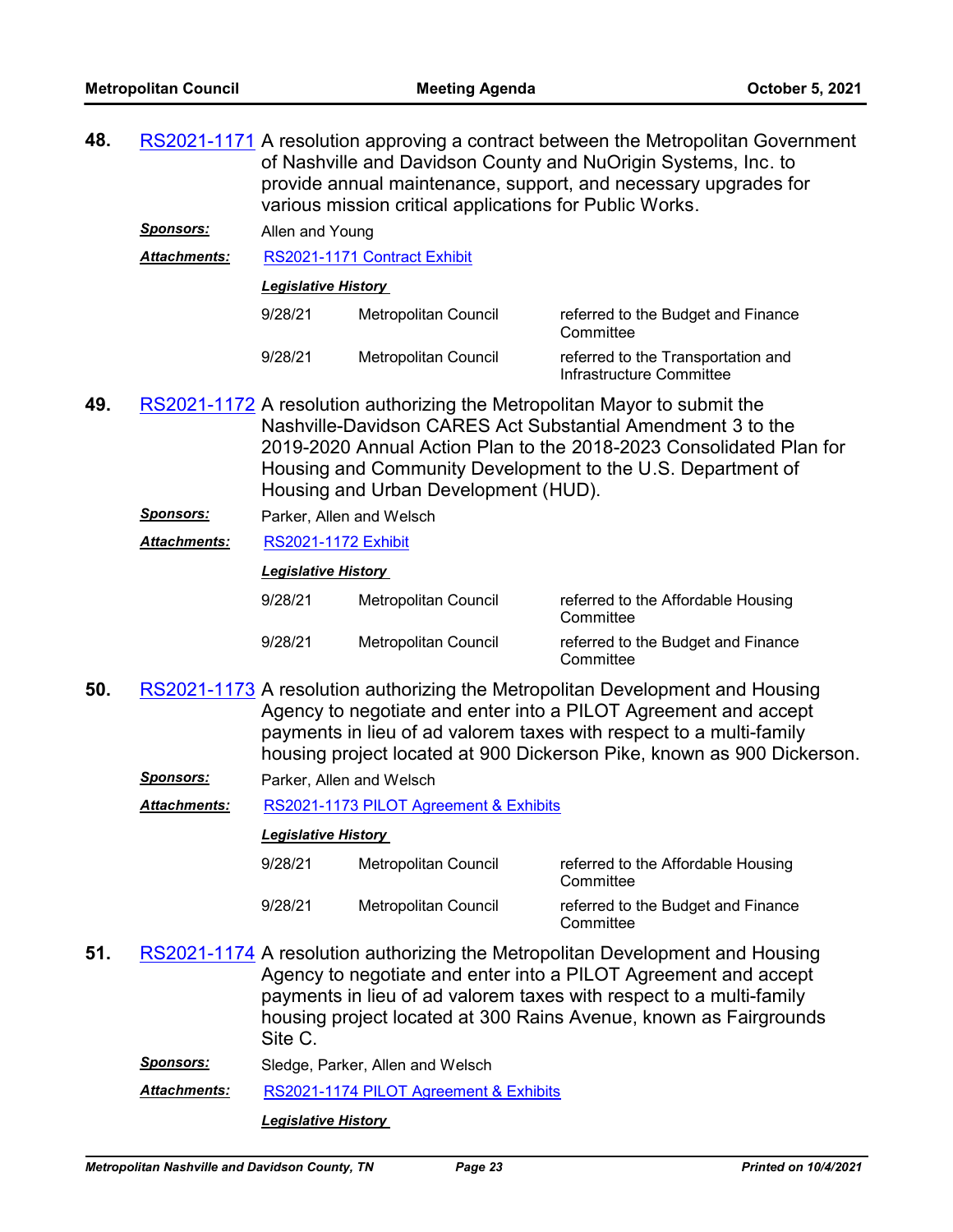| <b>Metropolitan Council</b> |                     | <b>Meeting Agenda</b>      |                                                                                                                                                                                                                                                                                                                                                                               | October 5, 2021                                                           |  |
|-----------------------------|---------------------|----------------------------|-------------------------------------------------------------------------------------------------------------------------------------------------------------------------------------------------------------------------------------------------------------------------------------------------------------------------------------------------------------------------------|---------------------------------------------------------------------------|--|
|                             |                     | 9/28/21                    | Metropolitan Council                                                                                                                                                                                                                                                                                                                                                          | referred to the Affordable Housing<br>Committee                           |  |
|                             |                     | 9/28/21                    | <b>Metropolitan Council</b>                                                                                                                                                                                                                                                                                                                                                   | referred to the Budget and Finance<br>Committee                           |  |
| 52.                         |                     |                            | RS2021-1175 A resolution approving Amendment 1 to the contract between the<br>Metropolitan Government of Nashville and Davidson County and Civic<br>Engineering and Information Technologies, Inc.                                                                                                                                                                            |                                                                           |  |
|                             | <u>Sponsors:</u>    | Hancock                    |                                                                                                                                                                                                                                                                                                                                                                               |                                                                           |  |
|                             | Attachments:        |                            | RS2021-1175 Contract Amendment 1 Exhibit                                                                                                                                                                                                                                                                                                                                      |                                                                           |  |
|                             |                     | <b>Legislative History</b> |                                                                                                                                                                                                                                                                                                                                                                               |                                                                           |  |
|                             |                     | 9/28/21                    | Metropolitan Council                                                                                                                                                                                                                                                                                                                                                          | referred to the Government Operations and<br><b>Regulations Committee</b> |  |
| 53.                         |                     |                            | RS2021-1176 A resolution approving amendment one to appropriate American<br>Rescue Plan Act grant funds from the U.S. Department of Health and<br>Human Services to the Metropolitan Government, acting by and through<br>the Metropolitan Action Commission, to support activities pertaining to<br>the prevention, preparation, and/or response to the coronavirus disease. |                                                                           |  |
|                             | <b>Sponsors:</b>    |                            | Allen, Welsch, Styles, Toombs and Suara                                                                                                                                                                                                                                                                                                                                       |                                                                           |  |
|                             | <b>Attachments:</b> |                            | RS2021-1176 Grant Amendment 1 Exhibit                                                                                                                                                                                                                                                                                                                                         |                                                                           |  |
|                             |                     | <b>Legislative History</b> |                                                                                                                                                                                                                                                                                                                                                                               |                                                                           |  |
|                             |                     | 9/28/21                    | Metropolitan Council                                                                                                                                                                                                                                                                                                                                                          | referred to the Budget and Finance<br>Committee                           |  |
|                             |                     | 9/28/21                    | Metropolitan Council                                                                                                                                                                                                                                                                                                                                                          | referred to the Human Services Committee                                  |  |
| 54.                         |                     | in North Nashville.        | RS2021-1177 A resolution accepting a Promotion of the Arts grant from the National<br>Endowment for the Arts to the Metropolitan Government, acting by and<br>through the Metropolitan Nashville Arts Commission, to support a<br>permanent public art lighting installation and an artist residency program                                                                  |                                                                           |  |
|                             | <u>Sponsors:</u>    |                            | Allen, Bradford, Styles and Toombs                                                                                                                                                                                                                                                                                                                                            |                                                                           |  |
|                             | <b>Attachments:</b> |                            | RS2021-1177 Grant Exhibit                                                                                                                                                                                                                                                                                                                                                     |                                                                           |  |
|                             |                     | <b>Legislative History</b> |                                                                                                                                                                                                                                                                                                                                                                               |                                                                           |  |
|                             |                     | 9/28/21                    | Metropolitan Council                                                                                                                                                                                                                                                                                                                                                          | referred to the Budget and Finance<br>Committee                           |  |
|                             |                     | 9/28/21                    | Metropolitan Council                                                                                                                                                                                                                                                                                                                                                          | referred to the Public Facilities, Arts, and<br><b>Culture Committee</b>  |  |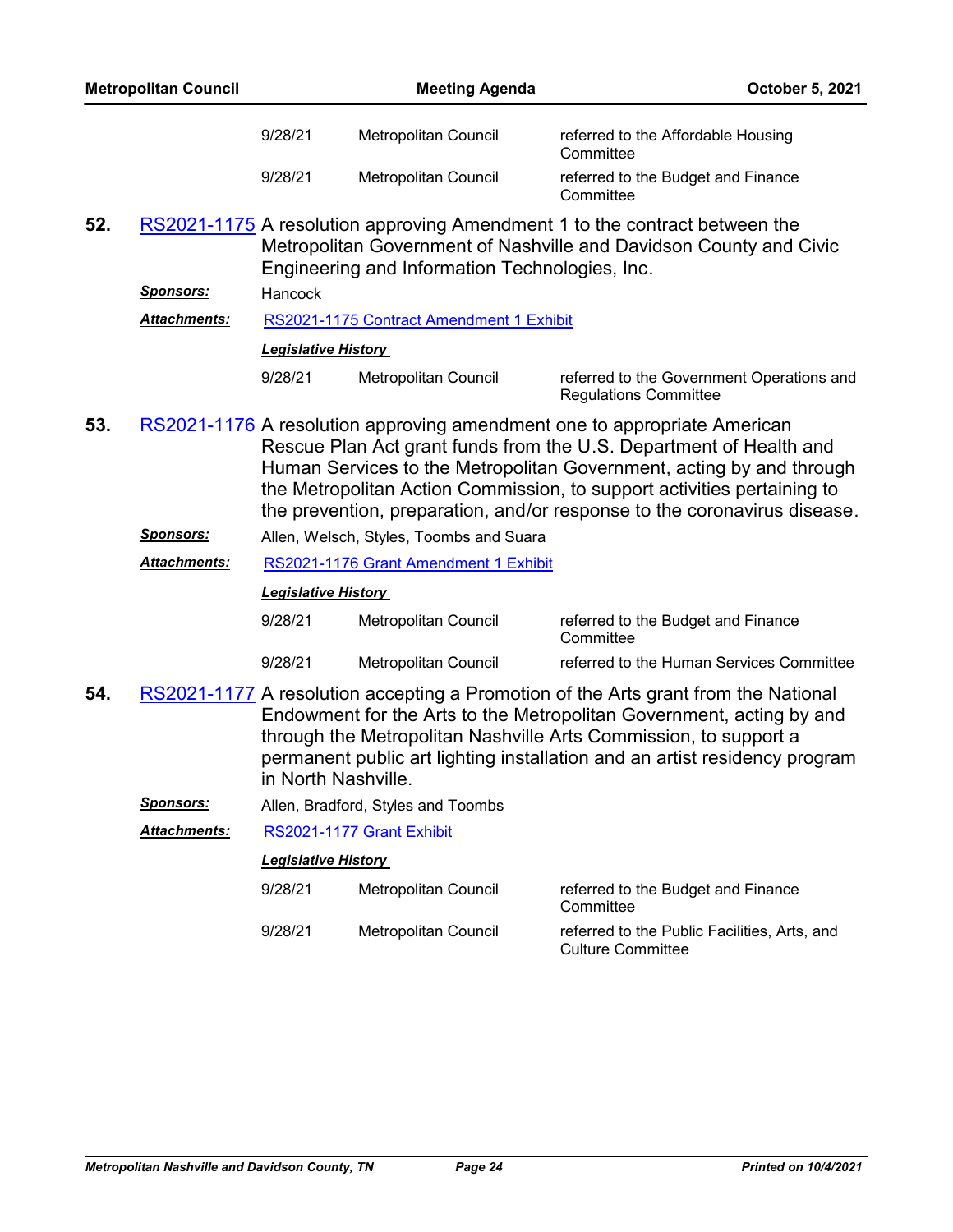| 55. |                     | RS2021-1178 A resolution accepting a Community Health Workers for Public Health<br>Response and Resilient grant from the Centers for Disease Control and<br>Prevention to the Metropolitan Government, acting by and through the<br>Metropolitan Board of Health, to address COVID-19 health disparities in<br>the Nashville area. |                             |                                                       |  |
|-----|---------------------|------------------------------------------------------------------------------------------------------------------------------------------------------------------------------------------------------------------------------------------------------------------------------------------------------------------------------------|-----------------------------|-------------------------------------------------------|--|
|     | Sponsors:           | Allen, Evans, Styles, Toombs, Welsch and Suara                                                                                                                                                                                                                                                                                     |                             |                                                       |  |
|     | <b>Attachments:</b> | RS2021-1178                                                                                                                                                                                                                                                                                                                        |                             |                                                       |  |
|     |                     | <b>Legislative History</b>                                                                                                                                                                                                                                                                                                         |                             |                                                       |  |
|     |                     | 9/28/21                                                                                                                                                                                                                                                                                                                            | Metropolitan Council        | referred to the Budget and Finance<br>Committee       |  |
|     |                     | 9/28/21                                                                                                                                                                                                                                                                                                                            | <b>Metropolitan Council</b> | referred to the Public Health and Safety<br>Committee |  |
|     |                     |                                                                                                                                                                                                                                                                                                                                    |                             |                                                       |  |

- 56. [RS2021-1179](http://nashville.legistar.com/gateway.aspx?m=l&id=/matter.aspx?key=13626) A resolution approving amendment one to a grant from the U.S. Department of Health and Human Services to the Metropolitan Government, acting by and through the Metropolitan Board of Health, to provide for the prevention, surveillance, diagnosis, and treatment of HIV/AIDS and administer a Minority AIDS Initiative program.
	- *Sponsors:* Allen, Evans, Bradford, Toombs and Welsch
	- *Attachments:* [RS2021-1179 Grant Amendment Exhibit](http://nashville.legistar.com/gateway.aspx?M=F&ID=aadc41d4-d87a-4508-b050-4875abe22304.pdf)

| 9/28/21 | Metropolitan Council | referred to the Budget and Finance<br>Committee       |
|---------|----------------------|-------------------------------------------------------|
| 9/28/21 | Metropolitan Council | referred to the Public Health and Safety<br>Committee |

- 57. [RS2021-1180](http://nashville.legistar.com/gateway.aspx?m=l&id=/matter.aspx?key=13628) A resolution accepting a grant from the Tennessee Department of Safety and Homeland Security to the Metropolitan Government, acting by and through the Metropolitan Nashville Police Department, to continue the enhanced DUI enforcement initiative and target distracted driving and seatbelt enforcement.
	- *Sponsors:* Allen and Evans

*Attachments:* [RS2021-1180 Grant Exhibit](http://nashville.legistar.com/gateway.aspx?M=F&ID=0ed5f027-cacf-49dc-bba3-1046aa45f3c1.pdf)

#### *Legislative History*

| 9/28/21 | Metropolitan Council | referred to the Budget and Finance<br>Committee       |
|---------|----------------------|-------------------------------------------------------|
| 9/28/21 | Metropolitan Council | referred to the Public Health and Safety<br>Committee |

Public Elections Committee

- 58. [RS2021-1181](http://nashville.legistar.com/gateway.aspx?m=l&id=/matter.aspx?key=13666) A resolution honoring the life of Tennessee Supreme Court Justice Cornelia A. Clark.
	- *Sponsors:* Mendes, Toombs, Rhoten, Benedict, Evans, Murphy, Styles, Allen, Welsch, Gamble, Hurt, Henderson, Hausser, Hagar, Suara and Hancock *Legislative History*

9/28/21 Metropolitan Council referred to the Rules, Confirmations, and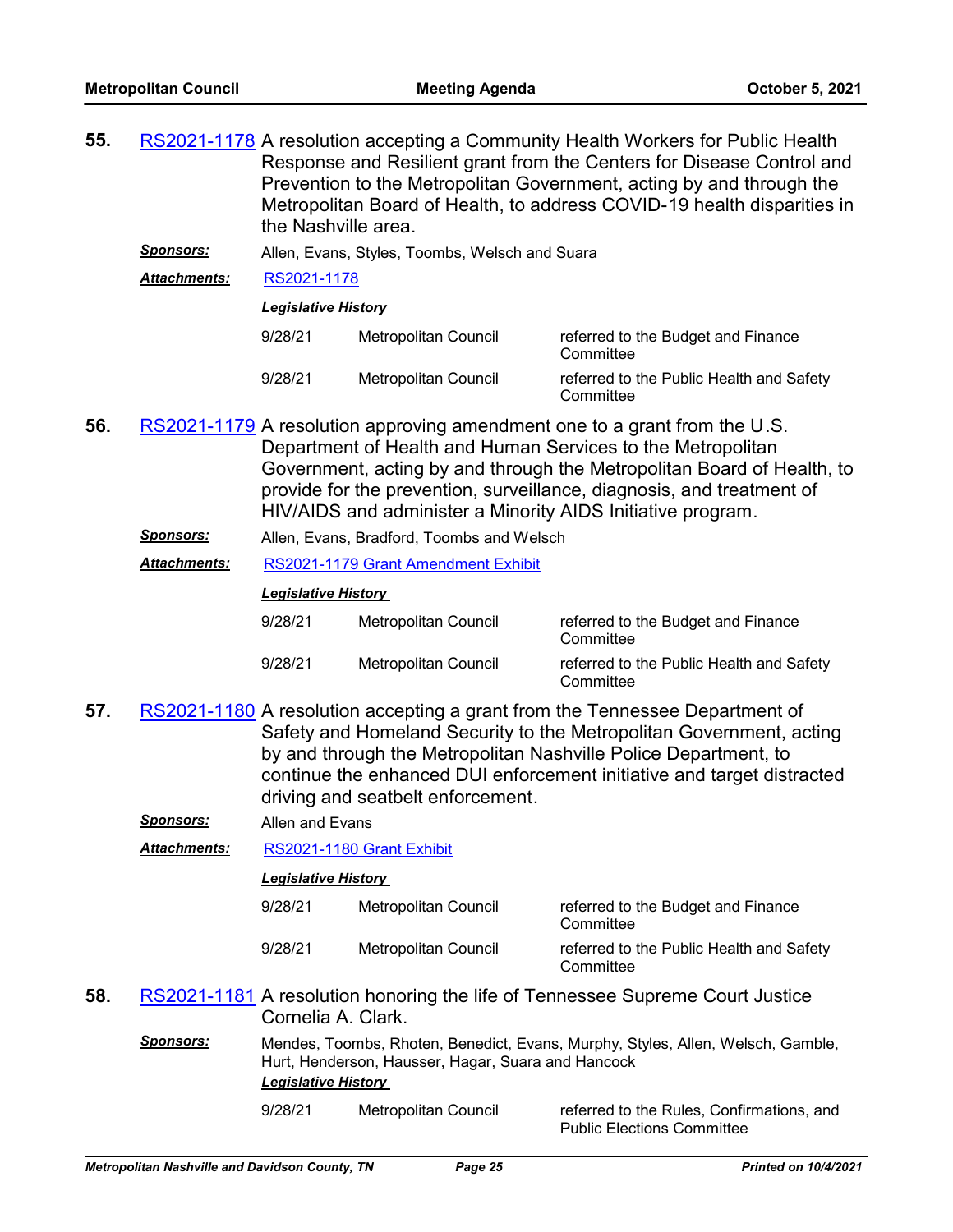|     | <b>Metropolitan Council</b> |                                                                          | <b>Meeting Agenda</b>       | October 5, 2021                                                                                                                                                                                                                                                                                                                                                       |  |
|-----|-----------------------------|--------------------------------------------------------------------------|-----------------------------|-----------------------------------------------------------------------------------------------------------------------------------------------------------------------------------------------------------------------------------------------------------------------------------------------------------------------------------------------------------------------|--|
|     |                             | 9/28/21                                                                  | <b>Metropolitan Council</b> | filed                                                                                                                                                                                                                                                                                                                                                                 |  |
| 59. |                             | Dr. Homer J. Adams.                                                      |                             | RS2021-1182 A resolution honoring the life of Trevecca Nazarene University President                                                                                                                                                                                                                                                                                  |  |
|     | Sponsors:                   | Sledge<br><b>Legislative History</b>                                     |                             |                                                                                                                                                                                                                                                                                                                                                                       |  |
|     |                             | 9/28/21                                                                  | Metropolitan Council        | referred to the Rules, Confirmations, and<br><b>Public Elections Committee</b>                                                                                                                                                                                                                                                                                        |  |
|     |                             | 9/28/21                                                                  | Metropolitan Council        | filed                                                                                                                                                                                                                                                                                                                                                                 |  |
| 60. |                             | Americans.                                                               |                             | RS2021-1183 A resolution recognizing October as Italian-American Heritage Month<br>and celebrating the contributions and achievements of Italian                                                                                                                                                                                                                      |  |
|     | <b>Sponsors:</b>            | Suara, Taylor, Johnston, Syracuse and Hurt<br><b>Legislative History</b> |                             |                                                                                                                                                                                                                                                                                                                                                                       |  |
|     |                             | 9/28/21                                                                  | Metropolitan Council        | referred to the Rules, Confirmations, and<br><b>Public Elections Committee</b>                                                                                                                                                                                                                                                                                        |  |
|     |                             | 9/28/21                                                                  | Metropolitan Council        | filed                                                                                                                                                                                                                                                                                                                                                                 |  |
|     |                             | <b>Late Resolutions</b>                                                  |                             |                                                                                                                                                                                                                                                                                                                                                                       |  |
|     | (Allen)                     |                                                                          |                             | RS2021-XXX A resolution approving amendment one to a Homeless Management<br>Information System Capacity Building Project grant agreement between<br>the U.S. Department of Housing and Urban Development (HUD) and the<br>Metropolitan Government, acting by and through the Social Services<br>Department, to contribute to the national effort to end homelessness. |  |

*Sponsors:* Allen and Welsch

*Attachments:* [Grant Amendment 1 Exhibit](http://nashville.legistar.com/gateway.aspx?M=F&ID=39189e1f-b0b0-46c1-8ccf-7d6eb923f047.pdf)

| 9/30/21 | Metropolitan Council | referred to the Human Services Committee        |
|---------|----------------------|-------------------------------------------------|
| 10/1/21 | Metropolitan Council | referred to the Budget and Finance<br>Committee |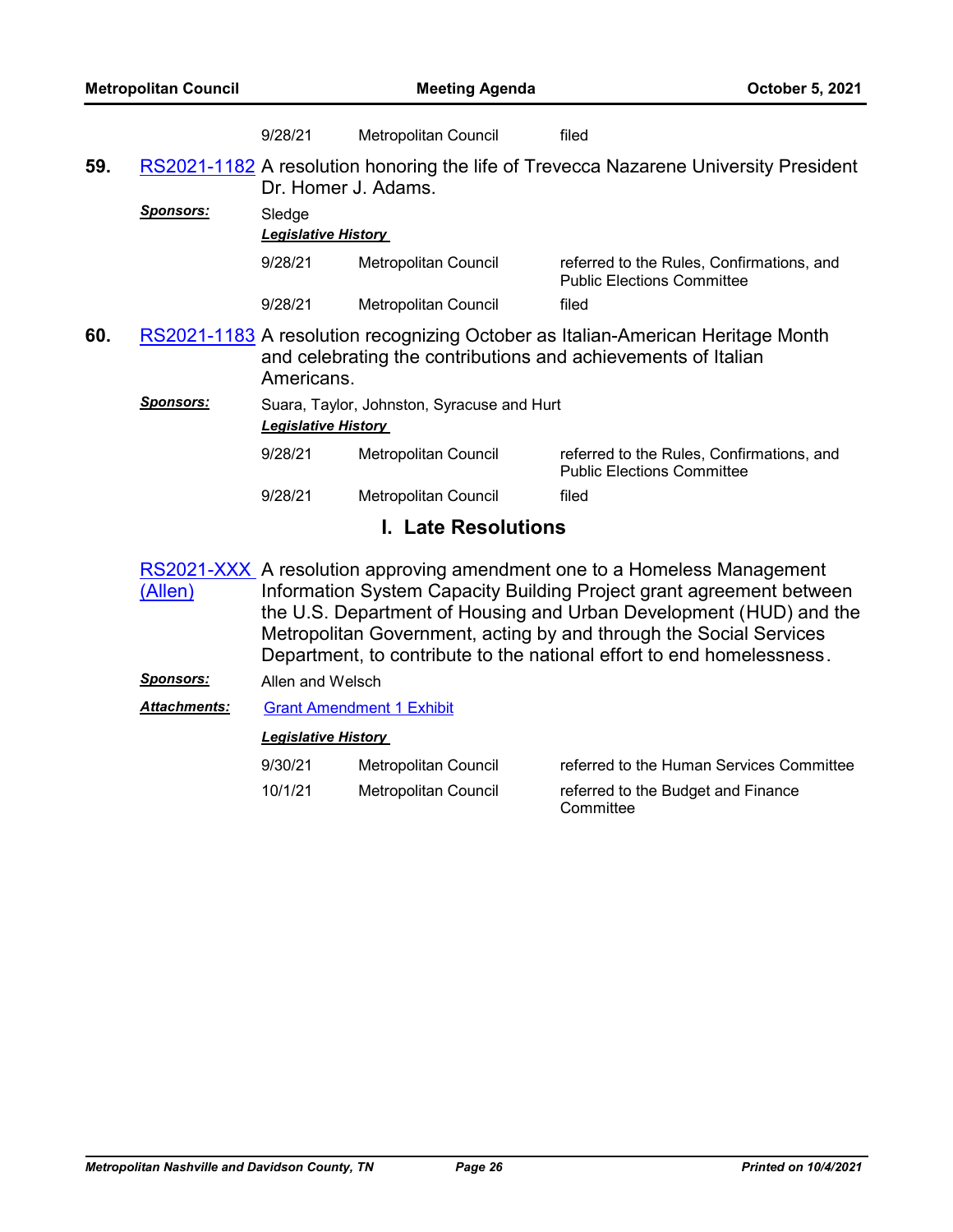# **J. Bills on Introduction and First Reading**

An ordinance to amend Sections 6.72.135, 6.72.435, and 6.75.560 of the Metropolitan Code of Laws to remove existing English language requirements. **61.** [BL2021-921](http://nashville.legistar.com/gateway.aspx?m=l&id=/matter.aspx?key=13675)

*Sponsors:* Parker and Benedict *Legislative History* 

9/28/21 Metropolitan Council filed

An ordinance amending Sections 17.04.060, 17.08.030, and 17.16.070 of the Metropolitan Code, Zoning Regulations to implement a distance requirement for the "bar or nightclub" use (Proposal No. 2021Z-018TX-001). **62.** [BL2021-922](http://nashville.legistar.com/gateway.aspx?m=l&id=/matter.aspx?key=13669)

*Sponsors:* Taylor, Glover, Murphy and OConnell

*Attachments:* [BL2021-922 Exhibit A](http://nashville.legistar.com/gateway.aspx?M=F&ID=6a5f6893-68ba-4fa3-873f-bf260ce8695d.docx)

*Legislative History* 

| 9/28/21 | Metropolitan Council | filed                               |
|---------|----------------------|-------------------------------------|
| 9/28/21 | Metropolitan Council | referred to the Planning Commission |

An ordinance to amend Title 17 of the Metropolitan Code of Laws, the Zoning Ordinance of the Metropolitan Government of Nashville and Davidson County, to update the Gulch South Subdistrict Standards within Chapter 17.37, Downtown Code, all of which is described herein (Proposal No. 2021Z-014TX-001) **63.** [BL2021-923](http://nashville.legistar.com/gateway.aspx?m=l&id=/matter.aspx?key=13658)

*Sponsors:* OConnell

[BL2021-923 Exhibit A](http://nashville.legistar.com/gateway.aspx?M=F&ID=916f05a0-21f3-4b06-b505-c135adad8c9d.pdf) *Attachments:*

[BL2021-923 Exhibit B](http://nashville.legistar.com/gateway.aspx?M=F&ID=25ace5a0-cdf8-435f-85e6-e8e7494e4a6a.pdf)

# *Legislative History*

- 8/26/21 Planning Commission approved (6-0) 9/28/21 Metropolitan Council filed
- An ordinance authorizing the granting of permanent and temporary construction easements to Piedmont Natural Gas Co. on certain property owned by the Metropolitan Government (Parcel No. 059-16-0-248.00) (Proposal No.2021M-074ES-001). **64.** [BL2021-924](http://nashville.legistar.com/gateway.aspx?m=l&id=/matter.aspx?key=13662)
	- *Sponsors:* Toombs, Allen, Murphy and Young

*Attachments:* [BL2021-924 Exhibit](http://nashville.legistar.com/gateway.aspx?M=F&ID=e8ee09ec-4fcc-44ec-bcf8-f7a33666cf7e.pdf)

# *Legislative History*

8/31/21 Planning Commission approved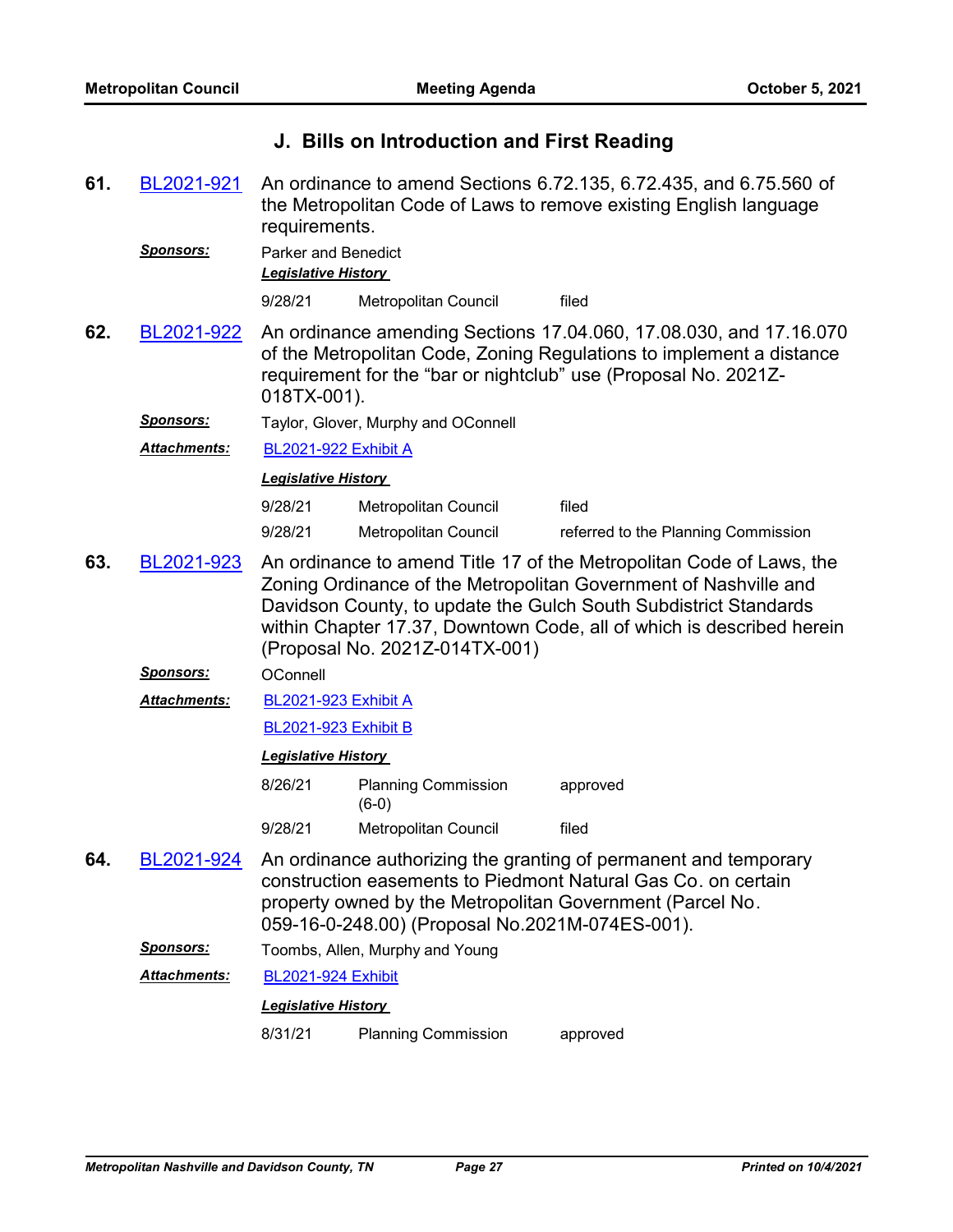| 65. | BL2021-925           | An ordinance to amend the Geographic Information Systems Street and<br>Alley Centerline Layer for the Metropolitan Government of Nashville and<br>Davidson County by abandoning an Unnamed Right-of-Way and<br>easement off Old Matthews Road. (Proposal Number<br>2021M-014AB-001).                                                                                 |                                          |                                                                                                                                                                                                                                                                                                                                                                                                                                                                                                                                                                              |  |  |
|-----|----------------------|----------------------------------------------------------------------------------------------------------------------------------------------------------------------------------------------------------------------------------------------------------------------------------------------------------------------------------------------------------------------|------------------------------------------|------------------------------------------------------------------------------------------------------------------------------------------------------------------------------------------------------------------------------------------------------------------------------------------------------------------------------------------------------------------------------------------------------------------------------------------------------------------------------------------------------------------------------------------------------------------------------|--|--|
|     | <b>Sponsors:</b>     |                                                                                                                                                                                                                                                                                                                                                                      | Toombs, Murphy and Young                 |                                                                                                                                                                                                                                                                                                                                                                                                                                                                                                                                                                              |  |  |
|     | Attachments:         | <b>BL2021-925 Exhibit</b>                                                                                                                                                                                                                                                                                                                                            |                                          |                                                                                                                                                                                                                                                                                                                                                                                                                                                                                                                                                                              |  |  |
|     |                      | <b>Legislative History</b>                                                                                                                                                                                                                                                                                                                                           |                                          |                                                                                                                                                                                                                                                                                                                                                                                                                                                                                                                                                                              |  |  |
|     |                      | 9/13/21                                                                                                                                                                                                                                                                                                                                                              | <b>Traffic and Parking</b><br>Commission | approved                                                                                                                                                                                                                                                                                                                                                                                                                                                                                                                                                                     |  |  |
|     |                      | 9/15/21                                                                                                                                                                                                                                                                                                                                                              | <b>Planning Commission</b>               | approved                                                                                                                                                                                                                                                                                                                                                                                                                                                                                                                                                                     |  |  |
| 66. | BL2021-926           | An ordinance approving a cooperative research and development<br>agreement between the Metropolitan Government of Nashville and<br>Davidson County, acting by and through the Metropolitan Department of<br>Water and Sewerage Services, The Department of Homeland Security,<br>and Intellisense Systems, Inc., for the testing and evaluation of flood<br>sensors. |                                          |                                                                                                                                                                                                                                                                                                                                                                                                                                                                                                                                                                              |  |  |
|     | <b>Sponsors:</b>     | Young                                                                                                                                                                                                                                                                                                                                                                |                                          |                                                                                                                                                                                                                                                                                                                                                                                                                                                                                                                                                                              |  |  |
|     | Attachments:         |                                                                                                                                                                                                                                                                                                                                                                      | BL2021-926 Agreement Exhibit             |                                                                                                                                                                                                                                                                                                                                                                                                                                                                                                                                                                              |  |  |
| 67. | BL2021-927           | An ordinance authorizing The Metropolitan Government of Nashville and<br>Davidson County to negotiate and accept permanent easements for the<br>Surrey Road Stormwater Improvement Project for eight properties<br>located on Surrey Road, (Project No. 22-SWC-220 and Proposal No.<br>2021M-073ES-001).                                                             |                                          |                                                                                                                                                                                                                                                                                                                                                                                                                                                                                                                                                                              |  |  |
|     | <b>Sponsors:</b>     |                                                                                                                                                                                                                                                                                                                                                                      | Rhoten, Murphy and Young                 |                                                                                                                                                                                                                                                                                                                                                                                                                                                                                                                                                                              |  |  |
|     | Attachments:         | <b>BL2021-927 Exhibit</b>                                                                                                                                                                                                                                                                                                                                            |                                          |                                                                                                                                                                                                                                                                                                                                                                                                                                                                                                                                                                              |  |  |
|     |                      | <b>Legislative History</b>                                                                                                                                                                                                                                                                                                                                           |                                          |                                                                                                                                                                                                                                                                                                                                                                                                                                                                                                                                                                              |  |  |
|     |                      | 8/31/21                                                                                                                                                                                                                                                                                                                                                              | <b>Planning Commission</b>               | approved                                                                                                                                                                                                                                                                                                                                                                                                                                                                                                                                                                     |  |  |
| 68. | BL2021-928           |                                                                                                                                                                                                                                                                                                                                                                      | and Proposal No. 2021M-072ES-001).       | An ordinance authorizing The Metropolitan Government of Nashville and<br>Davidson County to abandon existing sanitary sewer main, storm sewer<br>lines, sanitary sewer manhole, storm catch basin and easements, to<br>relocate storm sewer line, and to accept new sanitary sewer and water<br>mains, sanitary sewer manholes, storm catch basins, fire hydrant<br>assembly and easements, for property located at 131 Great Circle Road<br>and Cumberland Bend (unnumbered), also known as the Duke at<br>Metrocenter Development (MWS Project Nos. 20-SL-105 and 21-WL-76 |  |  |
|     | Sponsors:            |                                                                                                                                                                                                                                                                                                                                                                      | Toombs, Murphy and Young                 |                                                                                                                                                                                                                                                                                                                                                                                                                                                                                                                                                                              |  |  |
|     | <u> Attachments:</u> | BL2021-928 Exhibits                                                                                                                                                                                                                                                                                                                                                  |                                          |                                                                                                                                                                                                                                                                                                                                                                                                                                                                                                                                                                              |  |  |
|     |                      | <b>Legislative History</b>                                                                                                                                                                                                                                                                                                                                           |                                          |                                                                                                                                                                                                                                                                                                                                                                                                                                                                                                                                                                              |  |  |
|     |                      | 8/31/21                                                                                                                                                                                                                                                                                                                                                              | <b>Planning Commission</b>               | approved                                                                                                                                                                                                                                                                                                                                                                                                                                                                                                                                                                     |  |  |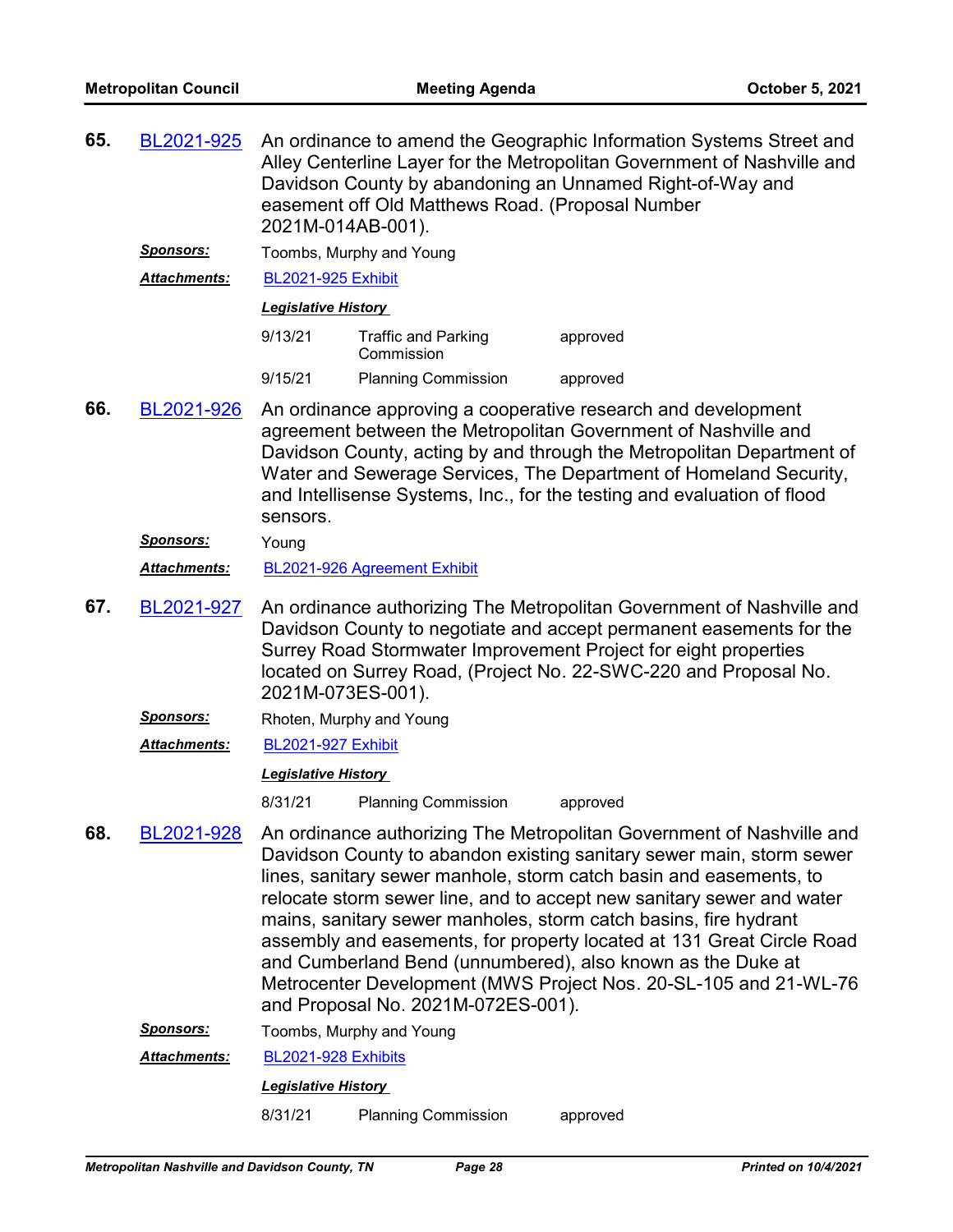| 69. | BL2021-929          | An ordinance to amend Title 17 of the Metropolitan Code of Laws, the<br>Zoning Ordinance of The Metropolitan Government of Nashville and<br>Davidson County, by changing from R8 to SP zoning for properties<br>located at 334 and 336 Ewing Drive, approximately 560 feet west of<br>Richmond Hill Drive (11.81 acres), to permit 180 multi-family residential<br>units, all of which is described herein (Proposal No. 2021SP-043-001). |                                |                                                                                                                                                                                                                                                                                                                                                                                                                                                                                                       |  |  |
|-----|---------------------|-------------------------------------------------------------------------------------------------------------------------------------------------------------------------------------------------------------------------------------------------------------------------------------------------------------------------------------------------------------------------------------------------------------------------------------------|--------------------------------|-------------------------------------------------------------------------------------------------------------------------------------------------------------------------------------------------------------------------------------------------------------------------------------------------------------------------------------------------------------------------------------------------------------------------------------------------------------------------------------------------------|--|--|
|     | <u>Sponsors:</u>    | Toombs                                                                                                                                                                                                                                                                                                                                                                                                                                    |                                |                                                                                                                                                                                                                                                                                                                                                                                                                                                                                                       |  |  |
|     | Attachments:        | <b>BL2021-929 Plans</b>                                                                                                                                                                                                                                                                                                                                                                                                                   |                                |                                                                                                                                                                                                                                                                                                                                                                                                                                                                                                       |  |  |
|     |                     | <b>BL2021-929 Sketch</b>                                                                                                                                                                                                                                                                                                                                                                                                                  |                                |                                                                                                                                                                                                                                                                                                                                                                                                                                                                                                       |  |  |
|     |                     | <b>Legislative History</b>                                                                                                                                                                                                                                                                                                                                                                                                                |                                |                                                                                                                                                                                                                                                                                                                                                                                                                                                                                                       |  |  |
|     |                     | 8/26/21                                                                                                                                                                                                                                                                                                                                                                                                                                   | <b>Planning Commission</b>     | approved with conditions, disapproved                                                                                                                                                                                                                                                                                                                                                                                                                                                                 |  |  |
|     |                     |                                                                                                                                                                                                                                                                                                                                                                                                                                           | $(6-0)$                        | without                                                                                                                                                                                                                                                                                                                                                                                                                                                                                               |  |  |
|     |                     | 9/28/21                                                                                                                                                                                                                                                                                                                                                                                                                                   | Metropolitan Council           | filed                                                                                                                                                                                                                                                                                                                                                                                                                                                                                                 |  |  |
| 70. | BL2021-930          | An ordinance to authorize building material restrictions and<br>requirements for BL2021-929, a proposed Specific Plan Zoning District<br>located at 334 and 336 Ewing Drive, approximately 560 feet west of<br>Richmond Hill Drive (11.81 acres) (Proposal No. 2021SP-043-001). THE<br>PROPOSED ORDINANCE REQUIRES CERTAIN MATERIALS TO BE<br>RESTRICTED IN THE CONSTRUCTION OF BUILDINGS.                                                |                                |                                                                                                                                                                                                                                                                                                                                                                                                                                                                                                       |  |  |
|     | <b>Sponsors:</b>    | Toombs<br><b>Legislative History</b>                                                                                                                                                                                                                                                                                                                                                                                                      |                                |                                                                                                                                                                                                                                                                                                                                                                                                                                                                                                       |  |  |
|     |                     | 8/26/21                                                                                                                                                                                                                                                                                                                                                                                                                                   | <b>Planning Commission</b>     | approved with conditions, disapproved<br>without                                                                                                                                                                                                                                                                                                                                                                                                                                                      |  |  |
|     |                     |                                                                                                                                                                                                                                                                                                                                                                                                                                           | $(6-0)$                        |                                                                                                                                                                                                                                                                                                                                                                                                                                                                                                       |  |  |
|     |                     | 9/28/21                                                                                                                                                                                                                                                                                                                                                                                                                                   | Metropolitan Council           | filed                                                                                                                                                                                                                                                                                                                                                                                                                                                                                                 |  |  |
| 71. | BL2021-931          |                                                                                                                                                                                                                                                                                                                                                                                                                                           | (Proposal No. 2021SP-004-001). | An ordinance to amend Title 17 of the Metropolitan Code of Laws, the<br>Zoning Ordinance of The Metropolitan Government of Nashville and<br>Davidson County, by changing from IR and OR20 to SP zoning on<br>properties located at 704 41st Ave N, 4105 Clifton Avenue and Clifton<br>Avenue (unnumbered), 4018 Indiana Avenue, and 4020 Indiana<br>Avenue, approximately 475 feet west of 40th Ave N, (5.11 acres), to<br>permit 112 multifamily residential units, all of which is described herein |  |  |
|     | <u>Sponsors:</u>    | Taylor                                                                                                                                                                                                                                                                                                                                                                                                                                    |                                |                                                                                                                                                                                                                                                                                                                                                                                                                                                                                                       |  |  |
|     | <b>Attachments:</b> | BL2021-931 Plan                                                                                                                                                                                                                                                                                                                                                                                                                           |                                |                                                                                                                                                                                                                                                                                                                                                                                                                                                                                                       |  |  |
|     |                     | <b>BL2021-931 Sketch</b>                                                                                                                                                                                                                                                                                                                                                                                                                  |                                |                                                                                                                                                                                                                                                                                                                                                                                                                                                                                                       |  |  |
|     |                     | <b>Legislative History</b>                                                                                                                                                                                                                                                                                                                                                                                                                |                                |                                                                                                                                                                                                                                                                                                                                                                                                                                                                                                       |  |  |
|     |                     | 8/26/21                                                                                                                                                                                                                                                                                                                                                                                                                                   | <b>Planning Commission</b>     | approved with conditions, disapproved<br>without                                                                                                                                                                                                                                                                                                                                                                                                                                                      |  |  |
|     |                     |                                                                                                                                                                                                                                                                                                                                                                                                                                           | $6-0$                          |                                                                                                                                                                                                                                                                                                                                                                                                                                                                                                       |  |  |
|     |                     | 9/28/21                                                                                                                                                                                                                                                                                                                                                                                                                                   | Metropolitan Council           | filed                                                                                                                                                                                                                                                                                                                                                                                                                                                                                                 |  |  |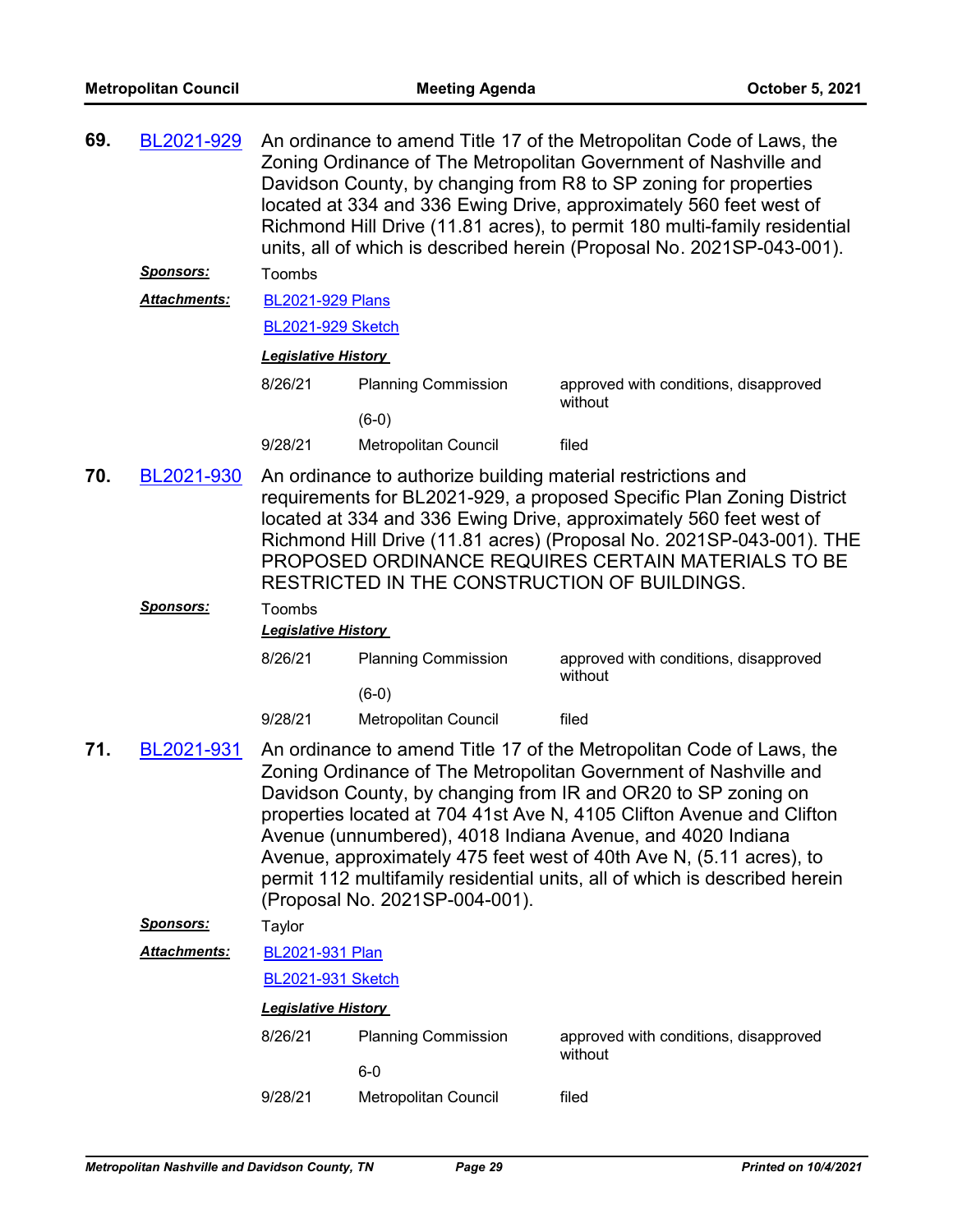| 72. | BL2021-932                                                                                                                                                                                           | An ordinance to authorize building material restrictions and<br>requirements for BL2021-931, a proposed Specific Plan Zoning District<br>located at located at 704 41st Ave N, 4105 Clifton Avenue and Clifton<br>Avenue (unnumbered), 4018 Indiana Avenue, and 4020 Indiana<br>Avenue, approximately 475 feet west of 40th Ave N, (5.11 acres)<br>(Proposal No. 2021SP-004-001). THE PROPOSED ORDINANCE<br>REQUIRES CERTAIN MATERIALS TO BE RESTRICTED IN THE<br><b>CONSTRUCTION OF BUILDINGS.</b>                        |                                                                                                                                                                                                        |                                                  |  |
|-----|------------------------------------------------------------------------------------------------------------------------------------------------------------------------------------------------------|----------------------------------------------------------------------------------------------------------------------------------------------------------------------------------------------------------------------------------------------------------------------------------------------------------------------------------------------------------------------------------------------------------------------------------------------------------------------------------------------------------------------------|--------------------------------------------------------------------------------------------------------------------------------------------------------------------------------------------------------|--------------------------------------------------|--|
|     | Sponsors:                                                                                                                                                                                            | Taylor<br><b>Legislative History</b>                                                                                                                                                                                                                                                                                                                                                                                                                                                                                       |                                                                                                                                                                                                        |                                                  |  |
|     |                                                                                                                                                                                                      | 8/26/21                                                                                                                                                                                                                                                                                                                                                                                                                                                                                                                    | <b>Planning Commission</b>                                                                                                                                                                             | approved with conditions, disapproved            |  |
|     |                                                                                                                                                                                                      |                                                                                                                                                                                                                                                                                                                                                                                                                                                                                                                            | $(6-0)$                                                                                                                                                                                                | without                                          |  |
|     |                                                                                                                                                                                                      | 9/28/21                                                                                                                                                                                                                                                                                                                                                                                                                                                                                                                    | Metropolitan Council                                                                                                                                                                                   | filed                                            |  |
| 73. | BL2021-933                                                                                                                                                                                           | An ordinance to amend Title 17 of the Metropolitan Code of Laws, the<br>Zoning Ordinance of The Metropolitan Government of Nashville and<br>Davidson County, by changing from R10 to SP zoning for property<br>located at 2850 Lebanon Pike, at the northwest corner of Lebanon Pike<br>and Stewarts Ferry Pike and located within the Downtown Donelson<br>Urban Design Overlay District (5.32 acres), to permit 68 multi-family<br>residential units, all of which is described herein (Proposal No.<br>2021SP-025-001). |                                                                                                                                                                                                        |                                                  |  |
|     | <u>Sponsors:</u>                                                                                                                                                                                     | Syracuse                                                                                                                                                                                                                                                                                                                                                                                                                                                                                                                   |                                                                                                                                                                                                        |                                                  |  |
|     | Attachments:                                                                                                                                                                                         | <b>BL2021-933 Plans</b>                                                                                                                                                                                                                                                                                                                                                                                                                                                                                                    |                                                                                                                                                                                                        |                                                  |  |
|     |                                                                                                                                                                                                      | <b>BL2021-933 Sketch</b>                                                                                                                                                                                                                                                                                                                                                                                                                                                                                                   |                                                                                                                                                                                                        |                                                  |  |
|     |                                                                                                                                                                                                      | <b>Legislative History</b>                                                                                                                                                                                                                                                                                                                                                                                                                                                                                                 |                                                                                                                                                                                                        |                                                  |  |
|     |                                                                                                                                                                                                      | 9/9/21                                                                                                                                                                                                                                                                                                                                                                                                                                                                                                                     | <b>Planning Commission</b>                                                                                                                                                                             | approved with conditions, disapproved            |  |
|     |                                                                                                                                                                                                      |                                                                                                                                                                                                                                                                                                                                                                                                                                                                                                                            | $(8-0)$                                                                                                                                                                                                | without                                          |  |
|     |                                                                                                                                                                                                      | 9/28/21                                                                                                                                                                                                                                                                                                                                                                                                                                                                                                                    | Metropolitan Council                                                                                                                                                                                   | filed                                            |  |
| 74. | BL2021-934<br>An ordinance to authorize building material restrictions and<br>and Stewarts Ferry Pike (5.32 acres) (Proposal No. 2021SP-025-001).<br>BE RESTRICTED IN THE CONSTRUCTION OF BUILDINGS. |                                                                                                                                                                                                                                                                                                                                                                                                                                                                                                                            | requirements for BL2021-933, a proposed Specific Plan Zoning District<br>located at 2850 Lebanon Pike, at the northwest corner of Lebanon Pike<br>THE PROPOSED ORDINANCE REQUIRES CERTAIN MATERIALS TO |                                                  |  |
|     | <b>Sponsors:</b>                                                                                                                                                                                     | Syracuse<br><b>Legislative History</b>                                                                                                                                                                                                                                                                                                                                                                                                                                                                                     |                                                                                                                                                                                                        |                                                  |  |
|     |                                                                                                                                                                                                      | 9/9/21                                                                                                                                                                                                                                                                                                                                                                                                                                                                                                                     | <b>Planning Commission</b>                                                                                                                                                                             | approved with conditions, disapproved<br>without |  |

9/28/21 Metropolitan Council filed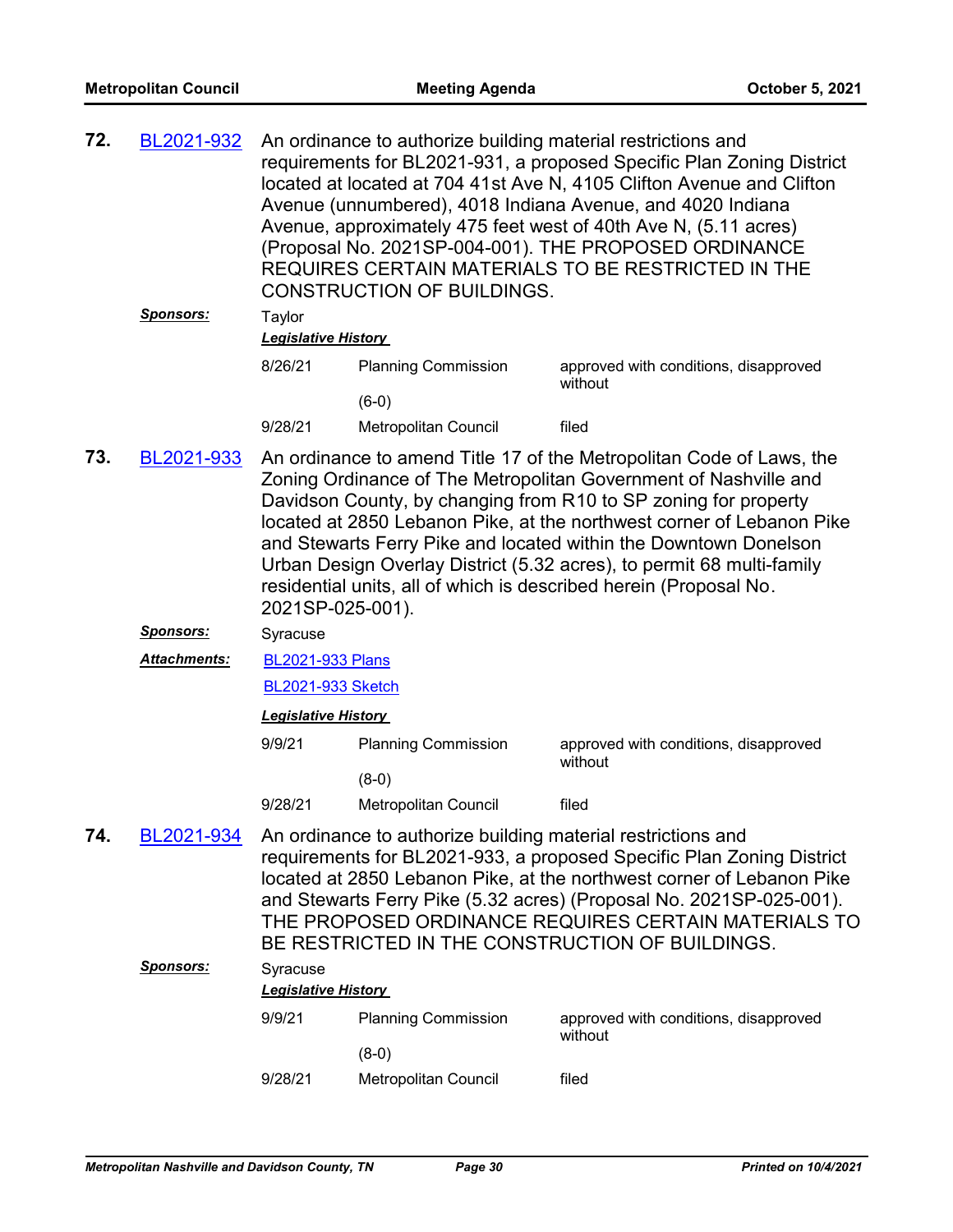| <b>Sponsors:</b><br>Toombs<br>Attachments:<br><b>BL2021-935 Plans</b><br><b>BL2021-935 Sketch</b><br><b>Legislative History</b><br>8/26/21<br><b>Planning Commission</b><br>approved with conditions, disapproved<br>without<br>$(6-0)$<br>9/28/21<br><b>Metropolitan Council</b><br>filed<br>76.<br>BL2021-936<br>An ordinance to authorize building material restrictions and<br>requirements for BL2021-935, a proposed Specific Plan Zoning District<br>located at 839 W Trinity Lane and W Trinity Lane (unnumbered),<br>approximately 320 feet north of W Trinity Lane (9.5 acres) (Proposal No.<br>2021SP-051-001). THE PROPOSED ORDINANCE REQUIRES<br>CERTAIN MATERIALS TO BE RESTRICTED IN THE<br><b>CONSTRUCTION OF BUILDINGS.</b><br><u>Sponsors:</u><br>Toombs<br><b>Legislative History</b><br>8/26/21<br><b>Planning Commission</b><br>approved with conditions, disapproved<br>without<br>$(6-0)$<br>9/28/21<br><b>Metropolitan Council</b><br>filed<br>An ordinance to amend Title 17 of the Metropolitan Code of Laws, the<br>77.<br>BL2021-937<br>Zoning Ordinance of The Metropolitan Government of Nashville and<br>Davidson County, by changing from CS and RS5 to SP zoning for<br>properties located at 2100, 2105 and 2107 Buchanan Street, on either<br>side of Buchanan Street and approximately 85 feet west of Clarksville<br>Pike (1.12 acres), to permit a mixed use development, all of which is<br>described herein (Proposal No. 2021SP-049-001).<br><u>Sponsors:</u><br>Taylor<br>Attachments:<br><b>BL2021-937 Plans</b><br><b>BL2021-937 Sketch</b><br><b>Legislative History</b><br><b>Planning Commission</b><br>approved with conditions, disapproved<br>8/26/21<br>without<br>$(6-0)$<br>9/28/21<br>Metropolitan Council<br>filed | 75. | BL2021-935 | An ordinance to amend Title 17 of the Metropolitan Code of Laws, the<br>Zoning Ordinance of The Metropolitan Government of Nashville and<br>Davidson County, by changing from RS7.5 to SP zoning for properties<br>located at 839 W Trinity Lane and W Trinity Lane (unnumbered),<br>approximately 320 feet north of W Trinity Lane (9.5 acres); to permit 81<br>multi-family residential units, all of which is described herein (Proposal<br>No. 2021SP-051-001). |  |  |  |
|---------------------------------------------------------------------------------------------------------------------------------------------------------------------------------------------------------------------------------------------------------------------------------------------------------------------------------------------------------------------------------------------------------------------------------------------------------------------------------------------------------------------------------------------------------------------------------------------------------------------------------------------------------------------------------------------------------------------------------------------------------------------------------------------------------------------------------------------------------------------------------------------------------------------------------------------------------------------------------------------------------------------------------------------------------------------------------------------------------------------------------------------------------------------------------------------------------------------------------------------------------------------------------------------------------------------------------------------------------------------------------------------------------------------------------------------------------------------------------------------------------------------------------------------------------------------------------------------------------------------------------------------------------------------------------------------------------------------------------------------------------------------------|-----|------------|---------------------------------------------------------------------------------------------------------------------------------------------------------------------------------------------------------------------------------------------------------------------------------------------------------------------------------------------------------------------------------------------------------------------------------------------------------------------|--|--|--|
|                                                                                                                                                                                                                                                                                                                                                                                                                                                                                                                                                                                                                                                                                                                                                                                                                                                                                                                                                                                                                                                                                                                                                                                                                                                                                                                                                                                                                                                                                                                                                                                                                                                                                                                                                                           |     |            |                                                                                                                                                                                                                                                                                                                                                                                                                                                                     |  |  |  |
|                                                                                                                                                                                                                                                                                                                                                                                                                                                                                                                                                                                                                                                                                                                                                                                                                                                                                                                                                                                                                                                                                                                                                                                                                                                                                                                                                                                                                                                                                                                                                                                                                                                                                                                                                                           |     |            |                                                                                                                                                                                                                                                                                                                                                                                                                                                                     |  |  |  |
|                                                                                                                                                                                                                                                                                                                                                                                                                                                                                                                                                                                                                                                                                                                                                                                                                                                                                                                                                                                                                                                                                                                                                                                                                                                                                                                                                                                                                                                                                                                                                                                                                                                                                                                                                                           |     |            |                                                                                                                                                                                                                                                                                                                                                                                                                                                                     |  |  |  |
|                                                                                                                                                                                                                                                                                                                                                                                                                                                                                                                                                                                                                                                                                                                                                                                                                                                                                                                                                                                                                                                                                                                                                                                                                                                                                                                                                                                                                                                                                                                                                                                                                                                                                                                                                                           |     |            |                                                                                                                                                                                                                                                                                                                                                                                                                                                                     |  |  |  |
|                                                                                                                                                                                                                                                                                                                                                                                                                                                                                                                                                                                                                                                                                                                                                                                                                                                                                                                                                                                                                                                                                                                                                                                                                                                                                                                                                                                                                                                                                                                                                                                                                                                                                                                                                                           |     |            |                                                                                                                                                                                                                                                                                                                                                                                                                                                                     |  |  |  |
|                                                                                                                                                                                                                                                                                                                                                                                                                                                                                                                                                                                                                                                                                                                                                                                                                                                                                                                                                                                                                                                                                                                                                                                                                                                                                                                                                                                                                                                                                                                                                                                                                                                                                                                                                                           |     |            |                                                                                                                                                                                                                                                                                                                                                                                                                                                                     |  |  |  |
|                                                                                                                                                                                                                                                                                                                                                                                                                                                                                                                                                                                                                                                                                                                                                                                                                                                                                                                                                                                                                                                                                                                                                                                                                                                                                                                                                                                                                                                                                                                                                                                                                                                                                                                                                                           |     |            |                                                                                                                                                                                                                                                                                                                                                                                                                                                                     |  |  |  |
|                                                                                                                                                                                                                                                                                                                                                                                                                                                                                                                                                                                                                                                                                                                                                                                                                                                                                                                                                                                                                                                                                                                                                                                                                                                                                                                                                                                                                                                                                                                                                                                                                                                                                                                                                                           |     |            |                                                                                                                                                                                                                                                                                                                                                                                                                                                                     |  |  |  |
|                                                                                                                                                                                                                                                                                                                                                                                                                                                                                                                                                                                                                                                                                                                                                                                                                                                                                                                                                                                                                                                                                                                                                                                                                                                                                                                                                                                                                                                                                                                                                                                                                                                                                                                                                                           |     |            |                                                                                                                                                                                                                                                                                                                                                                                                                                                                     |  |  |  |
|                                                                                                                                                                                                                                                                                                                                                                                                                                                                                                                                                                                                                                                                                                                                                                                                                                                                                                                                                                                                                                                                                                                                                                                                                                                                                                                                                                                                                                                                                                                                                                                                                                                                                                                                                                           |     |            |                                                                                                                                                                                                                                                                                                                                                                                                                                                                     |  |  |  |
|                                                                                                                                                                                                                                                                                                                                                                                                                                                                                                                                                                                                                                                                                                                                                                                                                                                                                                                                                                                                                                                                                                                                                                                                                                                                                                                                                                                                                                                                                                                                                                                                                                                                                                                                                                           |     |            |                                                                                                                                                                                                                                                                                                                                                                                                                                                                     |  |  |  |
|                                                                                                                                                                                                                                                                                                                                                                                                                                                                                                                                                                                                                                                                                                                                                                                                                                                                                                                                                                                                                                                                                                                                                                                                                                                                                                                                                                                                                                                                                                                                                                                                                                                                                                                                                                           |     |            |                                                                                                                                                                                                                                                                                                                                                                                                                                                                     |  |  |  |
|                                                                                                                                                                                                                                                                                                                                                                                                                                                                                                                                                                                                                                                                                                                                                                                                                                                                                                                                                                                                                                                                                                                                                                                                                                                                                                                                                                                                                                                                                                                                                                                                                                                                                                                                                                           |     |            |                                                                                                                                                                                                                                                                                                                                                                                                                                                                     |  |  |  |
|                                                                                                                                                                                                                                                                                                                                                                                                                                                                                                                                                                                                                                                                                                                                                                                                                                                                                                                                                                                                                                                                                                                                                                                                                                                                                                                                                                                                                                                                                                                                                                                                                                                                                                                                                                           |     |            |                                                                                                                                                                                                                                                                                                                                                                                                                                                                     |  |  |  |
|                                                                                                                                                                                                                                                                                                                                                                                                                                                                                                                                                                                                                                                                                                                                                                                                                                                                                                                                                                                                                                                                                                                                                                                                                                                                                                                                                                                                                                                                                                                                                                                                                                                                                                                                                                           |     |            |                                                                                                                                                                                                                                                                                                                                                                                                                                                                     |  |  |  |
|                                                                                                                                                                                                                                                                                                                                                                                                                                                                                                                                                                                                                                                                                                                                                                                                                                                                                                                                                                                                                                                                                                                                                                                                                                                                                                                                                                                                                                                                                                                                                                                                                                                                                                                                                                           |     |            |                                                                                                                                                                                                                                                                                                                                                                                                                                                                     |  |  |  |
|                                                                                                                                                                                                                                                                                                                                                                                                                                                                                                                                                                                                                                                                                                                                                                                                                                                                                                                                                                                                                                                                                                                                                                                                                                                                                                                                                                                                                                                                                                                                                                                                                                                                                                                                                                           |     |            |                                                                                                                                                                                                                                                                                                                                                                                                                                                                     |  |  |  |
|                                                                                                                                                                                                                                                                                                                                                                                                                                                                                                                                                                                                                                                                                                                                                                                                                                                                                                                                                                                                                                                                                                                                                                                                                                                                                                                                                                                                                                                                                                                                                                                                                                                                                                                                                                           |     |            |                                                                                                                                                                                                                                                                                                                                                                                                                                                                     |  |  |  |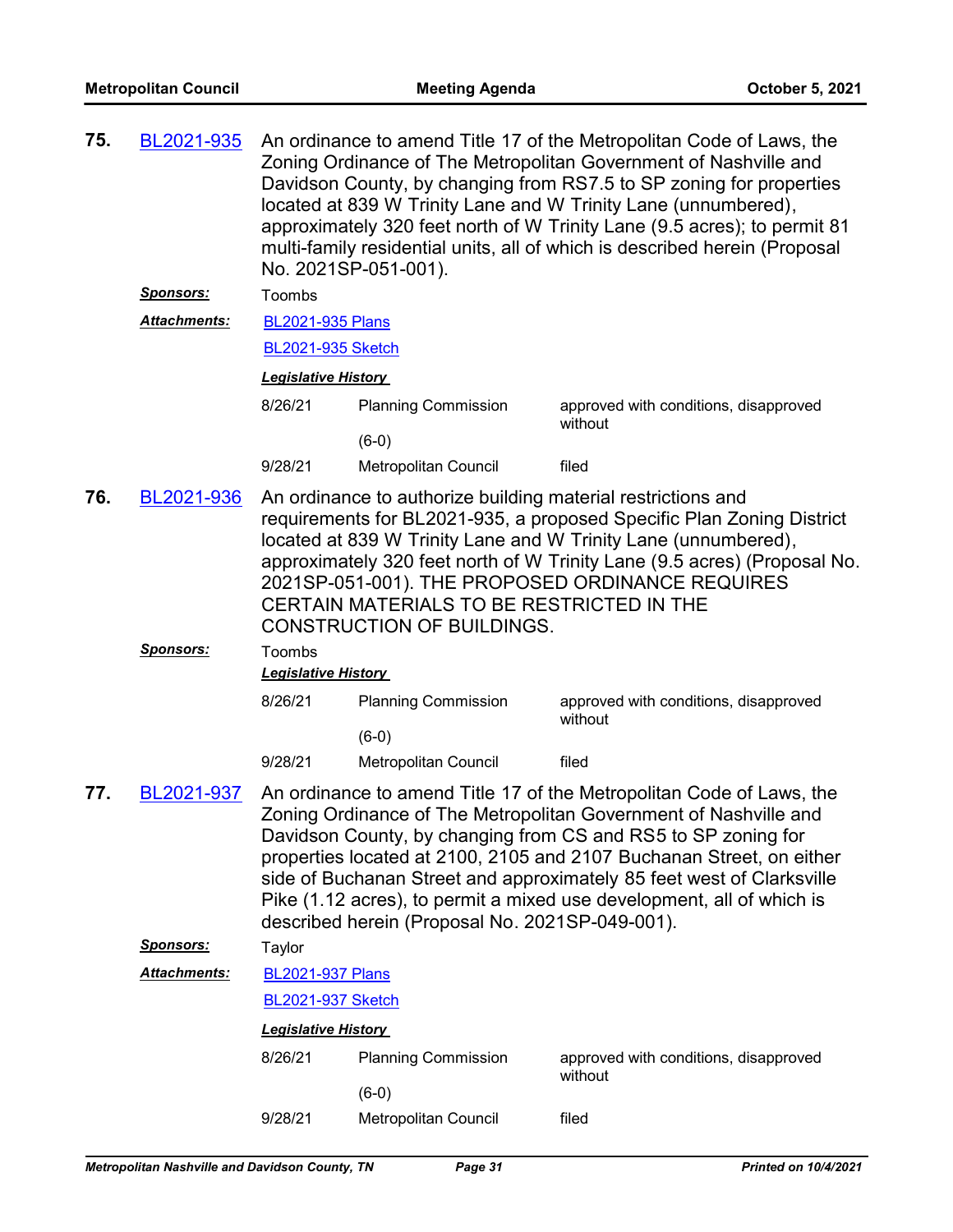| 78. | BL2021-938          | An ordinance to authorize building material restrictions and<br>requirements for BL2021-937, a proposed Specific Plan Zoning District<br>located at 2100, 2105 and 2107 Buchanan Street, on either side of<br>Buchanan Street and approximately 85 feet west of Clarksville Pike<br>(1.12 acres) (Proposal No. 2021SP-049-001). THE PROPOSED<br>ORDINANCE REQUIRES CERTAIN MATERIALS TO BE RESTRICTED<br>IN THE CONSTRUCTION OF BUILDINGS.                                                                                                    |                                                                                                                                                |                                                                                                                                                                                                                                                                    |  |  |
|-----|---------------------|-----------------------------------------------------------------------------------------------------------------------------------------------------------------------------------------------------------------------------------------------------------------------------------------------------------------------------------------------------------------------------------------------------------------------------------------------------------------------------------------------------------------------------------------------|------------------------------------------------------------------------------------------------------------------------------------------------|--------------------------------------------------------------------------------------------------------------------------------------------------------------------------------------------------------------------------------------------------------------------|--|--|
|     | <b>Sponsors:</b>    | Taylor<br><b>Legislative History</b>                                                                                                                                                                                                                                                                                                                                                                                                                                                                                                          |                                                                                                                                                |                                                                                                                                                                                                                                                                    |  |  |
|     |                     | 8/26/21                                                                                                                                                                                                                                                                                                                                                                                                                                                                                                                                       | <b>Planning Commission</b>                                                                                                                     | approved with conditions, disapproved                                                                                                                                                                                                                              |  |  |
|     |                     |                                                                                                                                                                                                                                                                                                                                                                                                                                                                                                                                               | $(6-0)$                                                                                                                                        | without                                                                                                                                                                                                                                                            |  |  |
|     |                     | 9/28/21                                                                                                                                                                                                                                                                                                                                                                                                                                                                                                                                       | Metropolitan Council                                                                                                                           | filed                                                                                                                                                                                                                                                              |  |  |
| 79. | BL2021-939          | An ordinance to amend Title 17 of the Metropolitan Code of Laws, the<br>Zoning Ordinance of The Metropolitan Government of Nashville and<br>Davidson County, by changing from CS and R10 to SP zoning for<br>properties located at 2826, 2830, 2832 A, 2836 and 2842 Lebanon Pike,<br>approximately 600 feet east of Donelson Pike and located within the<br>Downtown Donelson Urban Design Overlay District (8.3 acres), to permit<br>108 multi-family residential units, all of which is described herein<br>(Proposal No. 2021SP-036-001). |                                                                                                                                                |                                                                                                                                                                                                                                                                    |  |  |
|     | <u>Sponsors:</u>    | Syracuse                                                                                                                                                                                                                                                                                                                                                                                                                                                                                                                                      |                                                                                                                                                |                                                                                                                                                                                                                                                                    |  |  |
|     | <b>Attachments:</b> | <b>BL2021-939 Plans</b>                                                                                                                                                                                                                                                                                                                                                                                                                                                                                                                       |                                                                                                                                                |                                                                                                                                                                                                                                                                    |  |  |
|     |                     | <b>BL2021-939 Sketch</b>                                                                                                                                                                                                                                                                                                                                                                                                                                                                                                                      |                                                                                                                                                |                                                                                                                                                                                                                                                                    |  |  |
|     |                     | <b>Legislative History</b>                                                                                                                                                                                                                                                                                                                                                                                                                                                                                                                    |                                                                                                                                                |                                                                                                                                                                                                                                                                    |  |  |
|     |                     | 9/9/21                                                                                                                                                                                                                                                                                                                                                                                                                                                                                                                                        | <b>Planning Commission</b>                                                                                                                     | approved with conditions, disapproved<br>without                                                                                                                                                                                                                   |  |  |
|     |                     |                                                                                                                                                                                                                                                                                                                                                                                                                                                                                                                                               | $(8-0)$                                                                                                                                        |                                                                                                                                                                                                                                                                    |  |  |
|     |                     | 9/28/21                                                                                                                                                                                                                                                                                                                                                                                                                                                                                                                                       | Metropolitan Council                                                                                                                           | filed                                                                                                                                                                                                                                                              |  |  |
| 80. | BL2021-940          |                                                                                                                                                                                                                                                                                                                                                                                                                                                                                                                                               | An ordinance to authorize building material restrictions and<br>CERTAIN MATERIALS TO BE RESTRICTED IN THE<br><b>CONSTRUCTION OF BUILDINGS.</b> | requirements for BL2021-939, a proposed Specific Plan Zoning District<br>located at 2826, 2830, 2832 A, 2836 and 2842 Lebanon Pike,<br>approximately 600 feet east of Donelson Pike (8.32 acres) (Proposal<br>No. 2021SP-036-001). THE PROPOSED ORDINANCE REQUIRES |  |  |
|     | <u>Sponsors:</u>    | Syracuse<br><b>Legislative History</b>                                                                                                                                                                                                                                                                                                                                                                                                                                                                                                        |                                                                                                                                                |                                                                                                                                                                                                                                                                    |  |  |
|     |                     | 9/9/21                                                                                                                                                                                                                                                                                                                                                                                                                                                                                                                                        | <b>Planning Commission</b>                                                                                                                     | approved with conditions, disapproved                                                                                                                                                                                                                              |  |  |
|     |                     |                                                                                                                                                                                                                                                                                                                                                                                                                                                                                                                                               |                                                                                                                                                | without                                                                                                                                                                                                                                                            |  |  |
|     |                     |                                                                                                                                                                                                                                                                                                                                                                                                                                                                                                                                               | $(8-0)$                                                                                                                                        |                                                                                                                                                                                                                                                                    |  |  |
|     |                     | 9/28/21                                                                                                                                                                                                                                                                                                                                                                                                                                                                                                                                       | Metropolitan Council                                                                                                                           | filed                                                                                                                                                                                                                                                              |  |  |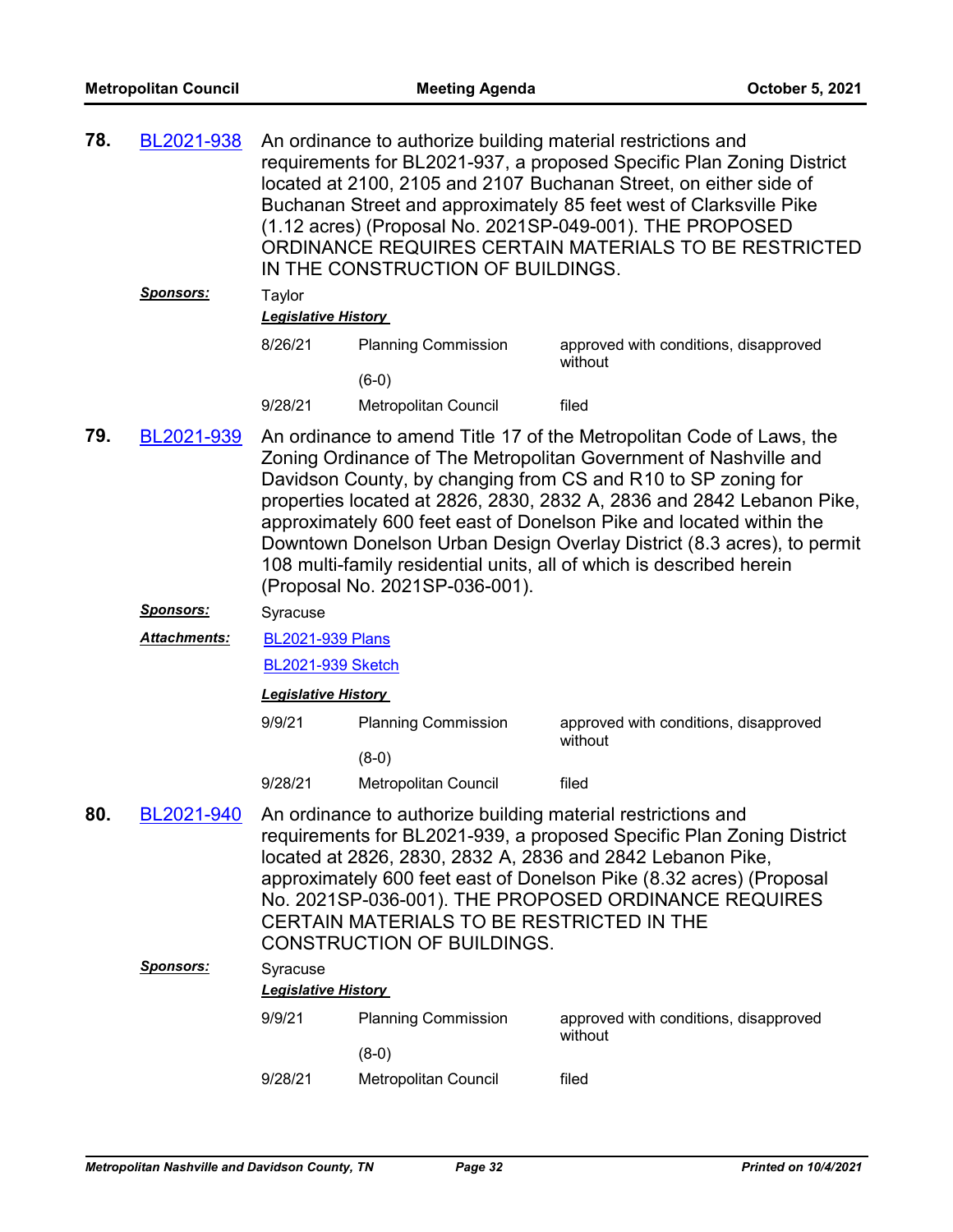| 81.                                                                                                                                                                                     | BL2021-941          | An ordinance to amend Title 17 of the Metropolitan Code of Laws, the<br>Zoning Ordinance of The Metropolitan Government of Nashville and<br>Davidson County, by changing from IWD to SP zoning for property<br>located at 117 Lemuel Road, approximately 580 feet west of Dickerson<br>Pike, (0.53 acres), to permit a mixed use development, all of which is<br>described herein (Proposal No. 2021SP-058-001). |                                                                                                                                                                                                                                                                                                                                                                                                                                   |                                                  |  |  |  |
|-----------------------------------------------------------------------------------------------------------------------------------------------------------------------------------------|---------------------|------------------------------------------------------------------------------------------------------------------------------------------------------------------------------------------------------------------------------------------------------------------------------------------------------------------------------------------------------------------------------------------------------------------|-----------------------------------------------------------------------------------------------------------------------------------------------------------------------------------------------------------------------------------------------------------------------------------------------------------------------------------------------------------------------------------------------------------------------------------|--------------------------------------------------|--|--|--|
|                                                                                                                                                                                         | <u>Sponsors:</u>    | Toombs                                                                                                                                                                                                                                                                                                                                                                                                           |                                                                                                                                                                                                                                                                                                                                                                                                                                   |                                                  |  |  |  |
|                                                                                                                                                                                         | <b>Attachments:</b> |                                                                                                                                                                                                                                                                                                                                                                                                                  | <b>BL2021-941 Plans</b>                                                                                                                                                                                                                                                                                                                                                                                                           |                                                  |  |  |  |
|                                                                                                                                                                                         |                     | <b>BL2021-941 Sketch</b>                                                                                                                                                                                                                                                                                                                                                                                         |                                                                                                                                                                                                                                                                                                                                                                                                                                   |                                                  |  |  |  |
|                                                                                                                                                                                         |                     | <b>Legislative History</b>                                                                                                                                                                                                                                                                                                                                                                                       |                                                                                                                                                                                                                                                                                                                                                                                                                                   |                                                  |  |  |  |
|                                                                                                                                                                                         |                     | 9/9/21                                                                                                                                                                                                                                                                                                                                                                                                           | <b>Planning Commission</b>                                                                                                                                                                                                                                                                                                                                                                                                        | approved with conditions, disapproved<br>without |  |  |  |
|                                                                                                                                                                                         |                     |                                                                                                                                                                                                                                                                                                                                                                                                                  | $(8-0)$                                                                                                                                                                                                                                                                                                                                                                                                                           |                                                  |  |  |  |
|                                                                                                                                                                                         |                     | 9/28/21                                                                                                                                                                                                                                                                                                                                                                                                          | Metropolitan Council                                                                                                                                                                                                                                                                                                                                                                                                              | filed                                            |  |  |  |
| 82.<br>An ordinance to authorize building material restrictions and<br>BL2021-942<br>located at 117 Lemuel Road (0.53 acres) (Proposal No.<br>CERTAIN MATERIALS TO BE RESTRICTED IN THE |                     | <b>CONSTRUCTION OF BUILDINGS.</b>                                                                                                                                                                                                                                                                                                                                                                                | requirements for BL2021-941, a proposed Specific Plan Zoning District<br>2021SP-058-001). THE PROPOSED ORDINANCE REQUIRES                                                                                                                                                                                                                                                                                                         |                                                  |  |  |  |
| Sponsors:<br>Toombs<br><b>Legislative History</b>                                                                                                                                       |                     |                                                                                                                                                                                                                                                                                                                                                                                                                  |                                                                                                                                                                                                                                                                                                                                                                                                                                   |                                                  |  |  |  |
|                                                                                                                                                                                         |                     | 9/9/21                                                                                                                                                                                                                                                                                                                                                                                                           | <b>Planning Commission</b>                                                                                                                                                                                                                                                                                                                                                                                                        | approved with conditions, disapproved<br>without |  |  |  |
|                                                                                                                                                                                         |                     |                                                                                                                                                                                                                                                                                                                                                                                                                  | $(8-0)$                                                                                                                                                                                                                                                                                                                                                                                                                           |                                                  |  |  |  |
|                                                                                                                                                                                         |                     | 9/28/21                                                                                                                                                                                                                                                                                                                                                                                                          | Metropolitan Council                                                                                                                                                                                                                                                                                                                                                                                                              | filed                                            |  |  |  |
| 83.<br>BL2021-943                                                                                                                                                                       |                     | which is described herein (Proposal No. 2021SP-045-001).                                                                                                                                                                                                                                                                                                                                                         | An ordinance to amend Title 17 of the Metropolitan Code of Laws, the<br>Zoning Ordinance of The Metropolitan Government of Nashville and<br>Davidson County, by changing from CS and MUG-A to SP zoning for<br>properties located at 2410, 2412 and 2416 West End Avenue and 2413<br>Elliston Place, at the northeast corner of West End Avenue and 25th<br>Avenue South (0.87 acres), to permit a mixed used development, all of |                                                  |  |  |  |
|                                                                                                                                                                                         | <u>Sponsors:</u>    | Taylor                                                                                                                                                                                                                                                                                                                                                                                                           |                                                                                                                                                                                                                                                                                                                                                                                                                                   |                                                  |  |  |  |
|                                                                                                                                                                                         | <b>Attachments:</b> | <b>BL2021-943 Plans</b>                                                                                                                                                                                                                                                                                                                                                                                          |                                                                                                                                                                                                                                                                                                                                                                                                                                   |                                                  |  |  |  |
|                                                                                                                                                                                         |                     | <b>BL2021-943 Sketch</b>                                                                                                                                                                                                                                                                                                                                                                                         |                                                                                                                                                                                                                                                                                                                                                                                                                                   |                                                  |  |  |  |
|                                                                                                                                                                                         |                     | <b>Legislative History</b>                                                                                                                                                                                                                                                                                                                                                                                       |                                                                                                                                                                                                                                                                                                                                                                                                                                   |                                                  |  |  |  |
|                                                                                                                                                                                         |                     | 8/26/21                                                                                                                                                                                                                                                                                                                                                                                                          | <b>Planning Commission</b><br>$(5-0-1)$                                                                                                                                                                                                                                                                                                                                                                                           | approved with conditions, disapproved<br>without |  |  |  |
|                                                                                                                                                                                         |                     | 9/28/21                                                                                                                                                                                                                                                                                                                                                                                                          | Metropolitan Council                                                                                                                                                                                                                                                                                                                                                                                                              | filed                                            |  |  |  |
|                                                                                                                                                                                         |                     |                                                                                                                                                                                                                                                                                                                                                                                                                  |                                                                                                                                                                                                                                                                                                                                                                                                                                   |                                                  |  |  |  |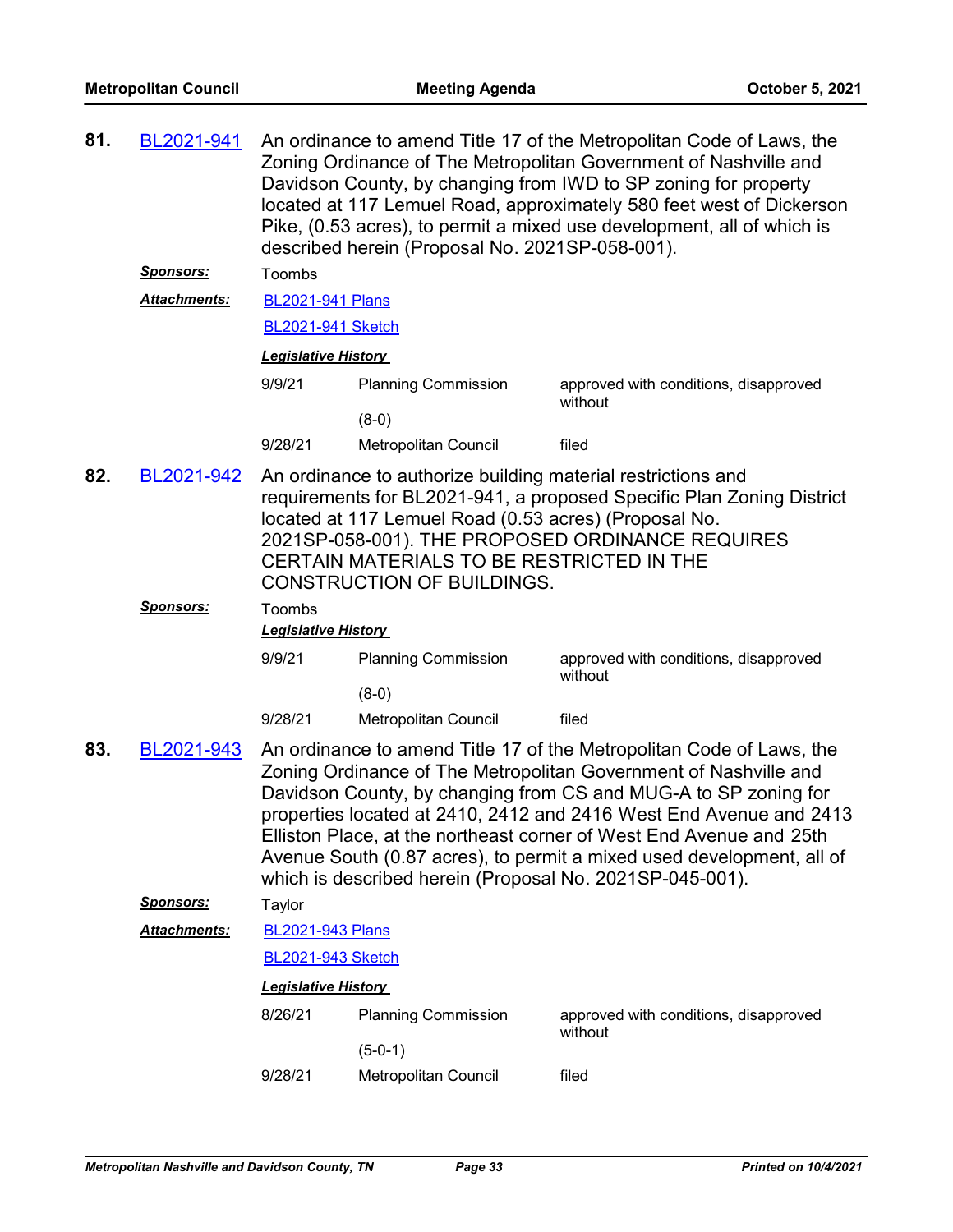| 84. | BL2021-944        | An ordinance to amend Title 17 of the Metropolitan Code of Laws, the<br>Zoning Ordinance of The Metropolitan Government of Nashville and<br>Davidson County, by changing from RS20 and R10 to RS40 and RS80<br>zoning for various properties located along Brick Church Lane and<br>Knight Drive from Interstate 24, west towards Whites Creek Pike (655.7<br>acres), all of which is described herein (Proposal No.<br>2021Z-110PR-001).                                            |                                       |                                                  |  |  |  |
|-----|-------------------|--------------------------------------------------------------------------------------------------------------------------------------------------------------------------------------------------------------------------------------------------------------------------------------------------------------------------------------------------------------------------------------------------------------------------------------------------------------------------------------|---------------------------------------|--------------------------------------------------|--|--|--|
|     | <u> Sponsors:</u> | Gamble                                                                                                                                                                                                                                                                                                                                                                                                                                                                               |                                       |                                                  |  |  |  |
|     | Attachments:      | BL2021-944 Owners List                                                                                                                                                                                                                                                                                                                                                                                                                                                               |                                       |                                                  |  |  |  |
|     |                   | <b>BL2021-944 Sketch</b>                                                                                                                                                                                                                                                                                                                                                                                                                                                             |                                       |                                                  |  |  |  |
|     |                   | <b>Legislative History</b>                                                                                                                                                                                                                                                                                                                                                                                                                                                           |                                       |                                                  |  |  |  |
|     |                   | 9/28/21                                                                                                                                                                                                                                                                                                                                                                                                                                                                              | Metropolitan Council                  | filed                                            |  |  |  |
|     |                   | 9/28/21                                                                                                                                                                                                                                                                                                                                                                                                                                                                              | <b>Metropolitan Council</b>           | referred to the Planning Commission              |  |  |  |
| 85. | BL2021-945        | An ordinance to amend Title 17 of the Metropolitan Code of Laws, the<br>Zoning Ordinance of The Metropolitan Government of Nashville and<br>Davidson County, by changing from RS7.5 to RM9-NS zoning for<br>properties located at Monticello Drive (unnumbered), approximately 100<br>feet east of Woodridge Drive (7.93 acres), all of which is described<br>herein (Proposal No. 2021Z-069PR-001).                                                                                 |                                       |                                                  |  |  |  |
|     | <u> Sponsors:</u> | Toombs                                                                                                                                                                                                                                                                                                                                                                                                                                                                               |                                       |                                                  |  |  |  |
|     | Attachments:      | <b>BL2021-945 Sketch</b>                                                                                                                                                                                                                                                                                                                                                                                                                                                             |                                       |                                                  |  |  |  |
|     |                   | <b>Legislative History</b>                                                                                                                                                                                                                                                                                                                                                                                                                                                           |                                       |                                                  |  |  |  |
|     |                   | 8/26/21                                                                                                                                                                                                                                                                                                                                                                                                                                                                              | <b>Planning Commission</b><br>$(6-0)$ | approved                                         |  |  |  |
|     |                   | 9/28/21                                                                                                                                                                                                                                                                                                                                                                                                                                                                              | Metropolitan Council                  | filed                                            |  |  |  |
| 86. | BL2021-946        | An ordinance to amend Title 17 of the Metropolitan Code of Laws, the<br>Zoning Ordinance of The Metropolitan Government of Nashville and<br>Davidson County, A request to rezone from R6 and CS to SP zoning for<br>properties located at 1919, 1924 and 1928 9th Avenue North, at the<br>southeast and southwest corners of Clay Street and 9th Avenue North<br>(1.12 acres), to permit a mixed use development, all of which is<br>described herein (Proposal No. 2021SP-055-001). |                                       |                                                  |  |  |  |
|     | <u>Sponsors:</u>  | Taylor                                                                                                                                                                                                                                                                                                                                                                                                                                                                               |                                       |                                                  |  |  |  |
|     | Attachments:      | <b>BL2021-946 Plans</b>                                                                                                                                                                                                                                                                                                                                                                                                                                                              |                                       |                                                  |  |  |  |
|     |                   | <b>BL2021-946 Sketch</b>                                                                                                                                                                                                                                                                                                                                                                                                                                                             |                                       |                                                  |  |  |  |
|     |                   | <b>Legislative History</b>                                                                                                                                                                                                                                                                                                                                                                                                                                                           |                                       |                                                  |  |  |  |
|     |                   | 9/9/21                                                                                                                                                                                                                                                                                                                                                                                                                                                                               | <b>Planning Commission</b><br>$(7-1)$ | approved with conditions, disapproved<br>without |  |  |  |
|     |                   | 9/28/21                                                                                                                                                                                                                                                                                                                                                                                                                                                                              | Metropolitan Council                  | filed                                            |  |  |  |
|     |                   |                                                                                                                                                                                                                                                                                                                                                                                                                                                                                      |                                       |                                                  |  |  |  |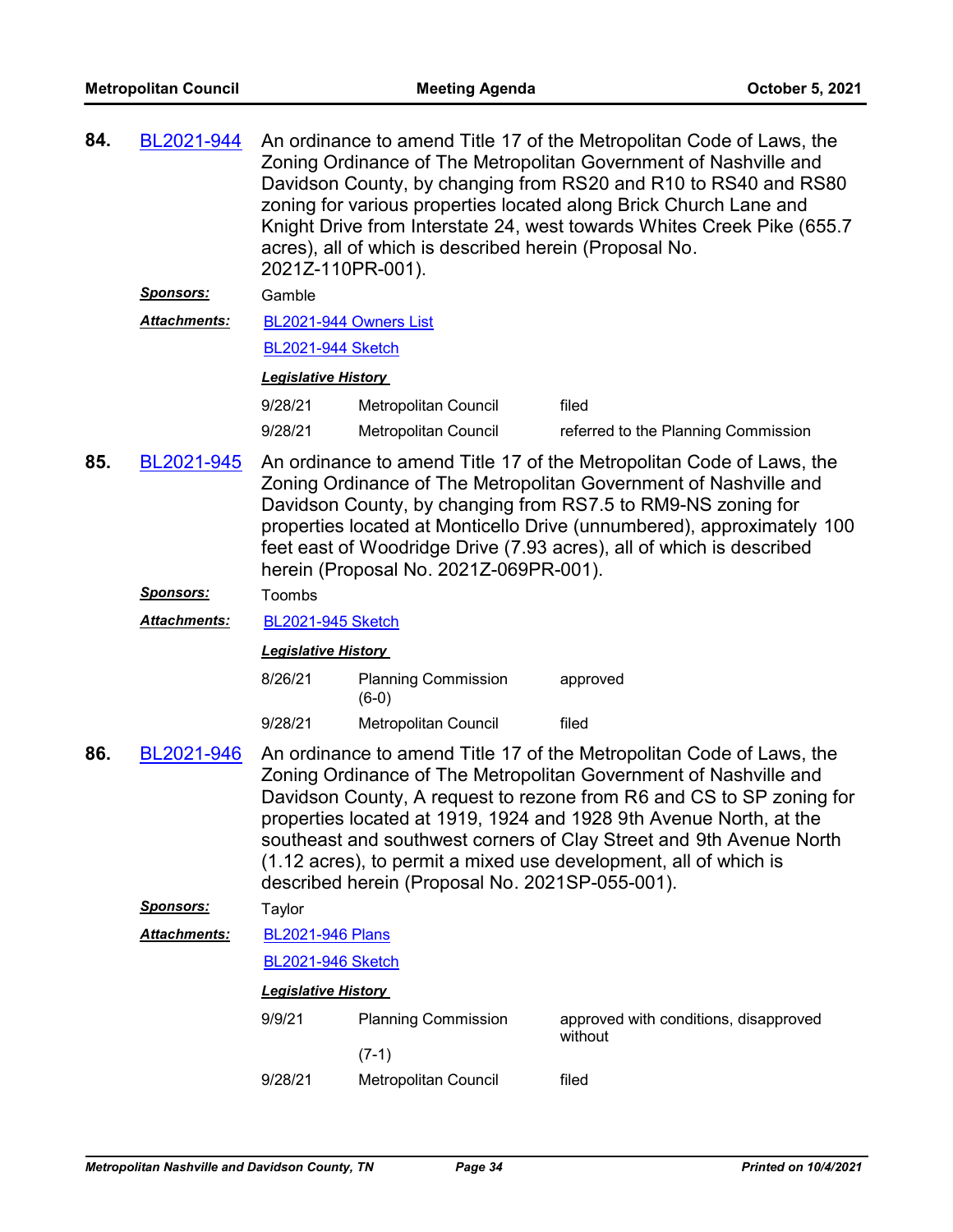| 87. | BL2021-947                                                                                                                                                                                                                                                                                                                                                                                                                                    | An ordinance to amend Title 17 of the Metropolitan Code of Laws, the<br>Zoning Ordinance of The Metropolitan Government of Nashville and<br>Davidson County, by amending the Brinkley Property Specific Plan for<br>property located at 9287 Barco Drive, at the southwest corner of<br>Lacebark Drive and Barco Drive, zoned SP (0.16 acres), to convert an<br>open space lot to a single family residential lot for a total of 104 single<br>family residential lots, all of which is described herein (Proposal No.<br>2015SP-068-004). |                             |                                                  |  |  |
|-----|-----------------------------------------------------------------------------------------------------------------------------------------------------------------------------------------------------------------------------------------------------------------------------------------------------------------------------------------------------------------------------------------------------------------------------------------------|--------------------------------------------------------------------------------------------------------------------------------------------------------------------------------------------------------------------------------------------------------------------------------------------------------------------------------------------------------------------------------------------------------------------------------------------------------------------------------------------------------------------------------------------|-----------------------------|--------------------------------------------------|--|--|
|     | <b>Sponsors:</b>                                                                                                                                                                                                                                                                                                                                                                                                                              | Rutherford                                                                                                                                                                                                                                                                                                                                                                                                                                                                                                                                 |                             |                                                  |  |  |
|     | Attachments:                                                                                                                                                                                                                                                                                                                                                                                                                                  | <b>BL2021-947 Plans</b>                                                                                                                                                                                                                                                                                                                                                                                                                                                                                                                    |                             |                                                  |  |  |
|     |                                                                                                                                                                                                                                                                                                                                                                                                                                               | <b>BL2021-947 Sketch</b>                                                                                                                                                                                                                                                                                                                                                                                                                                                                                                                   |                             |                                                  |  |  |
|     |                                                                                                                                                                                                                                                                                                                                                                                                                                               | <b>Legislative History</b>                                                                                                                                                                                                                                                                                                                                                                                                                                                                                                                 |                             |                                                  |  |  |
|     |                                                                                                                                                                                                                                                                                                                                                                                                                                               | 8/26/21                                                                                                                                                                                                                                                                                                                                                                                                                                                                                                                                    | <b>Planning Commission</b>  | approved with conditions, disapproved<br>without |  |  |
|     |                                                                                                                                                                                                                                                                                                                                                                                                                                               |                                                                                                                                                                                                                                                                                                                                                                                                                                                                                                                                            | $(6-0)$                     |                                                  |  |  |
|     |                                                                                                                                                                                                                                                                                                                                                                                                                                               | 9/28/21                                                                                                                                                                                                                                                                                                                                                                                                                                                                                                                                    | <b>Metropolitan Council</b> | filed                                            |  |  |
| 88. | BL2021-948                                                                                                                                                                                                                                                                                                                                                                                                                                    | An ordinance to amend Title 17 of the Metropolitan Code of Laws, the<br>Zoning Ordinance of The Metropolitan Government of Nashville and<br>Davidson County, by changing from IWD to SP zoning for properties<br>located at 920 and 1000 Hawkins Street, at the northeast corner of 12th<br>Avenue South and Hawkins street (6.79 acres), to permit a mixed use<br>development, all of which is described herein (Proposal No.<br>2021SP-023-001).                                                                                         |                             |                                                  |  |  |
|     | <u> Sponsors:</u>                                                                                                                                                                                                                                                                                                                                                                                                                             | OConnell                                                                                                                                                                                                                                                                                                                                                                                                                                                                                                                                   |                             |                                                  |  |  |
|     | Attachments:                                                                                                                                                                                                                                                                                                                                                                                                                                  | <b>BL2021-948 Plans</b>                                                                                                                                                                                                                                                                                                                                                                                                                                                                                                                    |                             |                                                  |  |  |
|     |                                                                                                                                                                                                                                                                                                                                                                                                                                               |                                                                                                                                                                                                                                                                                                                                                                                                                                                                                                                                            | <b>BL2021-948 Sketch</b>    |                                                  |  |  |
|     |                                                                                                                                                                                                                                                                                                                                                                                                                                               | <b>Legislative History</b>                                                                                                                                                                                                                                                                                                                                                                                                                                                                                                                 |                             |                                                  |  |  |
|     |                                                                                                                                                                                                                                                                                                                                                                                                                                               | 9/23/21                                                                                                                                                                                                                                                                                                                                                                                                                                                                                                                                    | <b>Planning Commission</b>  | approved with conditions, disapproved<br>without |  |  |
|     |                                                                                                                                                                                                                                                                                                                                                                                                                                               |                                                                                                                                                                                                                                                                                                                                                                                                                                                                                                                                            | $(8-1)$                     |                                                  |  |  |
|     |                                                                                                                                                                                                                                                                                                                                                                                                                                               | 9/28/21                                                                                                                                                                                                                                                                                                                                                                                                                                                                                                                                    | Metropolitan Council        | filed                                            |  |  |
| 89. | An ordinance to authorize building material restrictions and<br>BL2021-949<br>requirements for BL2021-948, a proposed Specific Plan Zoning District<br>located at located at 920 and 1000 Hawkins Street, at the northeast<br>corner of 12th Avenue South and Hawkins street (6.79 acres) (Proposal<br>No. 2021SP-023-001). THE PROPOSED ORDINANCE REQUIRES<br>CERTAIN MATERIALS TO BE RESTRICTED IN THE<br><b>CONSTRUCTION OF BUILDINGS.</b> |                                                                                                                                                                                                                                                                                                                                                                                                                                                                                                                                            |                             |                                                  |  |  |
|     | <u> Sponsors:</u>                                                                                                                                                                                                                                                                                                                                                                                                                             | OConnell                                                                                                                                                                                                                                                                                                                                                                                                                                                                                                                                   |                             |                                                  |  |  |
|     |                                                                                                                                                                                                                                                                                                                                                                                                                                               | <b>Legislative History</b>                                                                                                                                                                                                                                                                                                                                                                                                                                                                                                                 |                             |                                                  |  |  |
|     |                                                                                                                                                                                                                                                                                                                                                                                                                                               | 9/23/21                                                                                                                                                                                                                                                                                                                                                                                                                                                                                                                                    | <b>Planning Commission</b>  | approved with conditions, disapproved<br>without |  |  |
|     |                                                                                                                                                                                                                                                                                                                                                                                                                                               |                                                                                                                                                                                                                                                                                                                                                                                                                                                                                                                                            | $(8-1)$                     |                                                  |  |  |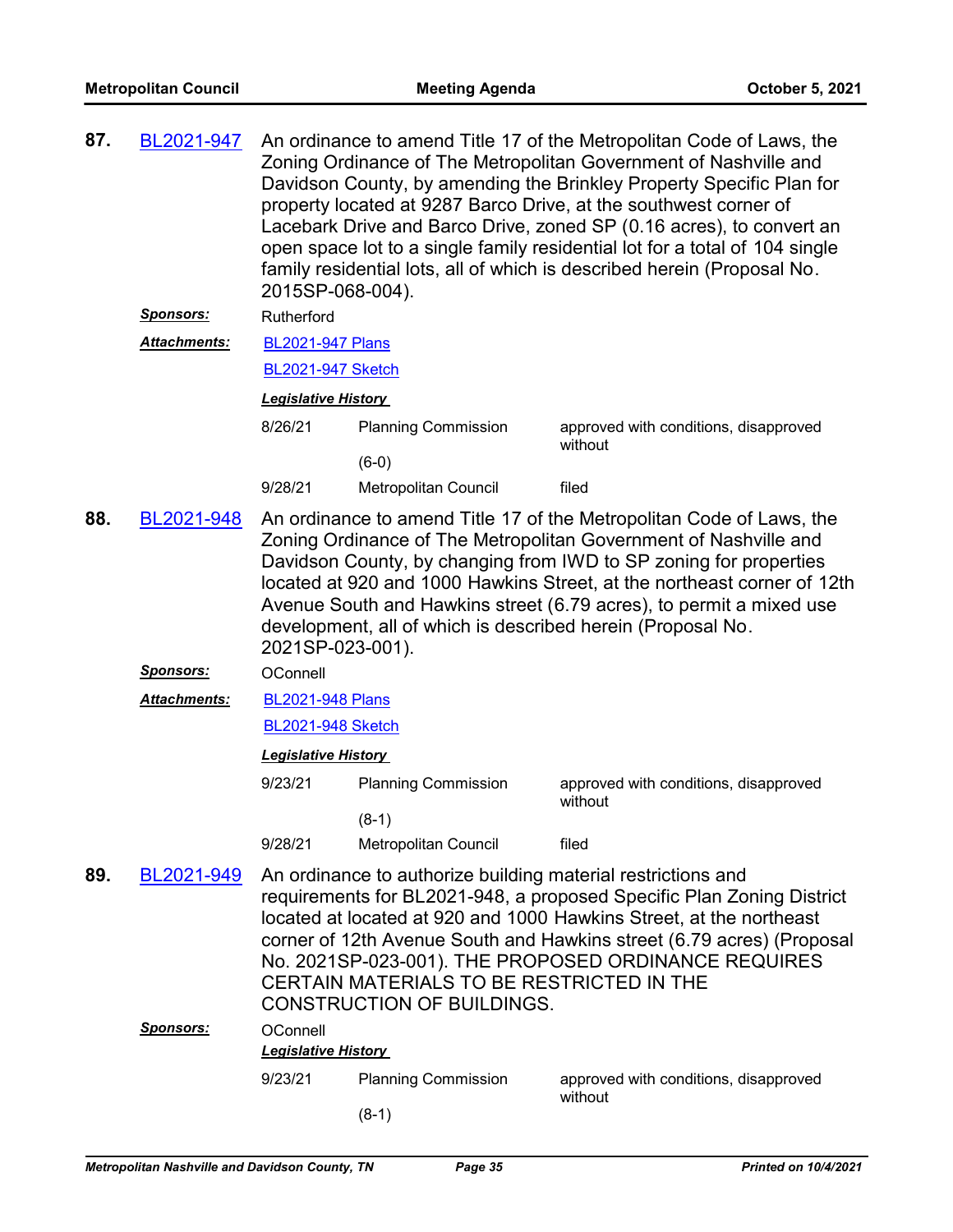| <b>Metropolitan Council</b> |                            | <b>Meeting Agenda</b>                                                                                                                                                                                                                                                                                                                                                                                                          |                                                                                                                                                                                                                                                                                                                                                                                                                         |                                                  | October 5, 2021 |  |
|-----------------------------|----------------------------|--------------------------------------------------------------------------------------------------------------------------------------------------------------------------------------------------------------------------------------------------------------------------------------------------------------------------------------------------------------------------------------------------------------------------------|-------------------------------------------------------------------------------------------------------------------------------------------------------------------------------------------------------------------------------------------------------------------------------------------------------------------------------------------------------------------------------------------------------------------------|--------------------------------------------------|-----------------|--|
|                             |                            | 9/28/21                                                                                                                                                                                                                                                                                                                                                                                                                        | Metropolitan Council                                                                                                                                                                                                                                                                                                                                                                                                    | filed                                            |                 |  |
| 90.                         | BL2021-950                 | An ordinance to amend Title 17 of the Metropolitan Code of Laws, the<br>Zoning Ordinance of The Metropolitan Government of Nashville and<br>Davidson County, by changing from CF to MUI-A zoning for properties<br>located at 1904, 1906, 1908, 1910, 1912, 1912B and 1916 Hayes<br>Street, approximately 100 feet west of 19th Avenue North (1.04 acres),<br>all of which is described herein (Proposal No. 2021Z-058PR-001). |                                                                                                                                                                                                                                                                                                                                                                                                                         |                                                  |                 |  |
|                             | <b>Sponsors:</b>           | Taylor                                                                                                                                                                                                                                                                                                                                                                                                                         |                                                                                                                                                                                                                                                                                                                                                                                                                         |                                                  |                 |  |
|                             | <b>Attachments:</b>        |                                                                                                                                                                                                                                                                                                                                                                                                                                | <b>BL2021-950 Sketch</b>                                                                                                                                                                                                                                                                                                                                                                                                |                                                  |                 |  |
|                             | <b>Legislative History</b> |                                                                                                                                                                                                                                                                                                                                                                                                                                |                                                                                                                                                                                                                                                                                                                                                                                                                         |                                                  |                 |  |
|                             |                            | 8/26/21                                                                                                                                                                                                                                                                                                                                                                                                                        | <b>Planning Commission</b><br>$(5-0-1)$                                                                                                                                                                                                                                                                                                                                                                                 | approved                                         |                 |  |
|                             |                            | 9/28/21                                                                                                                                                                                                                                                                                                                                                                                                                        | Metropolitan Council                                                                                                                                                                                                                                                                                                                                                                                                    | filed                                            |                 |  |
| 91.                         | BL2021-951                 |                                                                                                                                                                                                                                                                                                                                                                                                                                | An ordinance to amend Title 17 of the Metropolitan Code of Laws, the<br>Zoning Ordinance of The Metropolitan Government of Nashville and<br>Davidson County, by changing from RS10 to SP zoning for property<br>located at 3754 Central Pike, approximately 370 feet south of Dodson<br>Chapel Lane (5.24 acres), to permit a mixed use development, all of<br>which is described herein (Proposal No. 2021SP-048-001). |                                                  |                 |  |
|                             | <u>Sponsors:</u>           | Rhoten                                                                                                                                                                                                                                                                                                                                                                                                                         |                                                                                                                                                                                                                                                                                                                                                                                                                         |                                                  |                 |  |
|                             | Attachments:               | <b>BL2021-951 Plans</b>                                                                                                                                                                                                                                                                                                                                                                                                        |                                                                                                                                                                                                                                                                                                                                                                                                                         |                                                  |                 |  |
|                             |                            | <b>BL2021-951 Sketch</b>                                                                                                                                                                                                                                                                                                                                                                                                       |                                                                                                                                                                                                                                                                                                                                                                                                                         |                                                  |                 |  |
|                             |                            | <b>Legislative History</b>                                                                                                                                                                                                                                                                                                                                                                                                     |                                                                                                                                                                                                                                                                                                                                                                                                                         |                                                  |                 |  |
|                             |                            | 8/26/21                                                                                                                                                                                                                                                                                                                                                                                                                        | <b>Planning Commission</b>                                                                                                                                                                                                                                                                                                                                                                                              | approved with conditions, disapproved<br>without |                 |  |
|                             |                            |                                                                                                                                                                                                                                                                                                                                                                                                                                | $(6-0)$                                                                                                                                                                                                                                                                                                                                                                                                                 |                                                  |                 |  |
|                             |                            | 9/28/21                                                                                                                                                                                                                                                                                                                                                                                                                        | <b>Metropolitan Council</b>                                                                                                                                                                                                                                                                                                                                                                                             | filed                                            |                 |  |
| 92.                         | BL2021-952                 |                                                                                                                                                                                                                                                                                                                                                                                                                                | An ordinance to amend Title 17 of the Metropolitan Code of Laws, the<br>Zoning Ordinance of The Metropolitan Government of Nashville and<br>Davidson County, by changing from RS15 to RM6-NS zoning for<br>property located at Ashland City Highway (unnumbered), approximately<br>200 feet east of Abernathy Road (1.07 acres), all of which is described<br>herein (Proposal No. 2021Z-078PR-001).                    |                                                  |                 |  |
|                             | <u>Sponsors:</u>           | Toombs                                                                                                                                                                                                                                                                                                                                                                                                                         |                                                                                                                                                                                                                                                                                                                                                                                                                         |                                                  |                 |  |
|                             | Attachments:               | <b>BL2021-952 Sketch</b>                                                                                                                                                                                                                                                                                                                                                                                                       |                                                                                                                                                                                                                                                                                                                                                                                                                         |                                                  |                 |  |
|                             |                            | <b>Legislative History</b>                                                                                                                                                                                                                                                                                                                                                                                                     |                                                                                                                                                                                                                                                                                                                                                                                                                         |                                                  |                 |  |
|                             |                            | 8/26/21                                                                                                                                                                                                                                                                                                                                                                                                                        | <b>Planning Commission</b><br>$(6-0)$                                                                                                                                                                                                                                                                                                                                                                                   | approved                                         |                 |  |
|                             |                            | 9/28/21                                                                                                                                                                                                                                                                                                                                                                                                                        | Metropolitan Council                                                                                                                                                                                                                                                                                                                                                                                                    | filed                                            |                 |  |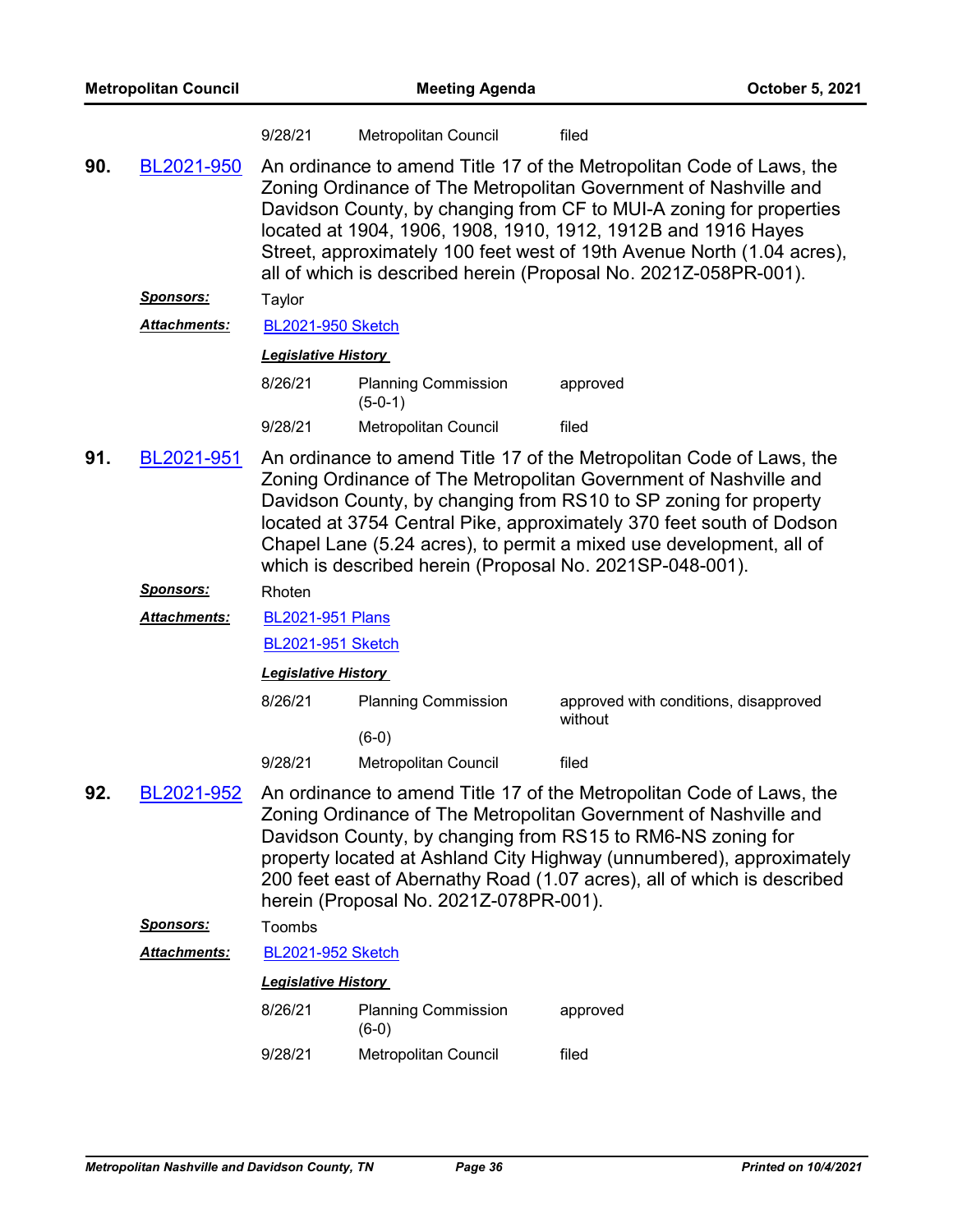| 93. | BL2021-953          | An ordinance to amend Title 17 of the Metropolitan Code of Laws, the<br>Zoning Ordinance of The Metropolitan Government of Nashville and<br>Davidson County, by applying a Detached Accessory Dwelling Unit<br>(DADU) Overlay District to various properties located south of Clay St.<br>and Lacy St., north of Scoval St., east of 26th Ave. N., and west of<br>Interstate 65, zoned CN, CS, R6, R6-A, RS5, and SP (296.7 acres), all<br>of which is described herein (Proposal No. 2021DDU-001-001). |                                       |                                                                                                                                                                                                                                                                                                                                                                  |  |
|-----|---------------------|---------------------------------------------------------------------------------------------------------------------------------------------------------------------------------------------------------------------------------------------------------------------------------------------------------------------------------------------------------------------------------------------------------------------------------------------------------------------------------------------------------|---------------------------------------|------------------------------------------------------------------------------------------------------------------------------------------------------------------------------------------------------------------------------------------------------------------------------------------------------------------------------------------------------------------|--|
|     | <u>Sponsors:</u>    | Taylor                                                                                                                                                                                                                                                                                                                                                                                                                                                                                                  |                                       |                                                                                                                                                                                                                                                                                                                                                                  |  |
|     | <b>Attachments:</b> | <b>BL2021-953 Sketch</b>                                                                                                                                                                                                                                                                                                                                                                                                                                                                                |                                       |                                                                                                                                                                                                                                                                                                                                                                  |  |
|     |                     |                                                                                                                                                                                                                                                                                                                                                                                                                                                                                                         | BL2021-953 Owners Table               |                                                                                                                                                                                                                                                                                                                                                                  |  |
|     |                     |                                                                                                                                                                                                                                                                                                                                                                                                                                                                                                         | BL2021-953 Parcel Table               |                                                                                                                                                                                                                                                                                                                                                                  |  |
|     |                     | <b>Legislative History</b>                                                                                                                                                                                                                                                                                                                                                                                                                                                                              |                                       |                                                                                                                                                                                                                                                                                                                                                                  |  |
|     |                     | 9/28/21<br>Metropolitan Council<br>referred to the Planning Commission                                                                                                                                                                                                                                                                                                                                                                                                                                  |                                       |                                                                                                                                                                                                                                                                                                                                                                  |  |
|     |                     | 9/28/21                                                                                                                                                                                                                                                                                                                                                                                                                                                                                                 | <b>Metropolitan Council</b>           | filed                                                                                                                                                                                                                                                                                                                                                            |  |
| 94. | BL2021-954          | An ordinance to amend Title 17 of the Metropolitan Code of Laws, the<br>Zoning Ordinance of The Metropolitan Government of Nashville and<br>Davidson County, by changing from SP to AR2a property located at<br>5000, 5010 and 5012 Clarksville Pike, approximately 2,400 feet<br>northwest of Lloyd Road (32.15 acres), all of which is described herein<br>(Proposal No. 2021Z-111PR-001).                                                                                                            |                                       |                                                                                                                                                                                                                                                                                                                                                                  |  |
|     | <u>Sponsors:</u>    | Gamble                                                                                                                                                                                                                                                                                                                                                                                                                                                                                                  |                                       |                                                                                                                                                                                                                                                                                                                                                                  |  |
|     | <b>Attachments:</b> | <b>BL2021-954 Sketch</b>                                                                                                                                                                                                                                                                                                                                                                                                                                                                                |                                       |                                                                                                                                                                                                                                                                                                                                                                  |  |
|     |                     | <b>Legislative History</b>                                                                                                                                                                                                                                                                                                                                                                                                                                                                              |                                       |                                                                                                                                                                                                                                                                                                                                                                  |  |
|     |                     | 9/28/21                                                                                                                                                                                                                                                                                                                                                                                                                                                                                                 | <b>Metropolitan Council</b>           | filed                                                                                                                                                                                                                                                                                                                                                            |  |
|     |                     | 9/28/21                                                                                                                                                                                                                                                                                                                                                                                                                                                                                                 | Metropolitan Council                  | referred to the Planning Commission                                                                                                                                                                                                                                                                                                                              |  |
| 95. | BL2021-955          |                                                                                                                                                                                                                                                                                                                                                                                                                                                                                                         | No. 2021Z-087PR-001).                 | An ordinance to amend Title 17 of the Metropolitan Code of Laws, the<br>Zoning Ordinance of The Metropolitan Government of Nashville and<br>Davidson County, by changing from RS40 to RS15 zoning for property<br>located at 7959 Poplar Creek Road, approximately 135 feet west of<br>Willow Oak Drive (9.98 acres), all of which is described herein (Proposal |  |
|     | <u>Sponsors:</u>    | Rosenberg                                                                                                                                                                                                                                                                                                                                                                                                                                                                                               |                                       |                                                                                                                                                                                                                                                                                                                                                                  |  |
|     | <b>Attachments:</b> | <b>BL2021-955 Sketch</b>                                                                                                                                                                                                                                                                                                                                                                                                                                                                                |                                       |                                                                                                                                                                                                                                                                                                                                                                  |  |
|     |                     | <b>Legislative History</b>                                                                                                                                                                                                                                                                                                                                                                                                                                                                              |                                       |                                                                                                                                                                                                                                                                                                                                                                  |  |
|     |                     | 9/9/21                                                                                                                                                                                                                                                                                                                                                                                                                                                                                                  | <b>Planning Commission</b><br>$(8-0)$ | approved                                                                                                                                                                                                                                                                                                                                                         |  |
|     |                     | 9/28/21                                                                                                                                                                                                                                                                                                                                                                                                                                                                                                 | Metropolitan Council                  | filed                                                                                                                                                                                                                                                                                                                                                            |  |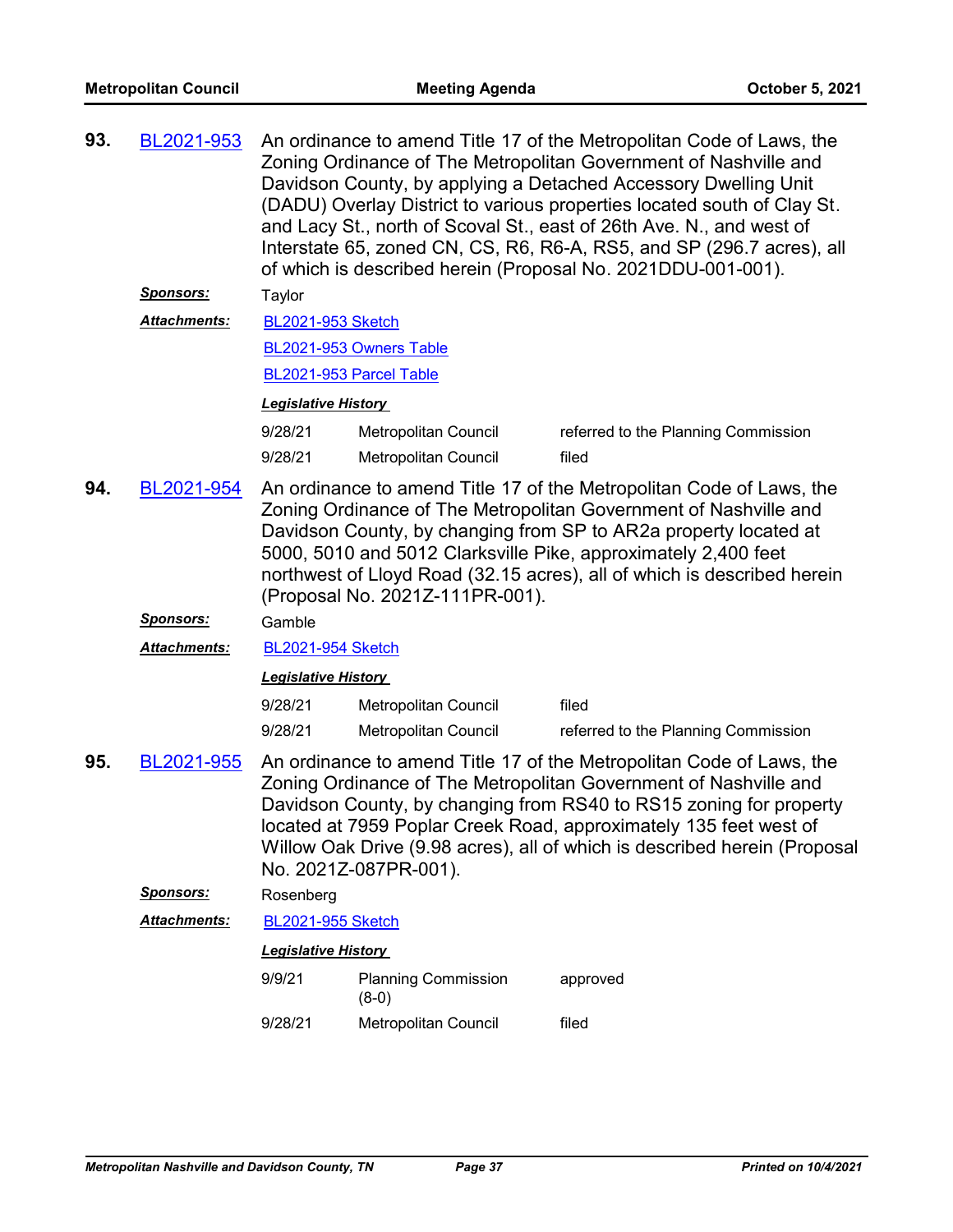| 96. | BL2021-956<br><u>Sponsors:</u> | An ordinance to authorize building material restrictions and<br>requirements for BL2021- , a proposed Specific Plan Zoning<br>District located at 7959 Poplar Creek Road, approximately 135 feet west<br>of Willow Oak Drive (9.98 acres) (Proposal No. 2021Z-087PR-001).<br>Rosenberg                                                                                                        |                                       |                                                                                                                                                                                                                                                                                                                                                                  |  |  |  |
|-----|--------------------------------|-----------------------------------------------------------------------------------------------------------------------------------------------------------------------------------------------------------------------------------------------------------------------------------------------------------------------------------------------------------------------------------------------|---------------------------------------|------------------------------------------------------------------------------------------------------------------------------------------------------------------------------------------------------------------------------------------------------------------------------------------------------------------------------------------------------------------|--|--|--|
|     |                                |                                                                                                                                                                                                                                                                                                                                                                                               | <b>Legislative History</b>            |                                                                                                                                                                                                                                                                                                                                                                  |  |  |  |
|     |                                | 9/9/21                                                                                                                                                                                                                                                                                                                                                                                        | <b>Planning Commission</b><br>$(8-0)$ | approved                                                                                                                                                                                                                                                                                                                                                         |  |  |  |
|     |                                | 9/28/21                                                                                                                                                                                                                                                                                                                                                                                       | Metropolitan Council                  | filed                                                                                                                                                                                                                                                                                                                                                            |  |  |  |
| 97. | BL2021-957                     | An ordinance to amend Title 17 of the Metropolitan Code of Laws, the<br>Zoning Ordinance of The Metropolitan Government of Nashville and<br>Davidson County, by changing from RS5 to R6 zoning for property<br>located at 426 Weakley Avenue, at the northeast corner of Katie<br>Avenue and Weakley Avenue (0.29 acres), all of which is described<br>herein (Proposal No. 2020Z-044PR-001). |                                       |                                                                                                                                                                                                                                                                                                                                                                  |  |  |  |
|     | <u>Sponsors:</u>               | Toombs                                                                                                                                                                                                                                                                                                                                                                                        |                                       |                                                                                                                                                                                                                                                                                                                                                                  |  |  |  |
|     | <u> Attachments:</u>           | <b>BL2021-957 Sketch</b>                                                                                                                                                                                                                                                                                                                                                                      |                                       |                                                                                                                                                                                                                                                                                                                                                                  |  |  |  |
|     |                                | <b>Legislative History</b>                                                                                                                                                                                                                                                                                                                                                                    |                                       |                                                                                                                                                                                                                                                                                                                                                                  |  |  |  |
|     |                                | 4/9/20                                                                                                                                                                                                                                                                                                                                                                                        | <b>Planning Commission</b><br>$(8-0)$ | approved                                                                                                                                                                                                                                                                                                                                                         |  |  |  |
|     |                                | 9/28/21                                                                                                                                                                                                                                                                                                                                                                                       | Metropolitan Council                  | filed                                                                                                                                                                                                                                                                                                                                                            |  |  |  |
| 98. | BL2021-958                     |                                                                                                                                                                                                                                                                                                                                                                                               | No. 2021Z-076PR-001).                 | An ordinance to amend Title 17 of the Metropolitan Code of Laws, the<br>Zoning Ordinance of The Metropolitan Government of Nashville and<br>Davidson County, by changing from CS to MUL-A zoning for property<br>located at 626 40th Ave N, at the southeast corner of Clifton Avenue<br>and 40th Ave N (0.18 acres), all of which is described herein (Proposal |  |  |  |
|     | <u>Sponsors:</u>               | Taylor                                                                                                                                                                                                                                                                                                                                                                                        |                                       |                                                                                                                                                                                                                                                                                                                                                                  |  |  |  |
|     | Attachments:                   | <b>BL2021-958 Sketch</b>                                                                                                                                                                                                                                                                                                                                                                      |                                       |                                                                                                                                                                                                                                                                                                                                                                  |  |  |  |
|     |                                | <b>Legislative History</b>                                                                                                                                                                                                                                                                                                                                                                    |                                       |                                                                                                                                                                                                                                                                                                                                                                  |  |  |  |
|     |                                | 8/26/21                                                                                                                                                                                                                                                                                                                                                                                       | <b>Planning Commission</b><br>$(6-0)$ | approved                                                                                                                                                                                                                                                                                                                                                         |  |  |  |
|     |                                | 9/28/21                                                                                                                                                                                                                                                                                                                                                                                       | Metropolitan Council                  | filed                                                                                                                                                                                                                                                                                                                                                            |  |  |  |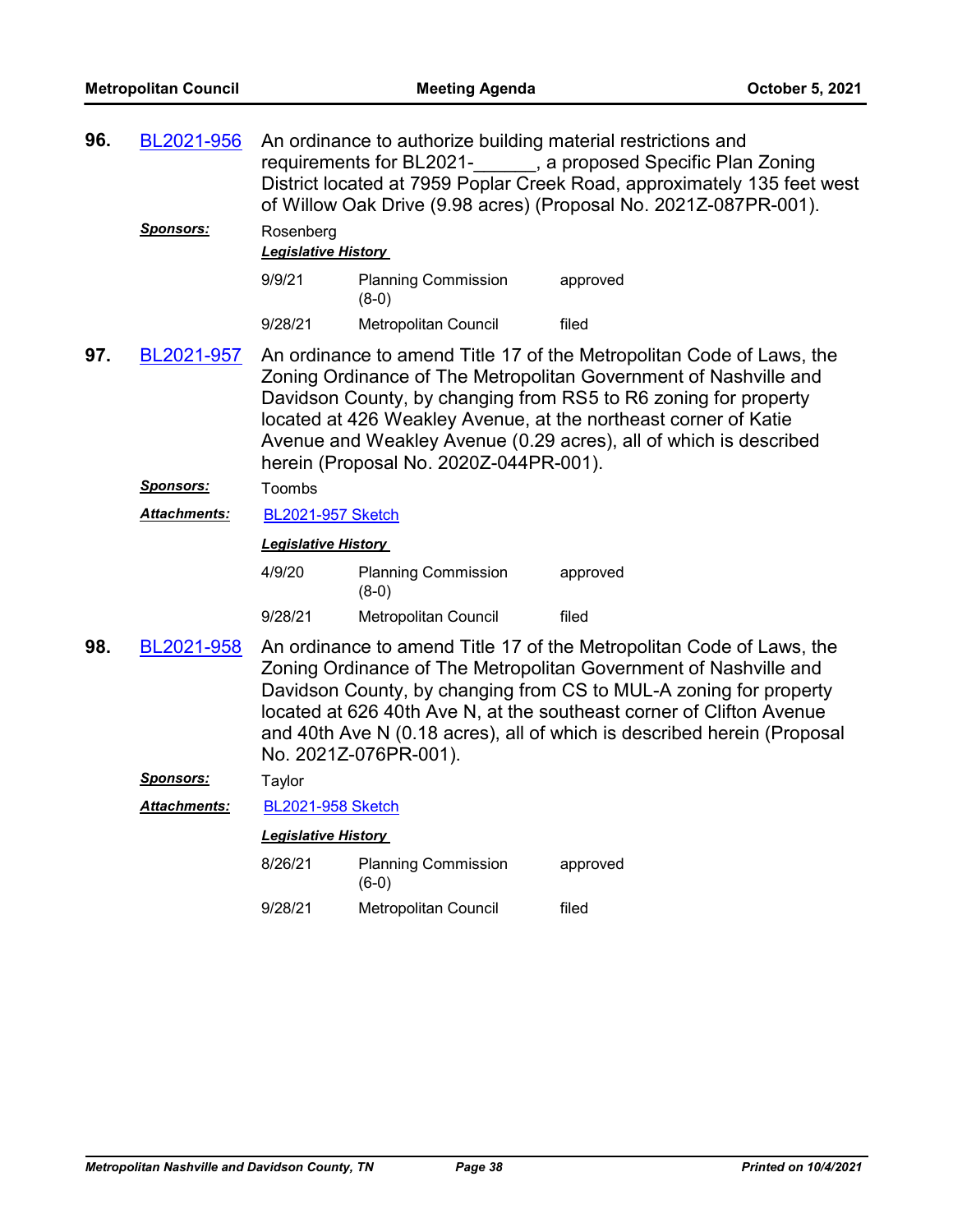# **K. Late Bills**

[BL2021-XXX](http://nashville.legistar.com/gateway.aspx?m=l&id=/matter.aspx?key=13682) An ordinance naming the County Clerk's Office Lobby at the Howard Office Building in honor of Mike Taylor, Chief Deputy Clerk of the Davidson County Clerk's Office. (Hurt)

*Sponsors:* Hurt and Nash

BL2021-XXX, An ordinance to amend Title 17 of the Metropolitan Code of Laws, the Zoning Ordinance of The Metropolitan Government of Nashville and Davidson County, by changing from RS10 to OL zoning for property located at Hobson Pike (unnumbered), approximately 115 feet southwest of Windcrest Trail (4.0 acres), all of which is described herein (Proposal No. 2021Z-024PR-001). (Lee)

*Sponsors:* Lee

Attachments: 2021Z-024PR-001 sketch

# *Legislative History*

6/10/21 Planning Commission approved (6-0)

# **L. Bills on Second Reading**

An ordinance amending Sections 17.36.680 and 17.36.690 of the Metropolitan Code, Zoning Regulations to expand the allowable locations of a Detached Accessory Dwelling Unit (DADU) Overlay District (Proposal No. 2021Z-008TX-001). **99.** [BL2021-784](http://nashville.legistar.com/gateway.aspx?m=l&id=/matter.aspx?key=2372)

*Sponsors:* Parker

[BL2021-784 Exhibit A](http://nashville.legistar.com/gateway.aspx?M=F&ID=6e9c7010-d004-491f-8367-ab334fe1ba8f.pdf) *Attachments:*

[Substitute BL2021-784](http://nashville.legistar.com/gateway.aspx?M=F&ID=381aaa61-6061-4250-8dbf-8f1a75e2fbdc.docx)

| 6/8/21  | <b>Metropolitan Council</b>                                          | filed                                            |
|---------|----------------------------------------------------------------------|--------------------------------------------------|
| 6/15/21 | <b>Metropolitan Council</b>                                          | passed on first reading                          |
| 7/9/21  | <b>Metropolitan Council</b>                                          | advertised                                       |
| 7/22/21 | <b>Planning Commission</b><br>(7-0)                                  | disapproved                                      |
| 8/3/21  | <b>Metropolitan Council</b>                                          | referred to the Planning and Zoning<br>Committee |
| 8/3/21  | Metropolitan Council<br>public hearing held; second reading deferred | public hearing                                   |
| 8/3/21  | <b>Metropolitan Council</b>                                          | substituted                                      |
| 8/3/21  | Metropolitan Council<br>second reading deferred to October 5, 2021   | deferred                                         |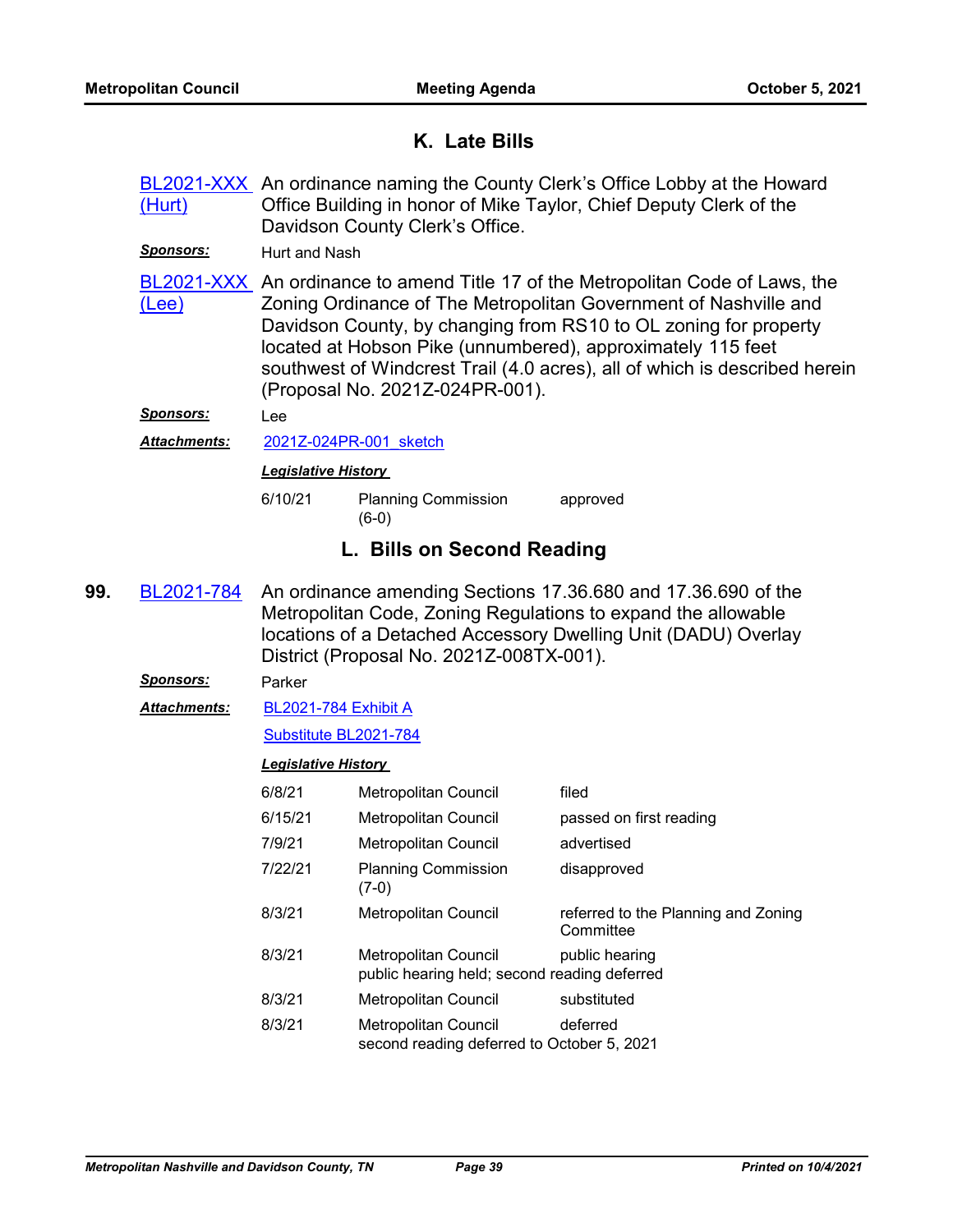| 100.                                                                                                                                                                                                                                                                                                                                                                                                                                                                                                                                | BL2021-787<br><u>Sponsors:</u><br><u> Attachments:</u> | An ordinance to amend Title 17 of the Metropolitan Code of Laws, the<br>Zoning Ordinance of The Metropolitan Government of Nashville and<br>Davidson County, by changing from CS and CL to SP zoning for<br>properties located at 1505, 1509, 1511, 1513, 1601 and 1603 Dickerson<br>Pike, 1600, 1608, 1612 and 1616 Luton Street and Dickerson Pike<br>(unnumbered), to permit a mixed use development, all of which is<br>described herein (Proposal No. 2021SP-022-001).<br>Parker<br><b>BL2021-787 Plans</b> |                                                                      |                                                  |  |  |  |
|-------------------------------------------------------------------------------------------------------------------------------------------------------------------------------------------------------------------------------------------------------------------------------------------------------------------------------------------------------------------------------------------------------------------------------------------------------------------------------------------------------------------------------------|--------------------------------------------------------|------------------------------------------------------------------------------------------------------------------------------------------------------------------------------------------------------------------------------------------------------------------------------------------------------------------------------------------------------------------------------------------------------------------------------------------------------------------------------------------------------------------|----------------------------------------------------------------------|--------------------------------------------------|--|--|--|
|                                                                                                                                                                                                                                                                                                                                                                                                                                                                                                                                     |                                                        |                                                                                                                                                                                                                                                                                                                                                                                                                                                                                                                  | <b>BL2021-787 Sketch</b>                                             |                                                  |  |  |  |
|                                                                                                                                                                                                                                                                                                                                                                                                                                                                                                                                     |                                                        | Proposed Amendment BL2021-787                                                                                                                                                                                                                                                                                                                                                                                                                                                                                    |                                                                      |                                                  |  |  |  |
|                                                                                                                                                                                                                                                                                                                                                                                                                                                                                                                                     |                                                        | <b>Legislative History</b>                                                                                                                                                                                                                                                                                                                                                                                                                                                                                       |                                                                      |                                                  |  |  |  |
| 5/13/21<br><b>Planning Commission</b>                                                                                                                                                                                                                                                                                                                                                                                                                                                                                               |                                                        |                                                                                                                                                                                                                                                                                                                                                                                                                                                                                                                  |                                                                      | approved with conditions, disapproved<br>without |  |  |  |
|                                                                                                                                                                                                                                                                                                                                                                                                                                                                                                                                     |                                                        |                                                                                                                                                                                                                                                                                                                                                                                                                                                                                                                  | $(9-0)$                                                              |                                                  |  |  |  |
|                                                                                                                                                                                                                                                                                                                                                                                                                                                                                                                                     |                                                        | 6/8/21                                                                                                                                                                                                                                                                                                                                                                                                                                                                                                           | Metropolitan Council                                                 | filed                                            |  |  |  |
|                                                                                                                                                                                                                                                                                                                                                                                                                                                                                                                                     |                                                        | 6/15/21                                                                                                                                                                                                                                                                                                                                                                                                                                                                                                          | Metropolitan Council                                                 | passed on first reading                          |  |  |  |
|                                                                                                                                                                                                                                                                                                                                                                                                                                                                                                                                     |                                                        | 7/9/21                                                                                                                                                                                                                                                                                                                                                                                                                                                                                                           | Metropolitan Council                                                 | advertised                                       |  |  |  |
| 8/3/21                                                                                                                                                                                                                                                                                                                                                                                                                                                                                                                              |                                                        |                                                                                                                                                                                                                                                                                                                                                                                                                                                                                                                  | Metropolitan Council<br>public hearing held; second reading deferred | public hearing                                   |  |  |  |
|                                                                                                                                                                                                                                                                                                                                                                                                                                                                                                                                     |                                                        | 8/3/21                                                                                                                                                                                                                                                                                                                                                                                                                                                                                                           | Metropolitan Council                                                 | referred to the Planning and Zoning<br>Committee |  |  |  |
|                                                                                                                                                                                                                                                                                                                                                                                                                                                                                                                                     |                                                        | 8/3/21                                                                                                                                                                                                                                                                                                                                                                                                                                                                                                           | Metropolitan Council<br>second reading deferred to October 5, 2021   | deferred                                         |  |  |  |
| 101.<br>BL2021-791<br>An ordinance to amend Title 17 of the Metropolitan Code of Laws, the<br>Zoning Ordinance of The Metropolitan Government of Nashville and<br>Davidson County, by applying a Detached Accessory Dwelling Unit<br>(DADU) Overlay District to various properties located south of East<br>Trinity Lane, north of Douglas Ave, east of Dickerson Pike, and west of<br>Ellington Pkwy, zoned RS5, R6, R6-A, RM15-A, and OR20 (311.11<br>acres), all of which is described herein (Proposal No.<br>2021Z-065PR-001). |                                                        |                                                                                                                                                                                                                                                                                                                                                                                                                                                                                                                  |                                                                      |                                                  |  |  |  |
|                                                                                                                                                                                                                                                                                                                                                                                                                                                                                                                                     | Sponsors:                                              | Parker                                                                                                                                                                                                                                                                                                                                                                                                                                                                                                           |                                                                      |                                                  |  |  |  |
|                                                                                                                                                                                                                                                                                                                                                                                                                                                                                                                                     | Attachments:                                           |                                                                                                                                                                                                                                                                                                                                                                                                                                                                                                                  | BL2021-791 Owners Table                                              |                                                  |  |  |  |
|                                                                                                                                                                                                                                                                                                                                                                                                                                                                                                                                     |                                                        |                                                                                                                                                                                                                                                                                                                                                                                                                                                                                                                  | BL2021-791-Parcel Table                                              |                                                  |  |  |  |
|                                                                                                                                                                                                                                                                                                                                                                                                                                                                                                                                     |                                                        | <b>BL2021-791-Sketch</b>                                                                                                                                                                                                                                                                                                                                                                                                                                                                                         |                                                                      |                                                  |  |  |  |
|                                                                                                                                                                                                                                                                                                                                                                                                                                                                                                                                     |                                                        | <b>Legislative History</b>                                                                                                                                                                                                                                                                                                                                                                                                                                                                                       |                                                                      |                                                  |  |  |  |
|                                                                                                                                                                                                                                                                                                                                                                                                                                                                                                                                     |                                                        | 6/8/21                                                                                                                                                                                                                                                                                                                                                                                                                                                                                                           | Metropolitan Council                                                 | filed                                            |  |  |  |
|                                                                                                                                                                                                                                                                                                                                                                                                                                                                                                                                     |                                                        | 6/15/21                                                                                                                                                                                                                                                                                                                                                                                                                                                                                                          | Metropolitan Council                                                 | passed on first reading                          |  |  |  |
|                                                                                                                                                                                                                                                                                                                                                                                                                                                                                                                                     |                                                        | 7/9/21                                                                                                                                                                                                                                                                                                                                                                                                                                                                                                           | Metropolitan Council                                                 | advertised                                       |  |  |  |
| 7/22/21<br>$(7-0)$                                                                                                                                                                                                                                                                                                                                                                                                                                                                                                                  |                                                        |                                                                                                                                                                                                                                                                                                                                                                                                                                                                                                                  | <b>Planning Commission</b>                                           | disapproved                                      |  |  |  |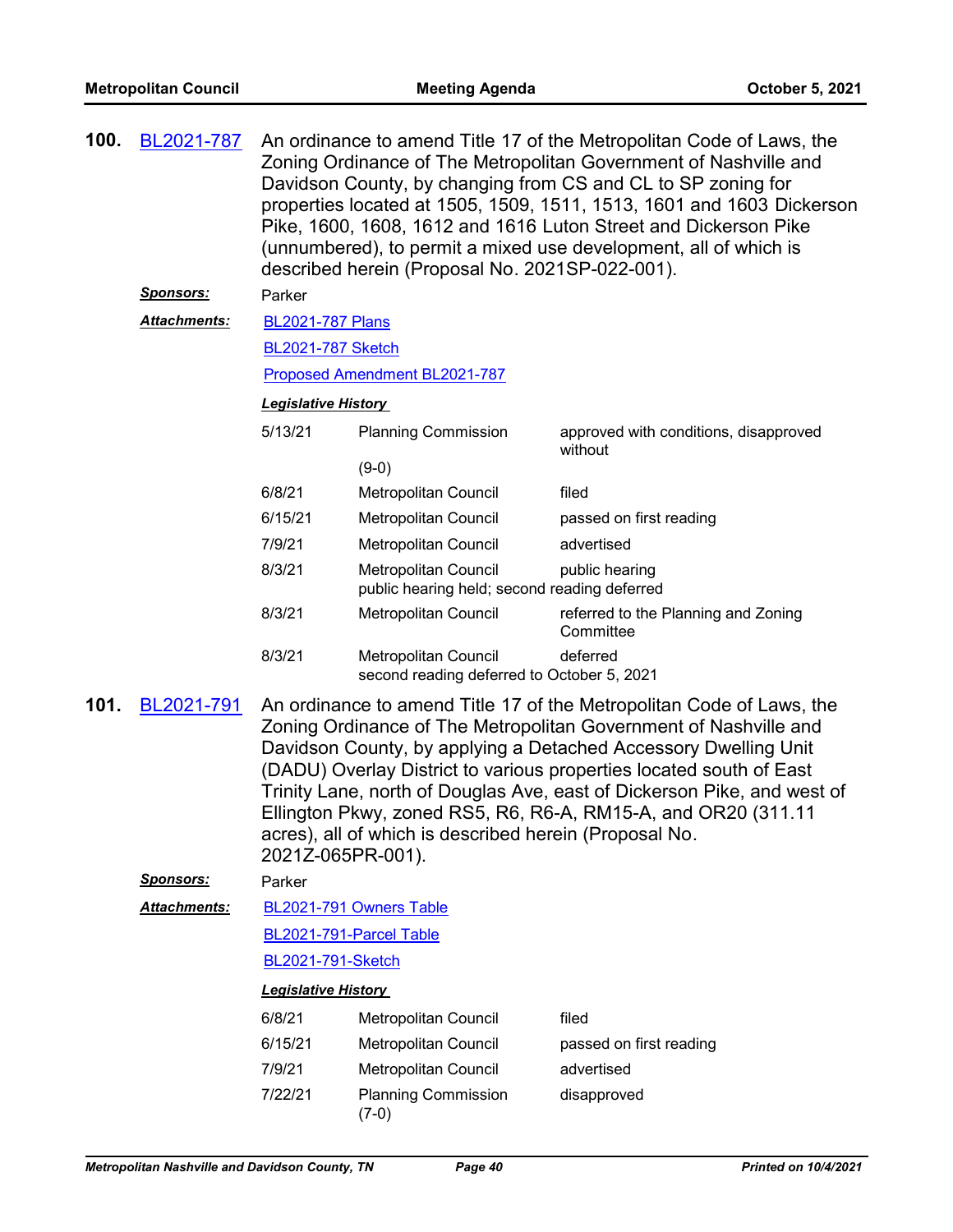|      | <b>Metropolitan Council</b> |                            | <b>Meeting Agenda</b>                                                                        | October 5, 2021                                                                                                                                                                                                                                                                                                                                                   |
|------|-----------------------------|----------------------------|----------------------------------------------------------------------------------------------|-------------------------------------------------------------------------------------------------------------------------------------------------------------------------------------------------------------------------------------------------------------------------------------------------------------------------------------------------------------------|
|      |                             | 8/3/21                     | Metropolitan Council                                                                         | referred to the Planning and Zoning<br>Committee                                                                                                                                                                                                                                                                                                                  |
|      |                             | 8/3/21                     | Metropolitan Council                                                                         | public hearing                                                                                                                                                                                                                                                                                                                                                    |
|      |                             | 8/3/21                     | Metropolitan Council<br>second reading deferred to October 5, 2021                           | deferred                                                                                                                                                                                                                                                                                                                                                          |
| 102. | BL2021-867                  |                            | Laws regarding night parking restrictions.                                                   | An ordinance to amend Section 12.40.190 of the Metropolitan Code of                                                                                                                                                                                                                                                                                               |
|      | <b>Sponsors:</b>            | <b>Legislative History</b> | OConnell, Cash, Evans and Porterfield                                                        |                                                                                                                                                                                                                                                                                                                                                                   |
|      |                             | 8/31/21                    | Metropolitan Council                                                                         | filed                                                                                                                                                                                                                                                                                                                                                             |
|      |                             | 9/7/21                     | Metropolitan Council                                                                         | passed on first reading                                                                                                                                                                                                                                                                                                                                           |
|      |                             | 9/21/21                    | Codes, Fair, and Farmers<br><b>Market Committee</b><br>9/21/21 recommended for deferral      | deferred                                                                                                                                                                                                                                                                                                                                                          |
|      |                             | 9/21/21                    | <b>Public Works Committee</b><br>9/21/21 recommended for deferral                            | deferred                                                                                                                                                                                                                                                                                                                                                          |
|      |                             | 9/21/21                    | Metropolitan Council                                                                         | referred to the Transportation and<br>Infrastructure Committee                                                                                                                                                                                                                                                                                                    |
|      |                             | 9/21/21                    | Metropolitan Council                                                                         | deferred                                                                                                                                                                                                                                                                                                                                                          |
| 103. | BL2021-874                  |                            |                                                                                              | An ordinance authorizing the conditional abandonment of a portion of<br>Alley 371, approving the acquisition of an interest in certain real property<br>and improvements thereon comprising a new alley, and the granting of<br>an easement above that new alley in connection with the development<br>of a project in Nashville. (Proposal No. 2021M-013AB-001). |
|      | <u>Sponsors:</u>            |                            | OConnell, Toombs, Murphy and Nash                                                            |                                                                                                                                                                                                                                                                                                                                                                   |
|      | <b>Attachments:</b>         | <b>BL2021-874 Exhibit</b>  |                                                                                              |                                                                                                                                                                                                                                                                                                                                                                   |
|      |                             | <b>Legislative History</b> |                                                                                              |                                                                                                                                                                                                                                                                                                                                                                   |
|      |                             | 8/13/21                    | <b>Planning Commission</b>                                                                   | approved with conditions                                                                                                                                                                                                                                                                                                                                          |
|      |                             | 8/31/21                    | Metropolitan Council                                                                         | referred to the Traffic and Parking<br>Commission                                                                                                                                                                                                                                                                                                                 |
|      |                             | 9/7/21                     | Metropolitan Council                                                                         | passed on first reading                                                                                                                                                                                                                                                                                                                                           |
|      |                             | 9/20/21                    | <b>Budget and Finance</b><br>Committee                                                       | approved                                                                                                                                                                                                                                                                                                                                                          |
|      |                             | 9/20/21                    | Planning and Zoning<br>Committee                                                             | approved                                                                                                                                                                                                                                                                                                                                                          |
|      |                             | 9/21/21                    | <b>Public Works Committee</b><br>9/21/21 recommended for deferral                            | deferred                                                                                                                                                                                                                                                                                                                                                          |
|      |                             | 9/21/21                    | Traffic, Parking, and<br><b>Transportation Committee</b><br>9/21/21 recommended for deferral | deferred                                                                                                                                                                                                                                                                                                                                                          |
|      |                             | 9/21/21                    | Metropolitan Council                                                                         | referred to the Transportation and<br>Infrastructure Committee                                                                                                                                                                                                                                                                                                    |
|      |                             | 9/21/21                    | Metropolitan Council                                                                         | deferred                                                                                                                                                                                                                                                                                                                                                          |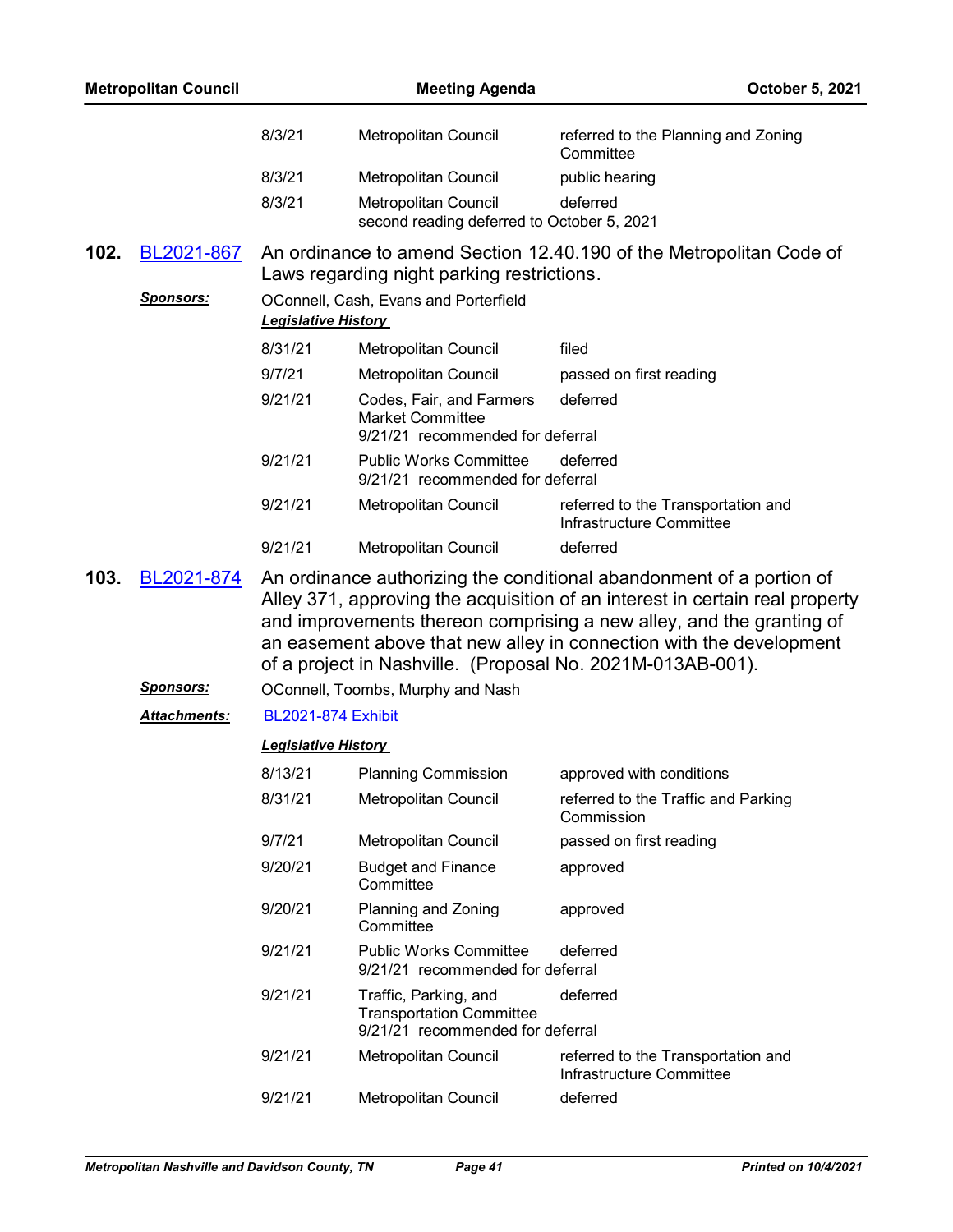| 104. | BL2021-879           | An ordinance approving an agreement between the Metropolitan<br>Government of Nashville and Davidson County, acting by and through<br>the Metropolitan Department of Water and Sewerage Services ("MWS"),<br>and Piedmont Natural Gas Company ("Piedmont") for shared use of<br>MWS' Access Drive (Proposal No. 2021M-024AG-001).                                        |                                                                               |                                                                |  |  |
|------|----------------------|--------------------------------------------------------------------------------------------------------------------------------------------------------------------------------------------------------------------------------------------------------------------------------------------------------------------------------------------------------------------------|-------------------------------------------------------------------------------|----------------------------------------------------------------|--|--|
|      | <u>Sponsors:</u>     |                                                                                                                                                                                                                                                                                                                                                                          | Henderson, Toombs, Murphy and Nash                                            |                                                                |  |  |
|      | <u> Attachments:</u> |                                                                                                                                                                                                                                                                                                                                                                          | BL2021-879 Agreement Exhibit                                                  |                                                                |  |  |
|      |                      | <b>Legislative History</b>                                                                                                                                                                                                                                                                                                                                               |                                                                               |                                                                |  |  |
|      |                      | 8/13/21                                                                                                                                                                                                                                                                                                                                                                  | <b>Planning Commission</b>                                                    | approved                                                       |  |  |
|      |                      | 9/7/21                                                                                                                                                                                                                                                                                                                                                                   | Metropolitan Council                                                          | referred to the Planning and Zoning<br>Committee               |  |  |
|      |                      |                                                                                                                                                                                                                                                                                                                                                                          | 9/20/21 recommended for deferral                                              |                                                                |  |  |
|      |                      | 9/7/21                                                                                                                                                                                                                                                                                                                                                                   | Metropolitan Council                                                          | passed on first reading                                        |  |  |
|      |                      | 9/20/21                                                                                                                                                                                                                                                                                                                                                                  | <b>Budget and Finance</b><br>Committee                                        | approved                                                       |  |  |
|      |                      | 9/21/21                                                                                                                                                                                                                                                                                                                                                                  | <b>Public Works Committee</b><br>deferred<br>9/21/21 recommended for deferral |                                                                |  |  |
|      |                      | 9/21/21                                                                                                                                                                                                                                                                                                                                                                  | Metropolitan Council                                                          | referred to the Transportation and<br>Infrastructure Committee |  |  |
|      |                      | 9/21/21                                                                                                                                                                                                                                                                                                                                                                  | Metropolitan Council                                                          | deferred                                                       |  |  |
| 105. | BL2021-884           | An ordinance authorizing The Metropolitan Government of Nashville and<br>Davidson County to abandon existing sanitary sewer main, sanitary<br>sewer manhole and easements, and to accept new sanitary sewer main,<br>sanitary sewer manholes and easements, for property located on 4005<br>Utah Avenue, (MWS Project No. 21-SL-89 and Proposal No.<br>2021M-068ES-001). |                                                                               |                                                                |  |  |
|      | <b>Sponsors:</b>     | Murphy and Nash                                                                                                                                                                                                                                                                                                                                                          |                                                                               |                                                                |  |  |
|      | <b>Attachments:</b>  | <b>BL2021-884 Exhibit</b>                                                                                                                                                                                                                                                                                                                                                |                                                                               |                                                                |  |  |
|      |                      | <b>Legislative History</b>                                                                                                                                                                                                                                                                                                                                               |                                                                               |                                                                |  |  |
|      |                      | 8/20/21                                                                                                                                                                                                                                                                                                                                                                  | <b>Planning Commission</b>                                                    | approved                                                       |  |  |
|      |                      | 9/7/21                                                                                                                                                                                                                                                                                                                                                                   | Metropolitan Council                                                          | referred to the Planning and Zoning<br>Committee               |  |  |
|      |                      |                                                                                                                                                                                                                                                                                                                                                                          | 9/20/21 recommended for deferral                                              |                                                                |  |  |
|      |                      | 9/7/21                                                                                                                                                                                                                                                                                                                                                                   | Metropolitan Council                                                          | passed on first reading                                        |  |  |
|      |                      | 9/21/21                                                                                                                                                                                                                                                                                                                                                                  | <b>Public Works Committee</b>                                                 | deferred                                                       |  |  |
|      |                      | 9/21/21                                                                                                                                                                                                                                                                                                                                                                  | Metropolitan Council                                                          | referred to the Transportation and<br>Infrastructure Committee |  |  |
|      |                      | 9/21/21                                                                                                                                                                                                                                                                                                                                                                  | Metropolitan Council                                                          | deferred                                                       |  |  |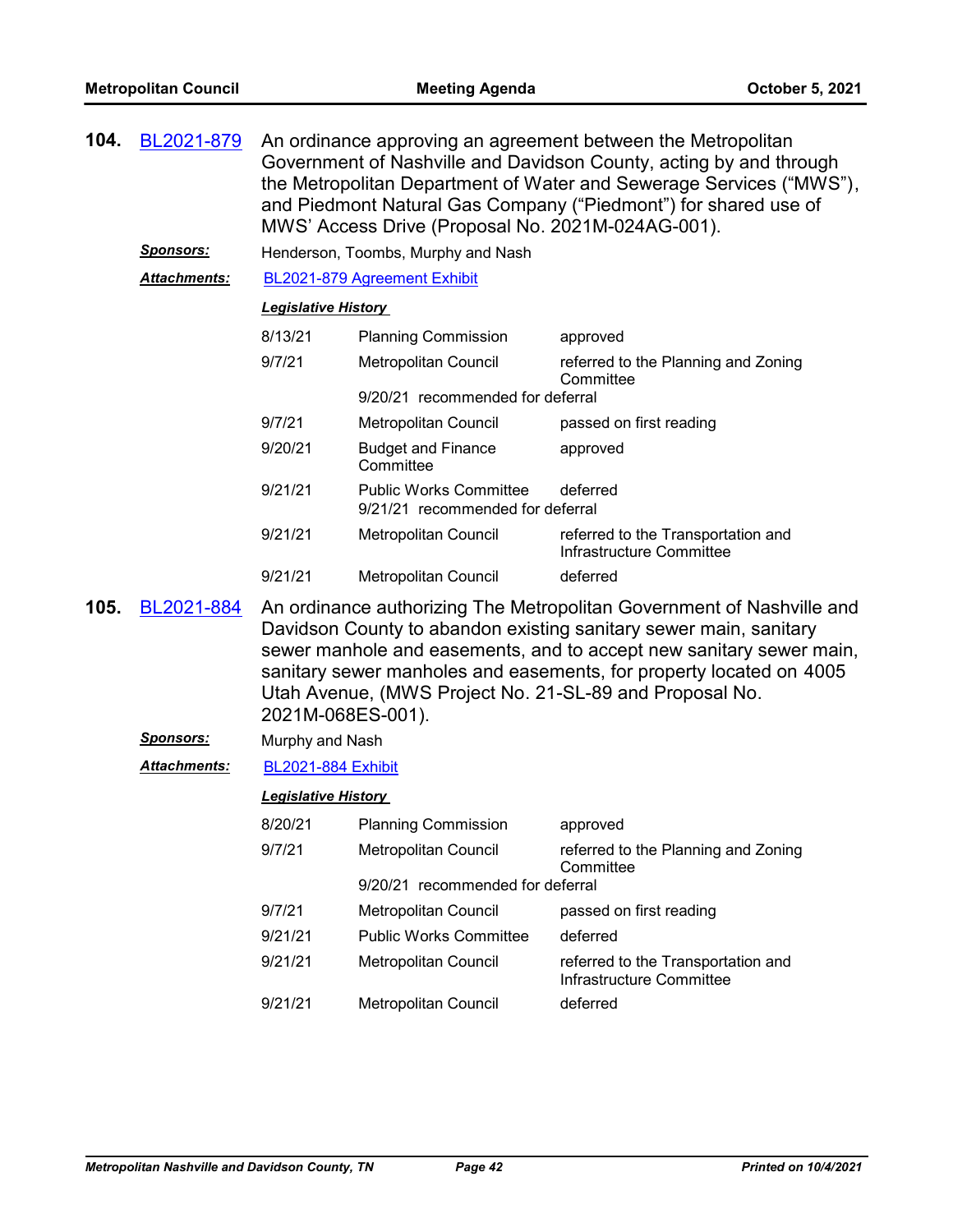| 106. | BL2021-911       | An ordinance amending Chapter 2.100 of the Metropolitan Code<br>pertaining to the composition of the Metropolitan Transportation<br>Licensing Commission, amending Title 6 of the Metropolitan Code<br>pertaining to the operation and regulation of Entertainment<br>Transportation Vehicles, amending Section 9.20.020 pertaining to<br>vehicle noise, and amending Sections 6.75.240, 7.24.040, and<br>12.54.210 of the Metropolitan Code pertaining to the consumption of<br>alcoholic beverages in vehicles. |                                                    |                                                                                                                                                                                                                                                             |  |  |  |
|------|------------------|-------------------------------------------------------------------------------------------------------------------------------------------------------------------------------------------------------------------------------------------------------------------------------------------------------------------------------------------------------------------------------------------------------------------------------------------------------------------------------------------------------------------|----------------------------------------------------|-------------------------------------------------------------------------------------------------------------------------------------------------------------------------------------------------------------------------------------------------------------|--|--|--|
|      | <b>Sponsors:</b> |                                                                                                                                                                                                                                                                                                                                                                                                                                                                                                                   |                                                    | OConnell, Withers, Evans, Allen, Hurt, Mendes, Benedict, Bradford, Welsch, Swope,<br>Murphy, Sledge, Rhoten, Hancock, Rosenberg, VanReece, Suara, Roberts, Young,<br>Styles, Taylor, Porterfield, Rutherford, Henderson, Syracuse, Gamble, Cash and Druffel |  |  |  |
|      | Attachments:     |                                                                                                                                                                                                                                                                                                                                                                                                                                                                                                                   | Proposed Amendment BL2021-911                      |                                                                                                                                                                                                                                                             |  |  |  |
|      |                  |                                                                                                                                                                                                                                                                                                                                                                                                                                                                                                                   | <b>Proposed Substitute BL2021-911</b>              |                                                                                                                                                                                                                                                             |  |  |  |
|      |                  |                                                                                                                                                                                                                                                                                                                                                                                                                                                                                                                   | <b>Legislative History</b>                         |                                                                                                                                                                                                                                                             |  |  |  |
|      |                  | 9/14/21                                                                                                                                                                                                                                                                                                                                                                                                                                                                                                           | Metropolitan Council                               | filed                                                                                                                                                                                                                                                       |  |  |  |
|      |                  | 9/21/21                                                                                                                                                                                                                                                                                                                                                                                                                                                                                                           | Metropolitan Council                               | referred to the Government Operations and<br><b>Regulations Committee</b>                                                                                                                                                                                   |  |  |  |
|      |                  | 9/21/21                                                                                                                                                                                                                                                                                                                                                                                                                                                                                                           | Metropolitan Council                               | referred to the Transportation and<br>Infrastructure Committee                                                                                                                                                                                              |  |  |  |
|      |                  | 9/21/21                                                                                                                                                                                                                                                                                                                                                                                                                                                                                                           | Metropolitan Council                               | passed on first reading                                                                                                                                                                                                                                     |  |  |  |
| 107. | BL2021-912       | An ordinance amending Chapter 2.213 of the Metropolitan Code to<br>create a mechanism for the implementation of the Inclusionary Housing<br>Incentive program.                                                                                                                                                                                                                                                                                                                                                    |                                                    |                                                                                                                                                                                                                                                             |  |  |  |
|      | <u>Sponsors:</u> | <b>Legislative History</b>                                                                                                                                                                                                                                                                                                                                                                                                                                                                                        | Allen, OConnell, Suara and Porterfield             |                                                                                                                                                                                                                                                             |  |  |  |
|      |                  | 9/14/21                                                                                                                                                                                                                                                                                                                                                                                                                                                                                                           | Metropolitan Council                               | filed                                                                                                                                                                                                                                                       |  |  |  |
|      |                  | 9/21/21                                                                                                                                                                                                                                                                                                                                                                                                                                                                                                           | Metropolitan Council                               | referred to the Affordable Housing<br>Committee                                                                                                                                                                                                             |  |  |  |
|      |                  | 9/21/21                                                                                                                                                                                                                                                                                                                                                                                                                                                                                                           | Metropolitan Council                               | referred to the Budget and Finance<br>Committee                                                                                                                                                                                                             |  |  |  |
|      |                  | 9/21/21                                                                                                                                                                                                                                                                                                                                                                                                                                                                                                           | Metropolitan Council                               | referred to the Planning and Zoning<br>Committee                                                                                                                                                                                                            |  |  |  |
|      |                  | 9/21/21                                                                                                                                                                                                                                                                                                                                                                                                                                                                                                           | Metropolitan Council                               | passed on first reading                                                                                                                                                                                                                                     |  |  |  |
| 108. | BL2021-913       |                                                                                                                                                                                                                                                                                                                                                                                                                                                                                                                   | Term Rental Property - Not Owner Occupied Permits. | An ordinance to amend Substitute Ordinance No. BL2019-1633 to<br>permit certain individuals with active permits on file with the Department<br>of Codes Administration as of January 1, 2022 to be eligible for Short                                       |  |  |  |
|      | <b>Sponsors:</b> | Hagar                                                                                                                                                                                                                                                                                                                                                                                                                                                                                                             |                                                    |                                                                                                                                                                                                                                                             |  |  |  |
|      |                  | <b>Legislative History</b>                                                                                                                                                                                                                                                                                                                                                                                                                                                                                        |                                                    |                                                                                                                                                                                                                                                             |  |  |  |
|      |                  | 9/14/21                                                                                                                                                                                                                                                                                                                                                                                                                                                                                                           | Metropolitan Council                               | filed                                                                                                                                                                                                                                                       |  |  |  |
|      |                  | 9/21/21                                                                                                                                                                                                                                                                                                                                                                                                                                                                                                           | Metropolitan Council                               | referred to the Government Operations and<br><b>Regulations Committee</b>                                                                                                                                                                                   |  |  |  |
|      |                  | 9/21/21                                                                                                                                                                                                                                                                                                                                                                                                                                                                                                           | Metropolitan Council                               | passed on first reading                                                                                                                                                                                                                                     |  |  |  |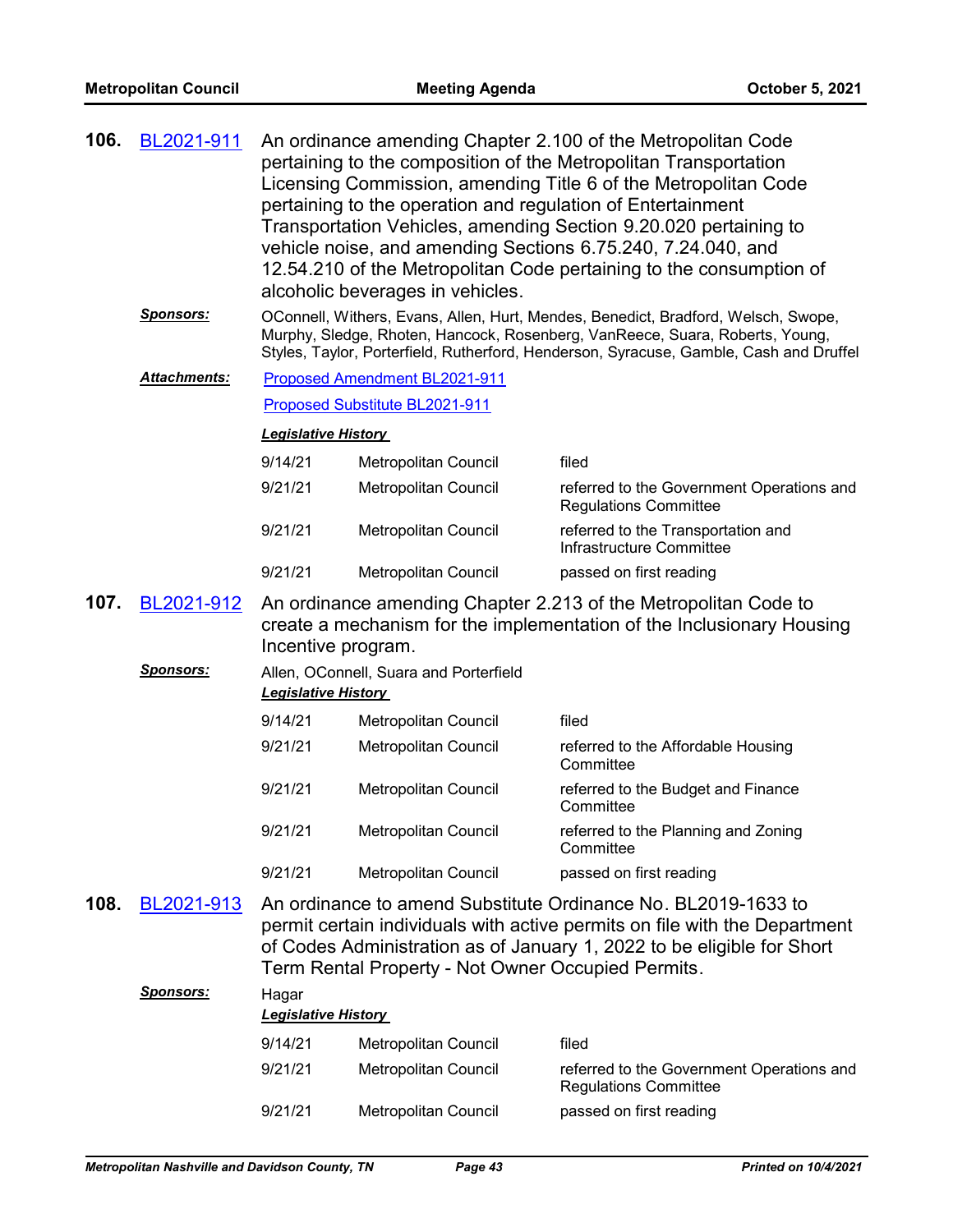| 109. | BL2021-914          | An ordinance approving a contract between The Metropolitan<br>Government of Nashville and Davidson County, acting by and through<br>the Mayor's Office, and the United Way of Middle Tennessee to provide<br>financial counseling and other financial education activities to<br>low-income residents in accordance with the Financial Empowerment<br>Center program model. |                                              |                                                                                                                                                                                                                                                                                           |  |
|------|---------------------|-----------------------------------------------------------------------------------------------------------------------------------------------------------------------------------------------------------------------------------------------------------------------------------------------------------------------------------------------------------------------------|----------------------------------------------|-------------------------------------------------------------------------------------------------------------------------------------------------------------------------------------------------------------------------------------------------------------------------------------------|--|
|      | <u>Sponsors:</u>    |                                                                                                                                                                                                                                                                                                                                                                             | Toombs, Suara, Welsch and Porterfield        |                                                                                                                                                                                                                                                                                           |  |
|      | Attachments:        |                                                                                                                                                                                                                                                                                                                                                                             | BL2021-914 Contract Exhibit                  |                                                                                                                                                                                                                                                                                           |  |
|      |                     | <b>Legislative History</b>                                                                                                                                                                                                                                                                                                                                                  |                                              |                                                                                                                                                                                                                                                                                           |  |
|      |                     | 9/21/21                                                                                                                                                                                                                                                                                                                                                                     | Metropolitan Council                         | referred to the Budget and Finance<br>Committee                                                                                                                                                                                                                                           |  |
|      |                     | 9/21/21                                                                                                                                                                                                                                                                                                                                                                     | Metropolitan Council                         | passed on first reading                                                                                                                                                                                                                                                                   |  |
| 110. | BL2021-915          |                                                                                                                                                                                                                                                                                                                                                                             | program operated by Memphis Basketball, LLC. | An ordinance approving an agreement between the Metropolitan<br>Government of Nashville and Davidson County, acting by and through<br>the Department of Parks and Recreation ("Parks"), and Memphis<br>Basketball, LLC to allow Parks to participate in a youth basketball                |  |
|      | <u>Sponsors:</u>    | Toombs, VanReece, Suara and Porterfield                                                                                                                                                                                                                                                                                                                                     |                                              |                                                                                                                                                                                                                                                                                           |  |
|      | <b>Attachments:</b> |                                                                                                                                                                                                                                                                                                                                                                             | BL2021-915 Agreement Exhibit                 |                                                                                                                                                                                                                                                                                           |  |
|      |                     | <b>Legislative History</b>                                                                                                                                                                                                                                                                                                                                                  |                                              |                                                                                                                                                                                                                                                                                           |  |
|      |                     | 9/21/21                                                                                                                                                                                                                                                                                                                                                                     | Metropolitan Council                         | referred to the Public Facilities, Arts, and<br><b>Culture Committee</b>                                                                                                                                                                                                                  |  |
|      |                     | 9/21/21                                                                                                                                                                                                                                                                                                                                                                     | Metropolitan Council                         | referred to the Budget and Finance<br>Committee                                                                                                                                                                                                                                           |  |
|      |                     | 9/21/21                                                                                                                                                                                                                                                                                                                                                                     | Metropolitan Council                         | passed on first reading                                                                                                                                                                                                                                                                   |  |
| 111. | BL2021-916          |                                                                                                                                                                                                                                                                                                                                                                             | Sherrill Way" for a portion of 18th Ave S.   | An ordinance providing the honorary street name designation of "Billy"                                                                                                                                                                                                                    |  |
|      | <b>Sponsors:</b>    | OConnell<br><b>Legislative History</b>                                                                                                                                                                                                                                                                                                                                      |                                              |                                                                                                                                                                                                                                                                                           |  |
|      |                     | 9/14/21                                                                                                                                                                                                                                                                                                                                                                     | Metropolitan Council                         | filed                                                                                                                                                                                                                                                                                     |  |
|      |                     | 9/21/21                                                                                                                                                                                                                                                                                                                                                                     | Metropolitan Council                         | referred to the Transportation and<br>Infrastructure Committee                                                                                                                                                                                                                            |  |
|      |                     | 9/21/21                                                                                                                                                                                                                                                                                                                                                                     | <b>Metropolitan Council</b>                  | passed on first reading                                                                                                                                                                                                                                                                   |  |
| 112. | BL2021-917          |                                                                                                                                                                                                                                                                                                                                                                             | No. 2021M-069ES-001).                        | An ordinance authorizing The Metropolitan Government of Nashville and<br>Davidson County to negotiate and accept permanent easements for the<br>Neighborly Avenue Stormwater Improvement Project for six properties<br>located on Neighborly Avenue, (Project No. 21-SWC-278 and Proposal |  |
|      | <u>Sponsors:</u>    |                                                                                                                                                                                                                                                                                                                                                                             | Roberts, Murphy and Nash                     |                                                                                                                                                                                                                                                                                           |  |
|      | <b>Attachments:</b> | <b>BL2021-917 Exhibit</b>                                                                                                                                                                                                                                                                                                                                                   |                                              |                                                                                                                                                                                                                                                                                           |  |
|      |                     | <b>Legislative History</b>                                                                                                                                                                                                                                                                                                                                                  |                                              |                                                                                                                                                                                                                                                                                           |  |
|      |                     | 8/20/21                                                                                                                                                                                                                                                                                                                                                                     | <b>Planning Commission</b>                   | approved                                                                                                                                                                                                                                                                                  |  |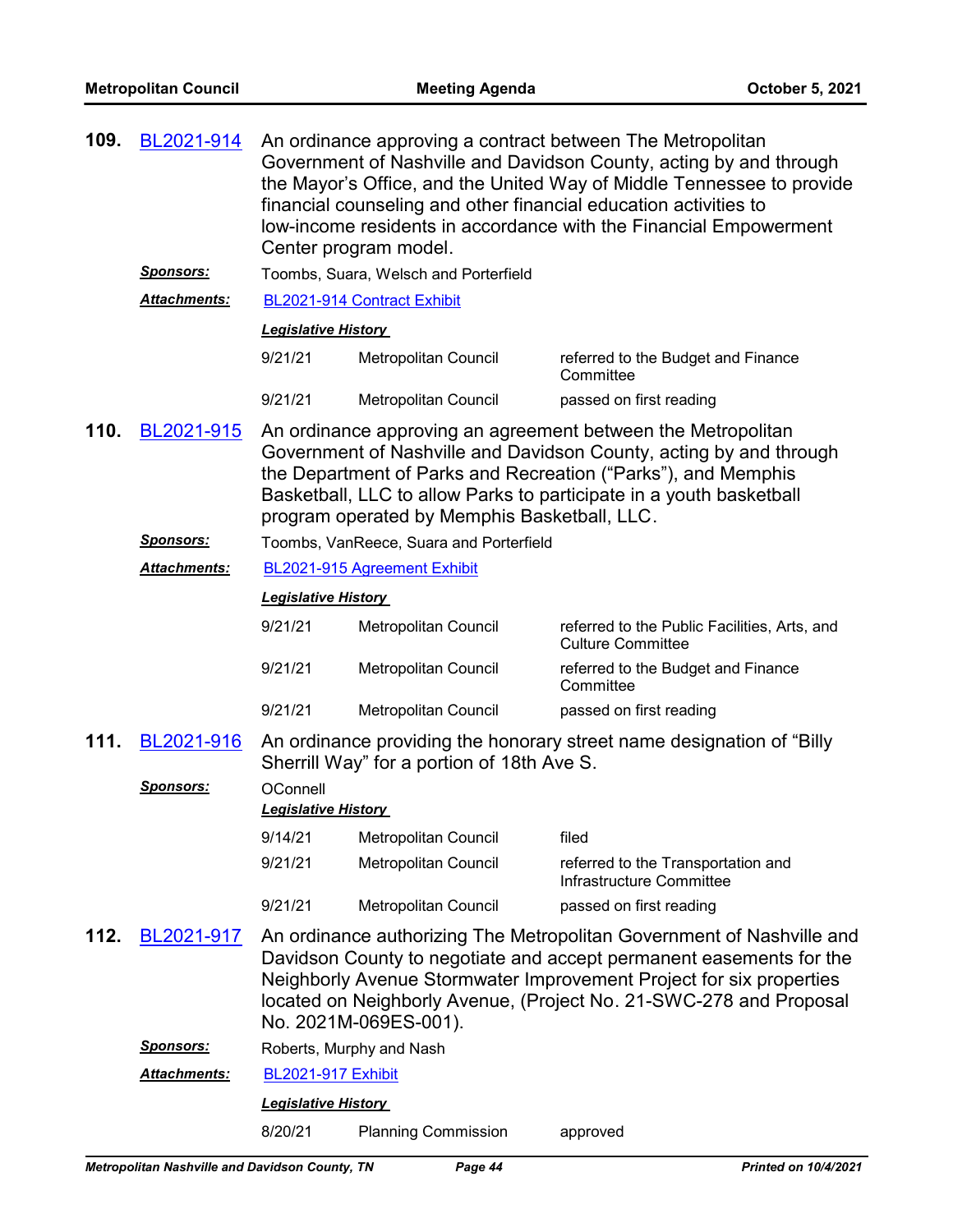| <b>Metropolitan Council</b>                                                                                                                                                                                                                                                                                                                                                                                |                                                  |                                                                                                                                                                                                                                                                                                                                                                                                 | <b>Meeting Agenda</b>       | October 5, 2021                                                                                                                                                                                                |  |  |
|------------------------------------------------------------------------------------------------------------------------------------------------------------------------------------------------------------------------------------------------------------------------------------------------------------------------------------------------------------------------------------------------------------|--------------------------------------------------|-------------------------------------------------------------------------------------------------------------------------------------------------------------------------------------------------------------------------------------------------------------------------------------------------------------------------------------------------------------------------------------------------|-----------------------------|----------------------------------------------------------------------------------------------------------------------------------------------------------------------------------------------------------------|--|--|
|                                                                                                                                                                                                                                                                                                                                                                                                            |                                                  | 9/21/21                                                                                                                                                                                                                                                                                                                                                                                         | Metropolitan Council        | referred to the Planning and Zoning<br>Committee                                                                                                                                                               |  |  |
|                                                                                                                                                                                                                                                                                                                                                                                                            |                                                  | 9/21/21                                                                                                                                                                                                                                                                                                                                                                                         | Metropolitan Council        | referred to the Transportation and<br>Infrastructure Committee                                                                                                                                                 |  |  |
|                                                                                                                                                                                                                                                                                                                                                                                                            |                                                  | 9/21/21                                                                                                                                                                                                                                                                                                                                                                                         | Metropolitan Council        | passed on first reading                                                                                                                                                                                        |  |  |
| 113.                                                                                                                                                                                                                                                                                                                                                                                                       | BL2021-918                                       |                                                                                                                                                                                                                                                                                                                                                                                                 | 2021M-067ES-001).           | An ordinance authorizing The Metropolitan Government of Nashville and<br>Davidson County to abandon an existing storm sewer easement for two<br>properties located at 900 and 902 Dickerson Pike (Proposal No. |  |  |
|                                                                                                                                                                                                                                                                                                                                                                                                            | <u>Sponsors:</u>                                 |                                                                                                                                                                                                                                                                                                                                                                                                 | Parker, Murphy and Nash     |                                                                                                                                                                                                                |  |  |
|                                                                                                                                                                                                                                                                                                                                                                                                            | <b>BL2021-918 Exhibit</b><br><b>Attachments:</b> |                                                                                                                                                                                                                                                                                                                                                                                                 |                             |                                                                                                                                                                                                                |  |  |
|                                                                                                                                                                                                                                                                                                                                                                                                            |                                                  | <b>Legislative History</b>                                                                                                                                                                                                                                                                                                                                                                      |                             |                                                                                                                                                                                                                |  |  |
|                                                                                                                                                                                                                                                                                                                                                                                                            |                                                  | 8/20/21                                                                                                                                                                                                                                                                                                                                                                                         | <b>Planning Commission</b>  | approved                                                                                                                                                                                                       |  |  |
|                                                                                                                                                                                                                                                                                                                                                                                                            |                                                  | 9/21/21                                                                                                                                                                                                                                                                                                                                                                                         | Metropolitan Council        | referred to the Planning and Zoning<br>Committee                                                                                                                                                               |  |  |
|                                                                                                                                                                                                                                                                                                                                                                                                            |                                                  | 9/21/21                                                                                                                                                                                                                                                                                                                                                                                         | Metropolitan Council        | referred to the Transportation and<br>Infrastructure Committee                                                                                                                                                 |  |  |
|                                                                                                                                                                                                                                                                                                                                                                                                            |                                                  | 9/21/21                                                                                                                                                                                                                                                                                                                                                                                         | Metropolitan Council        | passed on first reading                                                                                                                                                                                        |  |  |
| An ordinance authorizing The Metropolitan Government of Nashville and<br>114.<br>BL2021-919<br>Davidson County to accept new sanitary sewer and water mains,<br>sanitary sewer manholes, fire hydrant assemblies and easements, for<br>property located at Burkitt Road (unnumbered), also known as Burkitt<br>Ridge Phase 6 (MWS Project Nos. 20-SL-76 and 20-WL-41 and<br>Proposal No. 2021M-065ES-001). |                                                  |                                                                                                                                                                                                                                                                                                                                                                                                 |                             |                                                                                                                                                                                                                |  |  |
|                                                                                                                                                                                                                                                                                                                                                                                                            | <u>Sponsors:</u>                                 |                                                                                                                                                                                                                                                                                                                                                                                                 | Rutherford, Murphy and Nash |                                                                                                                                                                                                                |  |  |
|                                                                                                                                                                                                                                                                                                                                                                                                            | <b>Attachments:</b>                              | <b>BL2021-919 Exhibit</b>                                                                                                                                                                                                                                                                                                                                                                       |                             |                                                                                                                                                                                                                |  |  |
|                                                                                                                                                                                                                                                                                                                                                                                                            |                                                  | <b>Legislative History</b>                                                                                                                                                                                                                                                                                                                                                                      |                             |                                                                                                                                                                                                                |  |  |
|                                                                                                                                                                                                                                                                                                                                                                                                            |                                                  | 8/20/21                                                                                                                                                                                                                                                                                                                                                                                         | <b>Planning Commission</b>  | approved                                                                                                                                                                                                       |  |  |
|                                                                                                                                                                                                                                                                                                                                                                                                            |                                                  | 9/21/21                                                                                                                                                                                                                                                                                                                                                                                         | Metropolitan Council        | referred to the Planning and Zoning<br>Committee                                                                                                                                                               |  |  |
|                                                                                                                                                                                                                                                                                                                                                                                                            |                                                  | 9/21/21                                                                                                                                                                                                                                                                                                                                                                                         | Metropolitan Council        | referred to the Transportation and<br>Infrastructure Committee                                                                                                                                                 |  |  |
|                                                                                                                                                                                                                                                                                                                                                                                                            |                                                  | 9/21/21                                                                                                                                                                                                                                                                                                                                                                                         | Metropolitan Council        | passed on first reading                                                                                                                                                                                        |  |  |
| 115.                                                                                                                                                                                                                                                                                                                                                                                                       | BL2021-920                                       | An ordinance authorizing The Metropolitan Government of Nashville and<br>Davidson County to abandon existing sanitary sewer main and<br>easements, and to accept new sanitary sewer mains, sanitary sewer<br>manholes and easements, for three properties located at 5540 Oakmont<br>Circle and 262 and 264 White Bridge Pike, (MWS Project No.<br>20-SL-317 and Proposal No. 2021M-071ES-001). |                             |                                                                                                                                                                                                                |  |  |
|                                                                                                                                                                                                                                                                                                                                                                                                            | <u>Sponsors:</u>                                 | Murphy and Nash                                                                                                                                                                                                                                                                                                                                                                                 |                             |                                                                                                                                                                                                                |  |  |
|                                                                                                                                                                                                                                                                                                                                                                                                            | <b>Attachments:</b>                              | <b>BL2021-920 Exhibit</b>                                                                                                                                                                                                                                                                                                                                                                       |                             |                                                                                                                                                                                                                |  |  |
|                                                                                                                                                                                                                                                                                                                                                                                                            |                                                  |                                                                                                                                                                                                                                                                                                                                                                                                 | <b>Legislative History</b>  |                                                                                                                                                                                                                |  |  |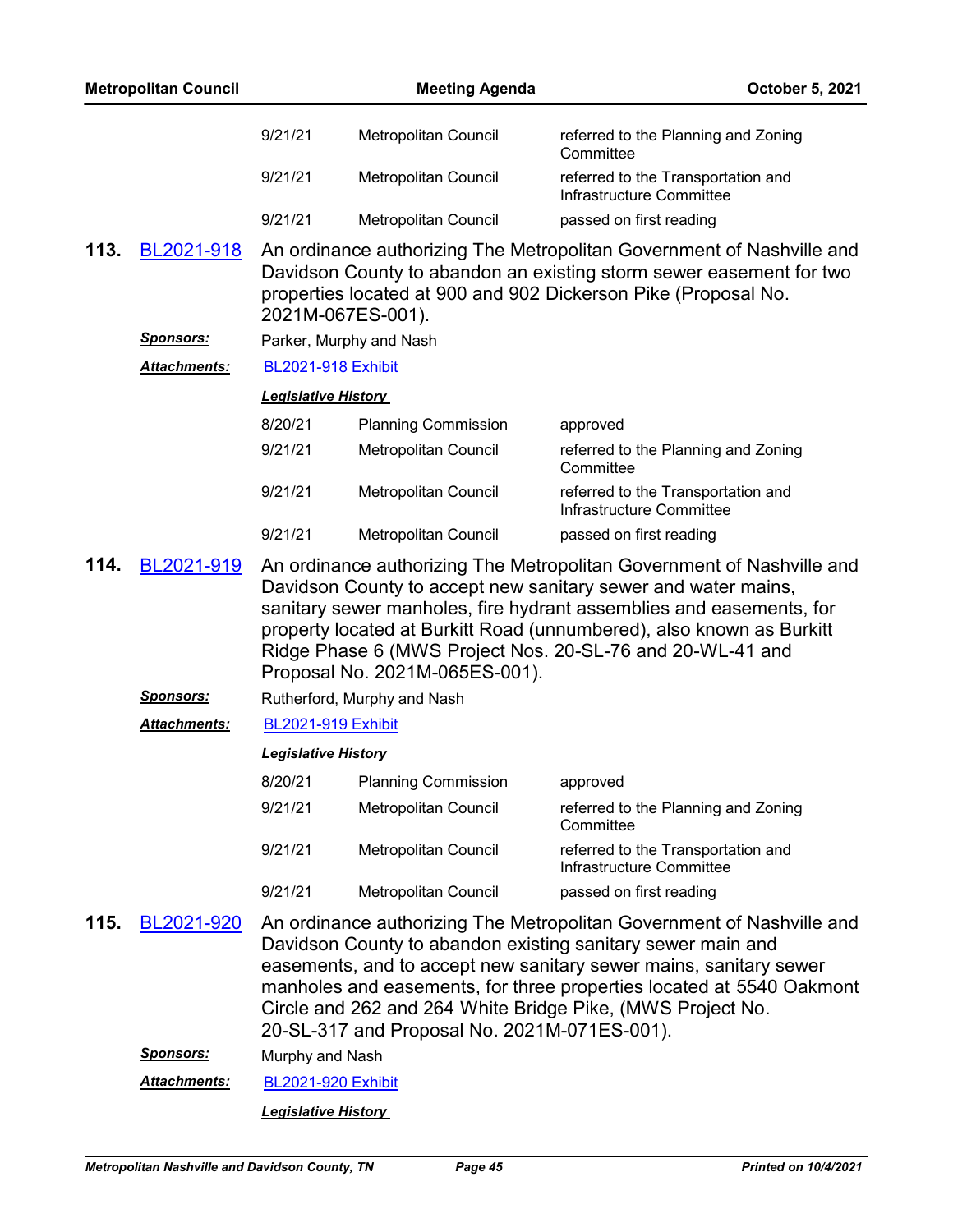| <b>Metropolitan Council</b> |                     | <b>Meeting Agenda</b>                                                                                                                                                                                                                                                                                                                                                                                                                                                                                                                                |                                                          | October 5, 2021                                                                                                                                                                                                                                                                    |
|-----------------------------|---------------------|------------------------------------------------------------------------------------------------------------------------------------------------------------------------------------------------------------------------------------------------------------------------------------------------------------------------------------------------------------------------------------------------------------------------------------------------------------------------------------------------------------------------------------------------------|----------------------------------------------------------|------------------------------------------------------------------------------------------------------------------------------------------------------------------------------------------------------------------------------------------------------------------------------------|
|                             |                     | 8/20/21                                                                                                                                                                                                                                                                                                                                                                                                                                                                                                                                              | <b>Planning Commission</b>                               | approved                                                                                                                                                                                                                                                                           |
|                             |                     | 9/21/21                                                                                                                                                                                                                                                                                                                                                                                                                                                                                                                                              | Metropolitan Council                                     | referred to the Planning and Zoning<br>Committee                                                                                                                                                                                                                                   |
|                             |                     | 9/21/21                                                                                                                                                                                                                                                                                                                                                                                                                                                                                                                                              | Metropolitan Council                                     | referred to the Transportation and<br>Infrastructure Committee                                                                                                                                                                                                                     |
|                             |                     | 9/21/21                                                                                                                                                                                                                                                                                                                                                                                                                                                                                                                                              | Metropolitan Council                                     | passed on first reading                                                                                                                                                                                                                                                            |
|                             |                     |                                                                                                                                                                                                                                                                                                                                                                                                                                                                                                                                                      | M. Bills on Third Reading                                |                                                                                                                                                                                                                                                                                    |
| 116.                        | BL2021-849          |                                                                                                                                                                                                                                                                                                                                                                                                                                                                                                                                                      | Number 2021M-011AB-001).                                 | An ordinance to amend the Geographic Information Systems Street and<br>Alley Centerline Layer for the Metropolitan Government of Nashville and<br>Davidson County by abandoning a portion of Alley Number 403<br>right-of-way from 8th Avenue South to Alley Number 404. (Proposal |
|                             | <u>Sponsors:</u>    |                                                                                                                                                                                                                                                                                                                                                                                                                                                                                                                                                      | Sledge, Murphy, Nash and OConnell                        |                                                                                                                                                                                                                                                                                    |
|                             | Attachments:        | <b>BL2021-849 Exhibit</b>                                                                                                                                                                                                                                                                                                                                                                                                                                                                                                                            |                                                          |                                                                                                                                                                                                                                                                                    |
|                             |                     | <b>Legislative History</b>                                                                                                                                                                                                                                                                                                                                                                                                                                                                                                                           |                                                          |                                                                                                                                                                                                                                                                                    |
|                             |                     | 7/15/21                                                                                                                                                                                                                                                                                                                                                                                                                                                                                                                                              | <b>Planning Commission</b>                               | approved                                                                                                                                                                                                                                                                           |
|                             |                     | 8/3/21                                                                                                                                                                                                                                                                                                                                                                                                                                                                                                                                               | Metropolitan Council                                     | passed on first reading                                                                                                                                                                                                                                                            |
|                             |                     | 8/16/21                                                                                                                                                                                                                                                                                                                                                                                                                                                                                                                                              | Planning and Zoning<br>Committee                         | approved                                                                                                                                                                                                                                                                           |
|                             |                     | 8/17/21                                                                                                                                                                                                                                                                                                                                                                                                                                                                                                                                              | <b>Public Works Committee</b>                            | approved                                                                                                                                                                                                                                                                           |
|                             |                     | 8/17/21                                                                                                                                                                                                                                                                                                                                                                                                                                                                                                                                              | Traffic, Parking, and<br><b>Transportation Committee</b> | approved                                                                                                                                                                                                                                                                           |
|                             |                     | 8/17/21                                                                                                                                                                                                                                                                                                                                                                                                                                                                                                                                              | <b>Metropolitan Council</b><br>deferred to 9/21/21       | deferred                                                                                                                                                                                                                                                                           |
|                             |                     | 9/13/21                                                                                                                                                                                                                                                                                                                                                                                                                                                                                                                                              | <b>Traffic and Parking</b><br>Commission                 | approved                                                                                                                                                                                                                                                                           |
|                             |                     | 9/21/21                                                                                                                                                                                                                                                                                                                                                                                                                                                                                                                                              | Metropolitan Council                                     | passed on second reading                                                                                                                                                                                                                                                           |
| 117.                        | BL2021-862          | An ordinance to amend Title 17 of the Metropolitan Code of Laws, the<br>Zoning Ordinance of The Metropolitan Government of Nashville and<br>Davidson County, by changing from IR to SP zoning for properties<br>located at 1212, 1300, 1302, 1304 Herman Street and Herman Street<br>(unnumbered), and a portion of 907 12th Avenue North, at the northwest<br>corner of Herman Street and 12th Avenue North (1.79 acres), to permit<br>up to 250 multi-family residential units, all of which is described herein<br>(Proposal No. 2021SP-039-001). |                                                          |                                                                                                                                                                                                                                                                                    |
|                             | <b>Sponsors:</b>    | OConnell                                                                                                                                                                                                                                                                                                                                                                                                                                                                                                                                             |                                                          |                                                                                                                                                                                                                                                                                    |
|                             | <b>Attachments:</b> | <b>BL2021-862 Plans</b>                                                                                                                                                                                                                                                                                                                                                                                                                                                                                                                              |                                                          |                                                                                                                                                                                                                                                                                    |
|                             |                     | <b>BL2021-862 Sketch</b>                                                                                                                                                                                                                                                                                                                                                                                                                                                                                                                             |                                                          |                                                                                                                                                                                                                                                                                    |
|                             |                     |                                                                                                                                                                                                                                                                                                                                                                                                                                                                                                                                                      | BL2021-862 Amendment                                     |                                                                                                                                                                                                                                                                                    |
|                             |                     | Proposed Amendment BL2021-862                                                                                                                                                                                                                                                                                                                                                                                                                                                                                                                        |                                                          |                                                                                                                                                                                                                                                                                    |
|                             |                     | <b>Legislative History</b>                                                                                                                                                                                                                                                                                                                                                                                                                                                                                                                           |                                                          |                                                                                                                                                                                                                                                                                    |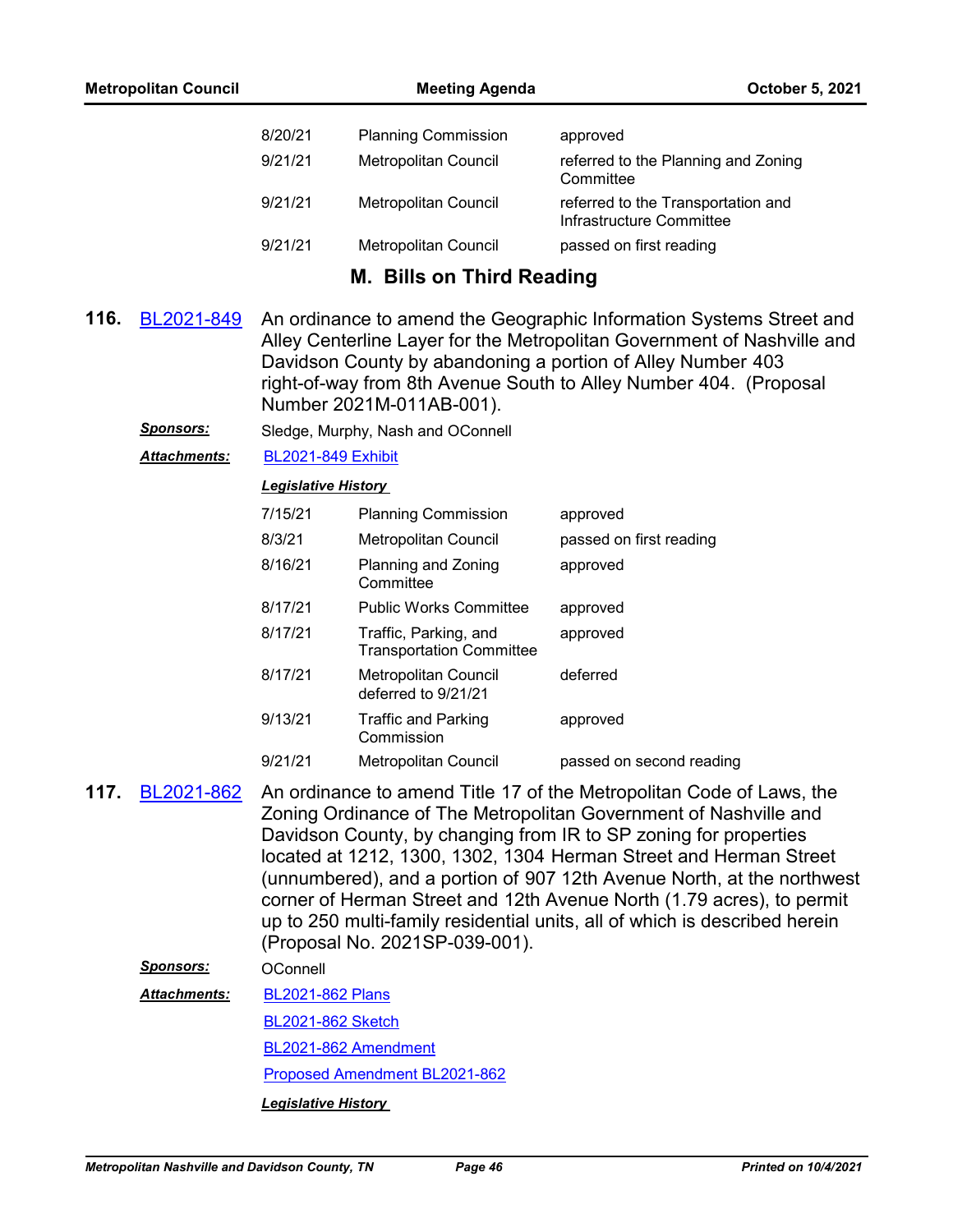| <b>Metropolitan Council</b> |                  | <b>Meeting Agenda</b>      |                                                              | October 5, 2021                                                                                                                                                                                                                                                                                                                                                |
|-----------------------------|------------------|----------------------------|--------------------------------------------------------------|----------------------------------------------------------------------------------------------------------------------------------------------------------------------------------------------------------------------------------------------------------------------------------------------------------------------------------------------------------------|
|                             |                  | 7/22/21                    | <b>Planning Commission</b>                                   | approved with conditions, disapproved<br>without                                                                                                                                                                                                                                                                                                               |
|                             |                  |                            | $(7-0)$                                                      |                                                                                                                                                                                                                                                                                                                                                                |
|                             |                  | 8/3/21                     | Metropolitan Council                                         | filed                                                                                                                                                                                                                                                                                                                                                          |
|                             |                  | 8/3/21                     | Metropolitan Council                                         | passed on first reading                                                                                                                                                                                                                                                                                                                                        |
|                             |                  | 8/13/21                    | Metropolitan Council                                         | advertised                                                                                                                                                                                                                                                                                                                                                     |
|                             |                  | 9/7/21                     | Metropolitan Council                                         | public hearing                                                                                                                                                                                                                                                                                                                                                 |
|                             |                  | 9/7/21                     | Metropolitan Council                                         | referred to the Planning and Zoning<br>Committee                                                                                                                                                                                                                                                                                                               |
|                             |                  |                            | 9/20/21 recommended for deferral                             |                                                                                                                                                                                                                                                                                                                                                                |
|                             |                  | 9/7/21                     | Metropolitan Council                                         | amended                                                                                                                                                                                                                                                                                                                                                        |
|                             |                  | 9/7/21                     | Metropolitan Council                                         | passed on second reading as amended                                                                                                                                                                                                                                                                                                                            |
|                             |                  | 9/21/21                    | <b>Metropolitan Council</b>                                  | deferred                                                                                                                                                                                                                                                                                                                                                       |
|                             |                  | 2021SP-040-001).           | (2.11 acres), all of which is described herein (Proposal No. | An ordinance to amend Title 17 of the Metropolitan Code of Laws, the<br>Zoning Ordinance of The Metropolitan Government of Nashville and<br>Davidson County, by changing from IR to SP zoning for property located<br>at 1301 Herman Street, at the southwest corner of Herman Street and<br>12th Avenue North (2.11 acres), to permit a mixed use development |
|                             | <u>Sponsors:</u> | OConnell                   |                                                              |                                                                                                                                                                                                                                                                                                                                                                |
|                             | Attachments:     | BL2021-863 Plan            |                                                              |                                                                                                                                                                                                                                                                                                                                                                |
|                             |                  | <b>BL2021-863 Sketch</b>   |                                                              |                                                                                                                                                                                                                                                                                                                                                                |
|                             |                  |                            | BL2021-863 Amendment                                         |                                                                                                                                                                                                                                                                                                                                                                |
|                             |                  |                            | Proposed Amendment BL2021-863                                |                                                                                                                                                                                                                                                                                                                                                                |
|                             |                  | <b>Legislative History</b> |                                                              |                                                                                                                                                                                                                                                                                                                                                                |
|                             |                  | 7/22/21                    | <b>Planning Commission</b>                                   | approved with conditions, disapproved<br>without                                                                                                                                                                                                                                                                                                               |
|                             |                  |                            | $(7-0)$                                                      |                                                                                                                                                                                                                                                                                                                                                                |
|                             |                  | 8/3/21                     | Metropolitan Council                                         | filed                                                                                                                                                                                                                                                                                                                                                          |
|                             |                  | 8/3/21                     | Metropolitan Council                                         | passed on first reading                                                                                                                                                                                                                                                                                                                                        |
|                             |                  | 8/13/21                    | Metropolitan Council                                         | advertised                                                                                                                                                                                                                                                                                                                                                     |
|                             |                  | 9/7/21                     | <b>Metropolitan Council</b>                                  | public hearing                                                                                                                                                                                                                                                                                                                                                 |
|                             |                  | 9/7/21                     | Metropolitan Council                                         | referred to the Planning and Zoning<br>Committee                                                                                                                                                                                                                                                                                                               |
|                             |                  |                            | 9/20/21 recommended for deferral                             |                                                                                                                                                                                                                                                                                                                                                                |
|                             |                  | 9/7/21                     | Metropolitan Council                                         | amended                                                                                                                                                                                                                                                                                                                                                        |
|                             |                  | 9/7/21                     | Metropolitan Council                                         | passed on second reading                                                                                                                                                                                                                                                                                                                                       |
|                             |                  | 9/21/21                    | Metropolitan Council                                         | deferred                                                                                                                                                                                                                                                                                                                                                       |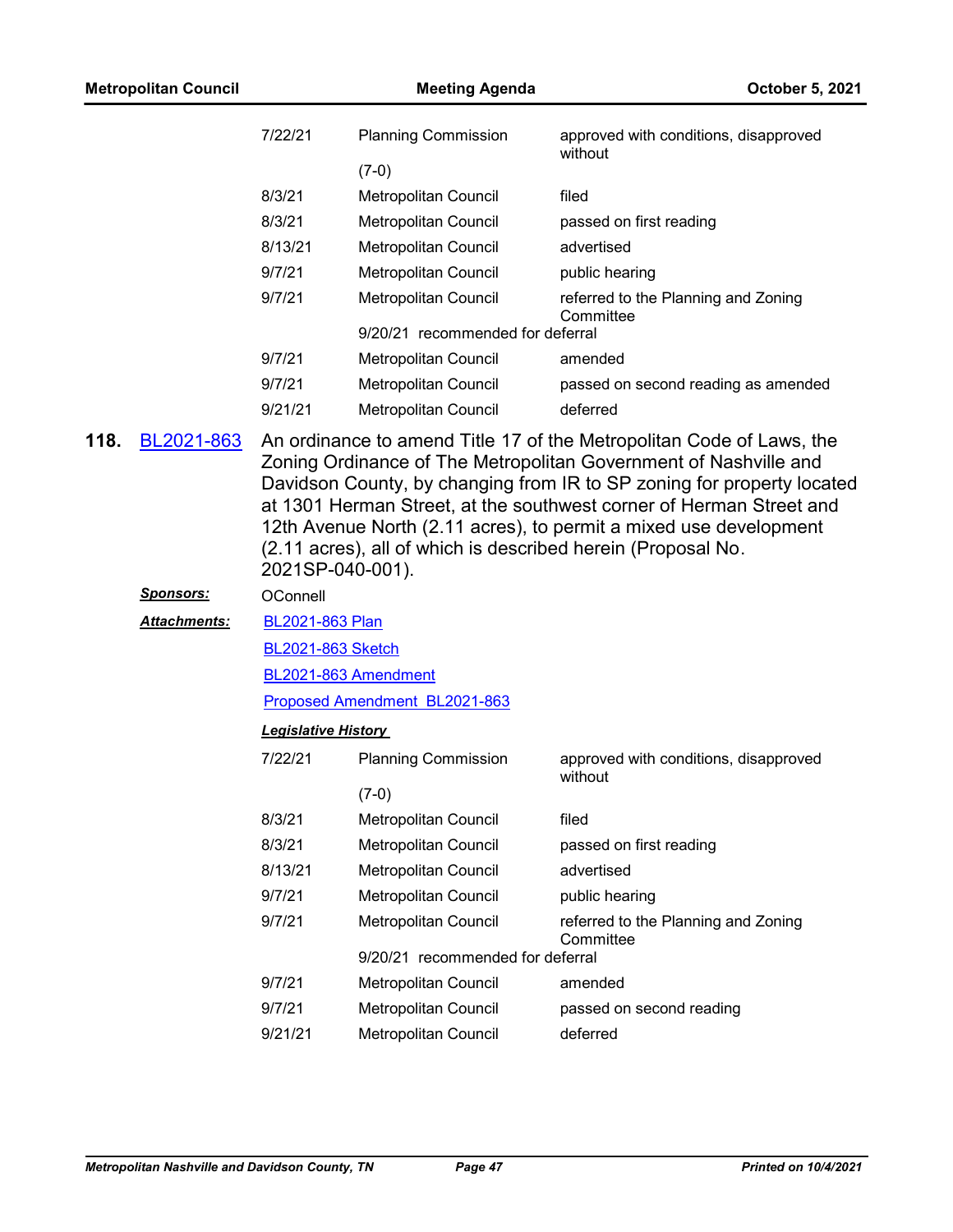| 119. | BL2021-870                     | An ordinance approving a documentary film agreement between the<br>Metropolitan Government of Nashville and Davidson County and Eureka<br>Entertainment, LLC.                                                                                                         |                                                                                        |                                                                    |  |
|------|--------------------------------|-----------------------------------------------------------------------------------------------------------------------------------------------------------------------------------------------------------------------------------------------------------------------|----------------------------------------------------------------------------------------|--------------------------------------------------------------------|--|
|      | Sponsors:                      | <b>Toombs and Gamble</b>                                                                                                                                                                                                                                              |                                                                                        |                                                                    |  |
|      | <b>Attachments:</b>            | BL2021-870 Agreement Exhibit                                                                                                                                                                                                                                          |                                                                                        |                                                                    |  |
|      |                                | <b>Legislative History</b>                                                                                                                                                                                                                                            |                                                                                        |                                                                    |  |
|      |                                | 9/7/21                                                                                                                                                                                                                                                                | Metropolitan Council                                                                   | passed on first reading                                            |  |
|      |                                | 9/20/21                                                                                                                                                                                                                                                               | <b>Budget and Finance</b><br>Committee                                                 | approved                                                           |  |
|      |                                | 9/21/21                                                                                                                                                                                                                                                               | Public Safety, Beer, and<br><b>Regulated Beverages</b><br>Committee                    | approved                                                           |  |
|      |                                | 9/21/21                                                                                                                                                                                                                                                               | Convention, Tourism, and<br><b>Public Entertainment</b><br><b>Facilities Committee</b> | deferred                                                           |  |
|      |                                | 9/21/21                                                                                                                                                                                                                                                               | Metropolitan Council                                                                   | passed on second reading                                           |  |
| 120. | BL2021-871<br><u>Sponsors:</u> | An ordinance establishing a program for the purpose of providing<br>assistance to low-income elderly residents of the Metropolitan<br>Government for the fiscal year 2021-2022.<br>Toombs, Welsch, Suara, Porterfield, Styles and Allen<br><b>Legislative History</b> |                                                                                        |                                                                    |  |
|      |                                | 9/7/21                                                                                                                                                                                                                                                                | Metropolitan Council                                                                   | passed on first reading                                            |  |
|      |                                | 9/20/21                                                                                                                                                                                                                                                               | <b>Budget and Finance</b><br>Committee                                                 | approved                                                           |  |
|      |                                | 9/21/21                                                                                                                                                                                                                                                               | Metropolitan Council                                                                   | passed on second reading                                           |  |
| 121. | BL2021-872                     |                                                                                                                                                                                                                                                                       | spaces, as further described herein.                                                   | An ordinance to require masks be worn by all individuals in public |  |
|      | <b>Sponsors:</b>               |                                                                                                                                                                                                                                                                       | Styles, Hurt, Sepulveda, Benedict and Bradford                                         |                                                                    |  |
|      | <b>Attachments:</b>            |                                                                                                                                                                                                                                                                       | Proposed Amendment 1 BL2021-872                                                        |                                                                    |  |
|      |                                | Proposed Amendment 2 BL2021-872                                                                                                                                                                                                                                       |                                                                                        |                                                                    |  |
|      |                                | <b>Legislative History</b>                                                                                                                                                                                                                                            |                                                                                        |                                                                    |  |
|      |                                | 8/31/21                                                                                                                                                                                                                                                               | Metropolitan Council                                                                   | filed                                                              |  |
|      |                                | 9/7/21                                                                                                                                                                                                                                                                | <b>Metropolitan Council</b>                                                            | passed on first reading                                            |  |
|      |                                | 9/21/21                                                                                                                                                                                                                                                               | Health, Hospitals, and<br><b>Social Services Committee</b>                             | approved                                                           |  |
|      |                                | 9/21/21                                                                                                                                                                                                                                                               | Metropolitan Council                                                                   | passed on second reading                                           |  |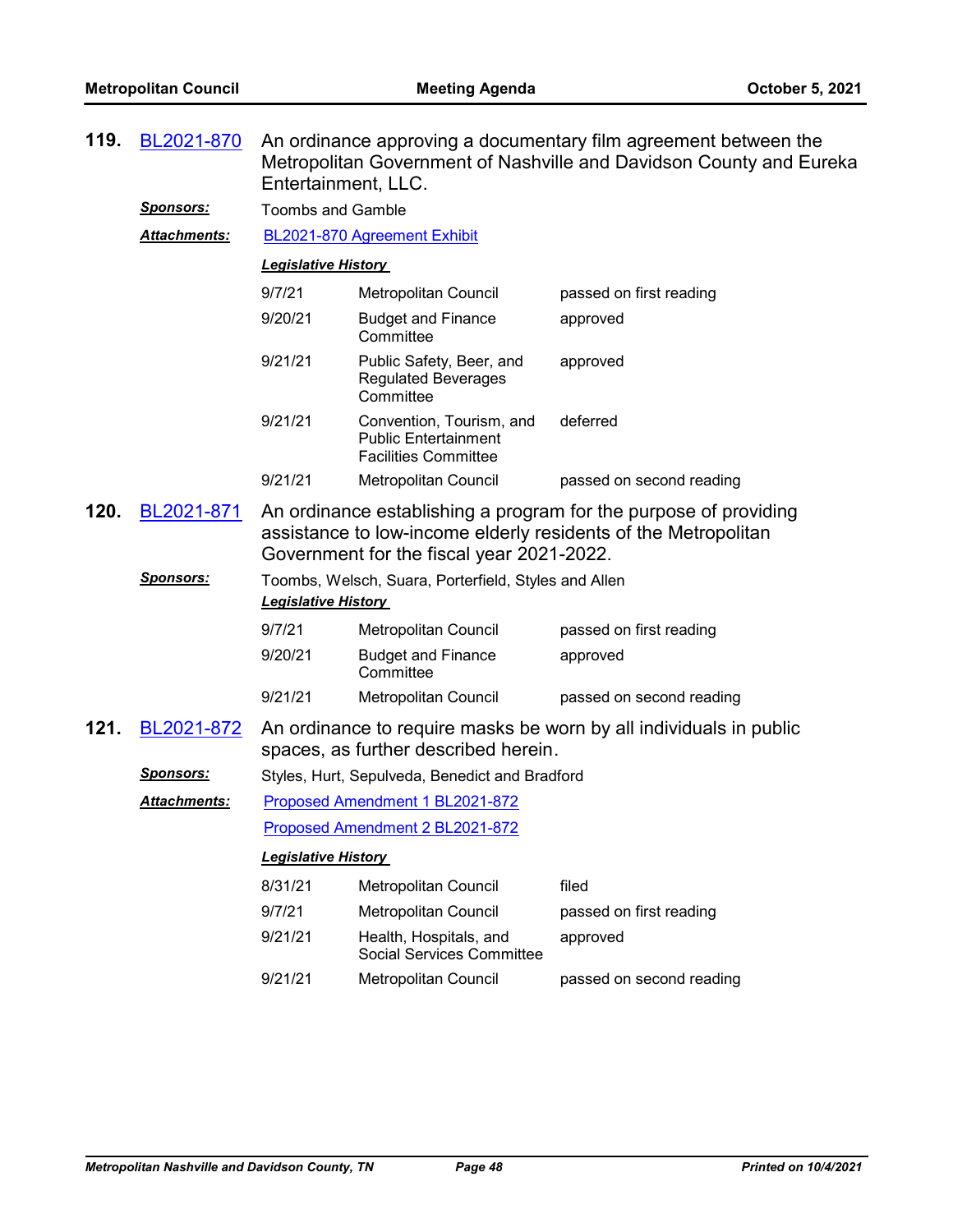| 122. | BL2021-873          | 2021M-010PR-001)               |                            | An ordinance authorizing the acquisition of certain right-of-way<br>easements, drainage easements, temporary construction easements,<br>and property rights by negotiation or condemnation for use in public<br>projects of the Metropolitan Government, initially for purposes of the<br>Department of Transportation and Multimodal Infrastructure, Project<br>Number 2017-B-001, Lickton Pike bridge replacement. (Proposal No. |
|------|---------------------|--------------------------------|----------------------------|------------------------------------------------------------------------------------------------------------------------------------------------------------------------------------------------------------------------------------------------------------------------------------------------------------------------------------------------------------------------------------------------------------------------------------|
|      | <b>Sponsors:</b>    | Young, Toombs, Murphy and Nash |                            |                                                                                                                                                                                                                                                                                                                                                                                                                                    |
|      | <b>Attachments:</b> | <b>BL2021-873 Exhibit</b>      |                            |                                                                                                                                                                                                                                                                                                                                                                                                                                    |
|      |                     | <b>Legislative History</b>     |                            |                                                                                                                                                                                                                                                                                                                                                                                                                                    |
|      |                     | 7/13/21                        | <b>Planning Commission</b> | approved                                                                                                                                                                                                                                                                                                                                                                                                                           |

| 9/7/21  | <b>Metropolitan Council</b>            | passed on first reading  |
|---------|----------------------------------------|--------------------------|
| 9/20/21 | <b>Budget and Finance</b><br>Committee | approved                 |
| 9/20/21 | Planning and Zoning<br>Committee       | approved                 |
| 9/21/21 | <b>Public Works Committee</b>          | approved                 |
| 9/21/21 | Metropolitan Council                   | passed on second reading |

- An ordinance to amend the Geographic Information Systems Street and Alley Centerline Layer for the Metropolitan Government of Nashville and Davidson County by abandoning a portion of Lincoln Street right-of-way from McKinley Street to Alley Number 1024. (Proposal Number 2021M-006AB-001). **123.** [BL2021-875](http://nashville.legistar.com/gateway.aspx?m=l&id=/matter.aspx?key=13486)
	- *Sponsors:* Toombs, Murphy, Nash and OConnell
	- *Attachments:* [BL2021-875 Exhibit](http://nashville.legistar.com/gateway.aspx?M=F&ID=d9892ed5-83ab-4ecd-b0e0-36016fb6622e.docx)

| 7/15/21 | <b>Planning Commission</b>                               | approved                 |
|---------|----------------------------------------------------------|--------------------------|
| 8/9/21  | <b>Traffic and Parking</b><br>Commission                 | approved                 |
| 9/7/21  | <b>Metropolitan Council</b>                              | passed on first reading  |
| 9/20/21 | Planning and Zoning<br>Committee                         | approved                 |
| 9/21/21 | <b>Public Works Committee</b>                            | approved                 |
| 9/21/21 | Traffic, Parking, and<br><b>Transportation Committee</b> | approved                 |
| 9/21/21 | <b>Metropolitan Council</b>                              | passed on second reading |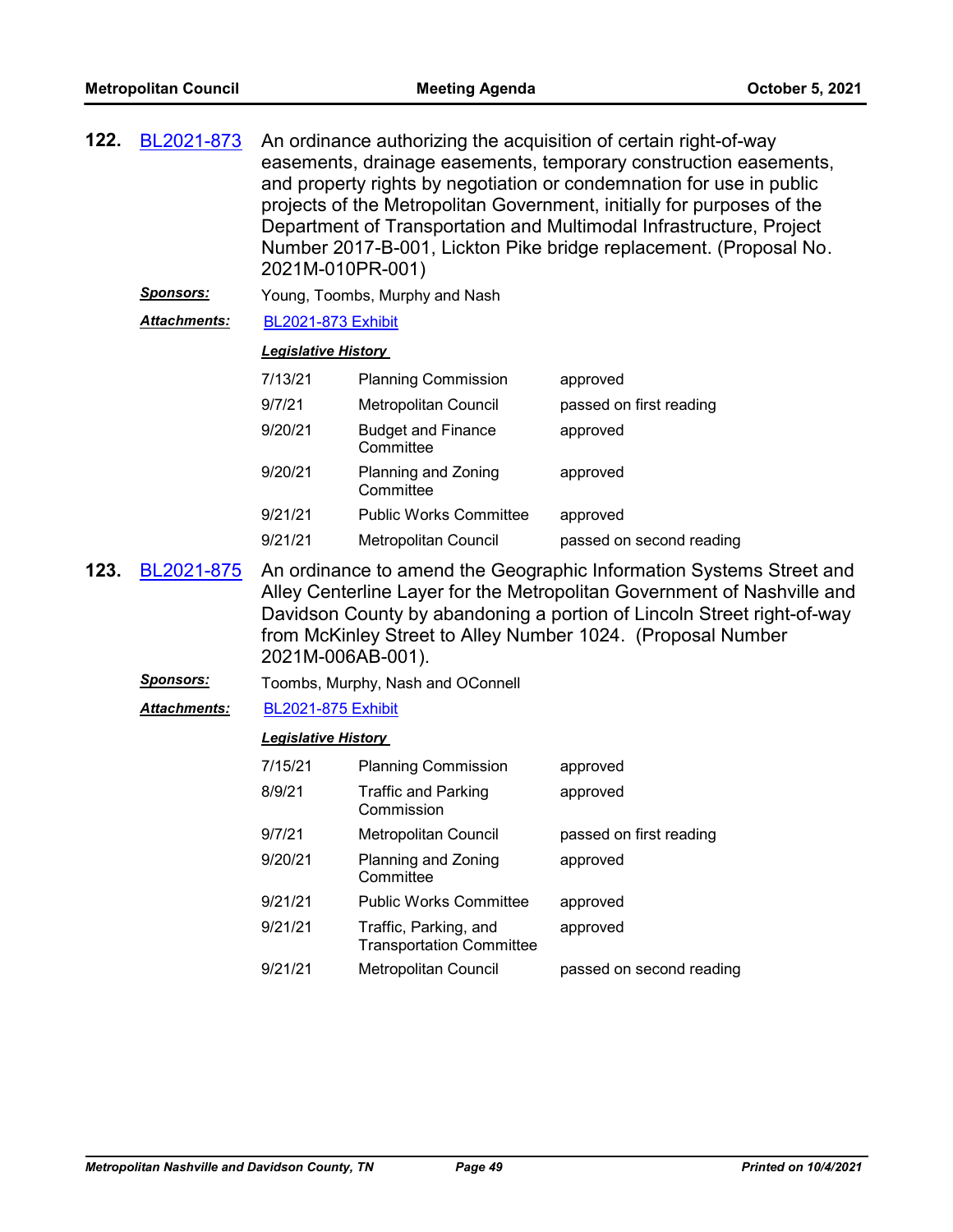| 124. | BL2021-876       | An ordinance to amend the Geographic Information Systems Street and<br>Alley Centerline Layer for the Metropolitan Government of Nashville and<br>Davidson County by abandoning Alley Number 442 and an Unnumbered<br>Alley right-of-way and easement between 17th Avenue South and 18th<br>Avenue South. (Proposal Number 2021M-012AB-001). |                                                          |                                                                                                                                                                                                                                                                                                                                                                                                                       |  |
|------|------------------|----------------------------------------------------------------------------------------------------------------------------------------------------------------------------------------------------------------------------------------------------------------------------------------------------------------------------------------------|----------------------------------------------------------|-----------------------------------------------------------------------------------------------------------------------------------------------------------------------------------------------------------------------------------------------------------------------------------------------------------------------------------------------------------------------------------------------------------------------|--|
|      | <u>Sponsors:</u> |                                                                                                                                                                                                                                                                                                                                              | Sledge, Murphy, Nash and OConnell                        |                                                                                                                                                                                                                                                                                                                                                                                                                       |  |
|      | Attachments:     | <b>BL2021-876 Exhibit</b>                                                                                                                                                                                                                                                                                                                    |                                                          |                                                                                                                                                                                                                                                                                                                                                                                                                       |  |
|      |                  | <b>Legislative History</b>                                                                                                                                                                                                                                                                                                                   |                                                          |                                                                                                                                                                                                                                                                                                                                                                                                                       |  |
|      |                  | 8/9/21                                                                                                                                                                                                                                                                                                                                       | <b>Traffic and Parking</b><br>Commission                 | approved                                                                                                                                                                                                                                                                                                                                                                                                              |  |
|      |                  | 8/13/21                                                                                                                                                                                                                                                                                                                                      | <b>Planning Commission</b>                               | approved                                                                                                                                                                                                                                                                                                                                                                                                              |  |
|      |                  | 9/7/21                                                                                                                                                                                                                                                                                                                                       | Metropolitan Council                                     | passed on first reading                                                                                                                                                                                                                                                                                                                                                                                               |  |
|      |                  | 9/20/21                                                                                                                                                                                                                                                                                                                                      | Planning and Zoning<br>Committee                         | approved                                                                                                                                                                                                                                                                                                                                                                                                              |  |
|      |                  | 9/21/21                                                                                                                                                                                                                                                                                                                                      | <b>Public Works Committee</b>                            | approved                                                                                                                                                                                                                                                                                                                                                                                                              |  |
|      |                  | 9/21/21                                                                                                                                                                                                                                                                                                                                      | Traffic, Parking, and<br><b>Transportation Committee</b> | approved                                                                                                                                                                                                                                                                                                                                                                                                              |  |
|      |                  | 9/21/21                                                                                                                                                                                                                                                                                                                                      | Metropolitan Council                                     | passed on second reading                                                                                                                                                                                                                                                                                                                                                                                              |  |
| 125. | BL2021-877       |                                                                                                                                                                                                                                                                                                                                              | Plant and Omohundro Water Treatment Plant.               | An ordinance approving a contract between the Metropolitan<br>Government of Nashville and Davidson County, through the Department<br>of Water and Sewerage Services and LightWave Renewables, LLC for<br>the design, construction, operation, management, and administration<br>services related to photovoltaic solar facilities located at Central<br>Wastewater Treatment Plant, Whites Creek Wastewater Treatment |  |
|      | <b>Sponsors:</b> |                                                                                                                                                                                                                                                                                                                                              | Toombs, Nash, Welsch and Allen                           |                                                                                                                                                                                                                                                                                                                                                                                                                       |  |
|      | Attachments:     | BL2021-877 Contract Exhibit                                                                                                                                                                                                                                                                                                                  |                                                          |                                                                                                                                                                                                                                                                                                                                                                                                                       |  |
|      |                  | <b>Legislative History</b>                                                                                                                                                                                                                                                                                                                   |                                                          |                                                                                                                                                                                                                                                                                                                                                                                                                       |  |
|      |                  | 9/7/21                                                                                                                                                                                                                                                                                                                                       | Metropolitan Council                                     | passed on first reading                                                                                                                                                                                                                                                                                                                                                                                               |  |
|      |                  | 9/20/21                                                                                                                                                                                                                                                                                                                                      | <b>Budget and Finance</b><br>Committee                   | approved                                                                                                                                                                                                                                                                                                                                                                                                              |  |
|      |                  | 9/21/21                                                                                                                                                                                                                                                                                                                                      | <b>Public Works Committee</b>                            | approved                                                                                                                                                                                                                                                                                                                                                                                                              |  |
|      |                  | 9/21/21                                                                                                                                                                                                                                                                                                                                      | Metropolitan Council                                     | passed on second reading                                                                                                                                                                                                                                                                                                                                                                                              |  |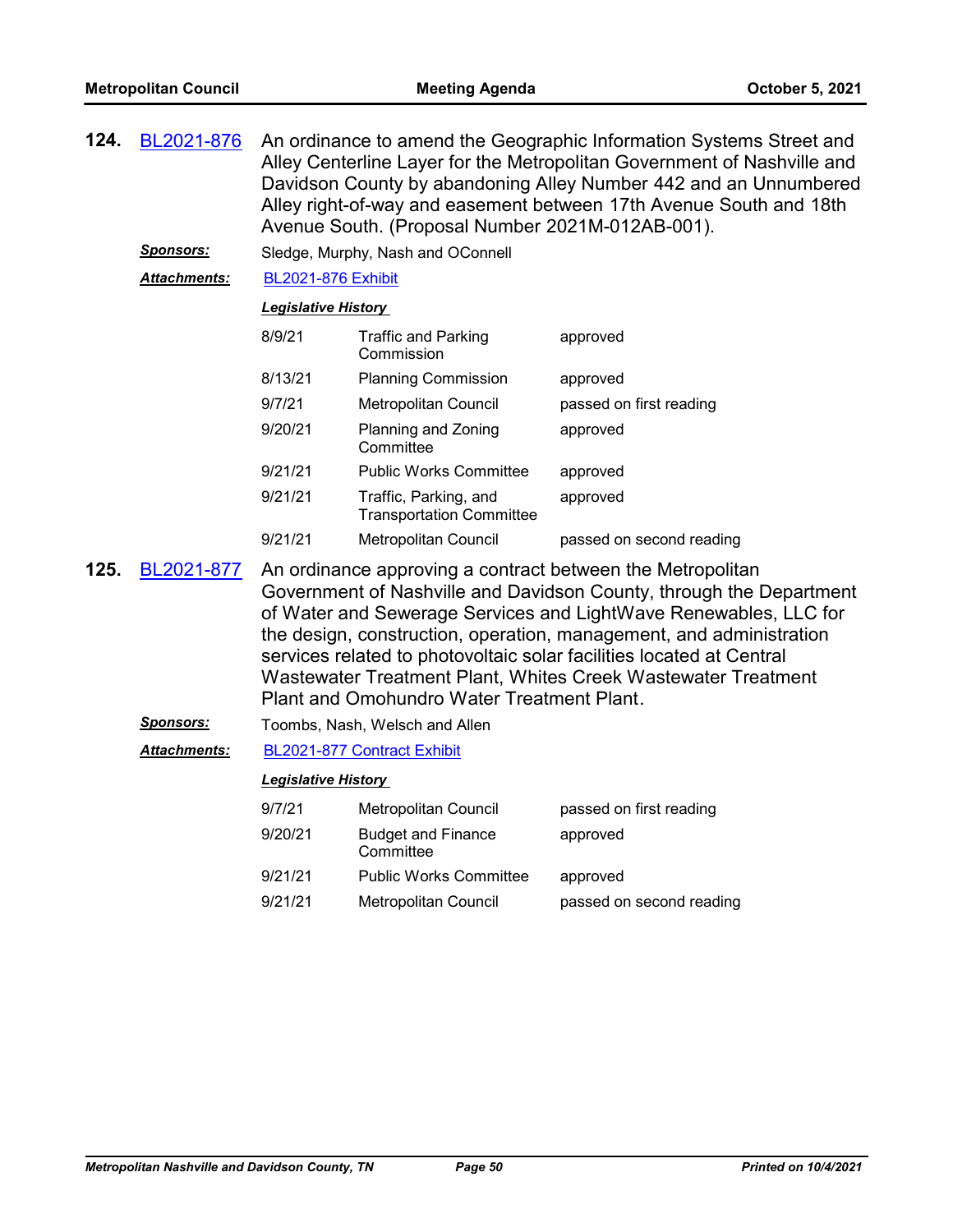| 126. | BL2021-878<br>Sponsors: | An ordinance approving a participation agreement between the<br>Metropolitan Government of Nashville and Davidson County, acting by<br>and through the Metropolitan Department of Water and Sewerage<br>Services, and Regent Homes, LLC, to provide public sewer service<br>improvements for Regent's proposed development, as well as other<br>existing properties in the area (MWS Project No. 18-SL-0084 and<br>Proposal No. 2021M-022AG-001).<br>Toombs, Murphy, Nash and Lee |                                        |                          |
|------|-------------------------|-----------------------------------------------------------------------------------------------------------------------------------------------------------------------------------------------------------------------------------------------------------------------------------------------------------------------------------------------------------------------------------------------------------------------------------------------------------------------------------|----------------------------------------|--------------------------|
|      |                         |                                                                                                                                                                                                                                                                                                                                                                                                                                                                                   |                                        |                          |
|      | <b>Attachments:</b>     |                                                                                                                                                                                                                                                                                                                                                                                                                                                                                   | BL2021-878 Agreement Exhibit           |                          |
|      |                         | <b>Legislative History</b>                                                                                                                                                                                                                                                                                                                                                                                                                                                        |                                        |                          |
|      |                         | 8/2/21                                                                                                                                                                                                                                                                                                                                                                                                                                                                            | <b>Planning Commission</b>             | approved                 |
|      |                         | 9/7/21                                                                                                                                                                                                                                                                                                                                                                                                                                                                            | Metropolitan Council                   | passed on first reading  |
|      |                         | 9/20/21                                                                                                                                                                                                                                                                                                                                                                                                                                                                           | <b>Budget and Finance</b><br>Committee | approved                 |
|      |                         | 9/20/21                                                                                                                                                                                                                                                                                                                                                                                                                                                                           | Planning and Zoning<br>Committee       | approved                 |
|      |                         | 9/21/21                                                                                                                                                                                                                                                                                                                                                                                                                                                                           | <b>Public Works Committee</b>          | approved                 |
|      |                         | 9/21/21                                                                                                                                                                                                                                                                                                                                                                                                                                                                           | Metropolitan Council                   | passed on second reading |
| 127. | BL2021-880              | An ordinance authorizing The Metropolitan Government of Nashville and<br>Davidson County to accept new sanitary sewer mains, sanitary sewer<br>manholes and easements, for two properties located at 1101 Chadwell<br>Drive and Chadwell Drive (unnumbered), (MWS Project No. 21-SL-75<br>and Proposal No. 2021M-061ES-001).                                                                                                                                                      |                                        |                          |
|      | <u>Sponsors:</u>        | VanReece, Murphy and Nash                                                                                                                                                                                                                                                                                                                                                                                                                                                         |                                        |                          |
|      | Attachments:            | <b>BL2021-880 Exhibit</b>                                                                                                                                                                                                                                                                                                                                                                                                                                                         |                                        |                          |
|      |                         | <b>Legislative History</b>                                                                                                                                                                                                                                                                                                                                                                                                                                                        |                                        |                          |
|      |                         | 8/2/21                                                                                                                                                                                                                                                                                                                                                                                                                                                                            | <b>Planning Commission</b>             | approved                 |
|      |                         | 9/7/21                                                                                                                                                                                                                                                                                                                                                                                                                                                                            | Metropolitan Council                   | passed on first reading  |
|      |                         | 9/20/21                                                                                                                                                                                                                                                                                                                                                                                                                                                                           | Planning and Zoning<br>Committee       | approved                 |
|      |                         | 9/21/21                                                                                                                                                                                                                                                                                                                                                                                                                                                                           | <b>Public Works Committee</b>          | approved                 |
|      |                         | 9/21/21                                                                                                                                                                                                                                                                                                                                                                                                                                                                           | Metropolitan Council                   | passed on second reading |
| 128. | BL2021-881              | An ordinance authorizing The Metropolitan Government of Nashville and<br>Davidson County to abandon existing water main and easements, to<br>relocate existing fire hydrant assemblies, and to accept new water main<br>and easements, for property located at 1 Terminal Drive, also known as<br>BNA Garage B Phase 1 (MWS Project No. 21-WL-60 and Proposal No.<br>2021M-064ES-001).                                                                                            |                                        |                          |
|      | <u>Sponsors:</u>        |                                                                                                                                                                                                                                                                                                                                                                                                                                                                                   | Bradford, Murphy and Nash              |                          |
|      | Attachments:            | <b>BL2021-881 Exhibit</b>                                                                                                                                                                                                                                                                                                                                                                                                                                                         |                                        |                          |
|      |                         | <b>Legislative History</b>                                                                                                                                                                                                                                                                                                                                                                                                                                                        |                                        |                          |

8/13/21 Planning Commission approved